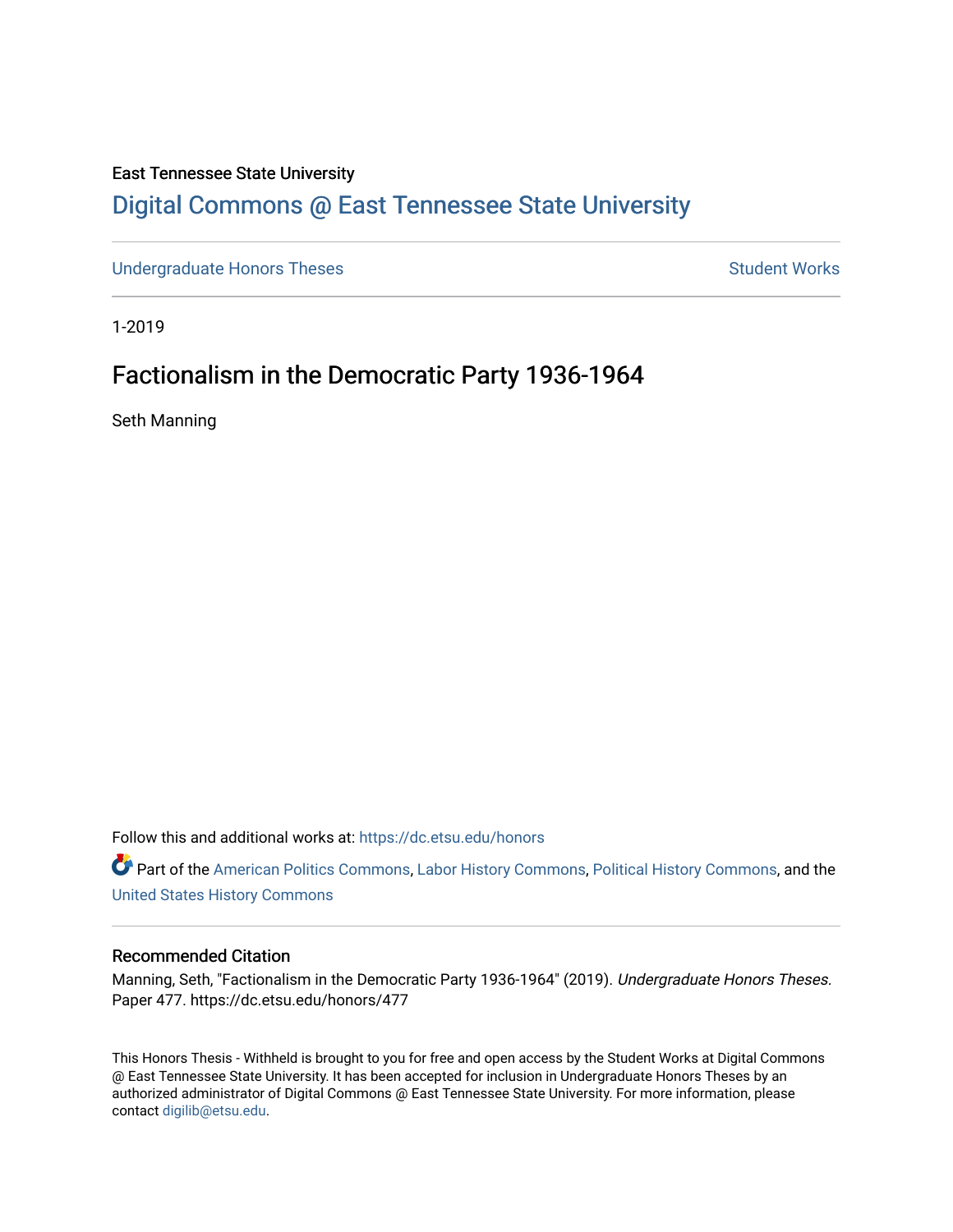Factionalism in the Democratic Party 1936-1964

By

Seth F. Manning

An Undergraduate Thesis Submitted in Partial Fulfillment of the Requirements for the University Honors Scholars Program Honors College Mentor: Dr. Andrew Battista East Tennessee State University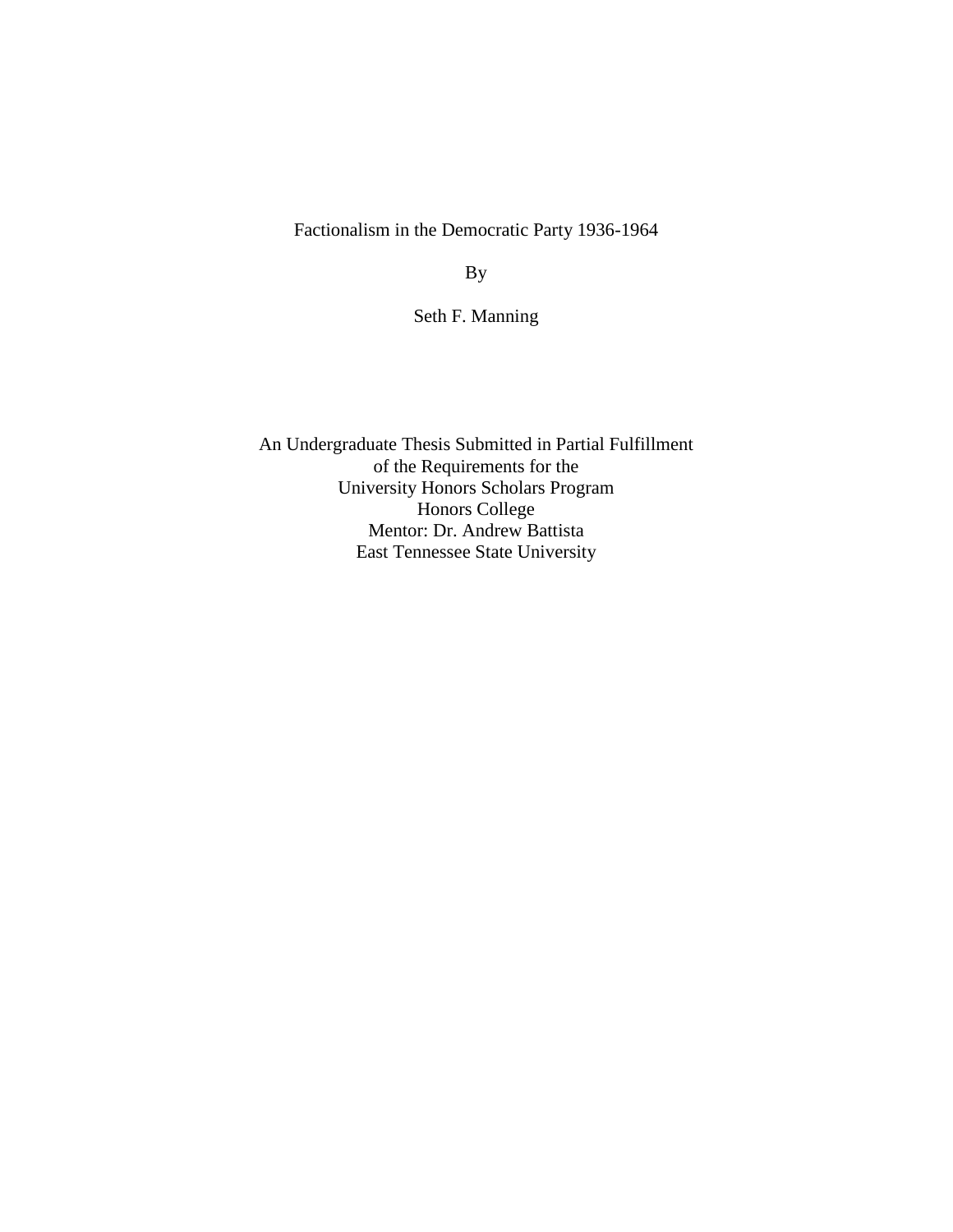#### **Abstract**

The period of 1936-1964 in the Democratic Party was one of intense factional conflict between the rising Northern liberals, buoyed by FDR's presidency, and the Southern conservatives who had dominated the party for a half-century. Intertwined prominently with the struggle for civil rights, this period illustrates the complex battles that held the fate of other issues such as labor, foreign policy, and economic ideology in the balance. This thesis aims to explain how and why the Northern liberal faction came to defeat the Southern conservatives in the Democratic Party through a multi-faceted approach examining organizations, strategy, arenas of competition, and political opportunities of each faction. I conclude that an alliance between the labor movement and African-Americans formed the basis on which the liberal faction was able to organize and build its strength, eventually surpassing the Southern Democratic faction by passing the Civil Rights Act of 1964. This passage forced the realignment of Southern states as Southern Democrats sided with Republicans at the national level. However, the party position changes that precipitated liberal Democratic support for the bill began much earlier, starting in the 1930s, another key conclusion of this thesis.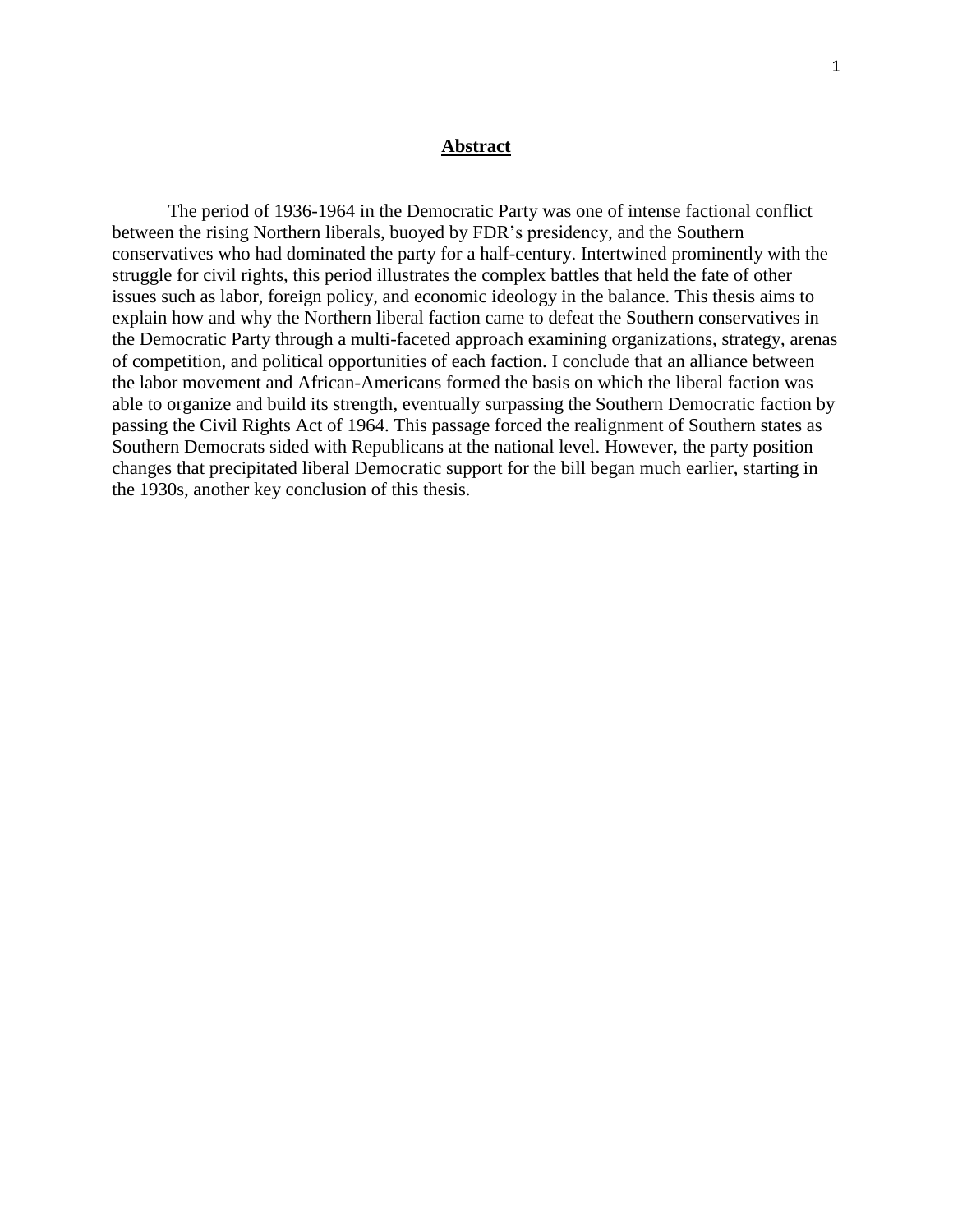#### **Acknowledgements**

I would like to start by thanking my thesis advisor, Dr. Andrew Battista for the long hours he poured into refining this work. His expertise on the topic was invaluable, his encouragement throughout must be commended as well, and his willingness to adapt to a vast array of complex programs was greatly appreciated. My second reader Dr. Kimberly Wilson played a similar role in helping to perfect this project. Her expertise in comparative politics gave this work a crucial nuanced perspective. The entirety of the Political Science Department at East Tennessee State University helped craft my will to endeavor this project. I am also grateful to Dr. Michelle Hurley, Dr. Dinah DeFord, Mrs. Meghan Stark, and Mr. James Lewis of the Ronald McNair program at ETSU for providing me with the skills and perseverance necessary to complete this thesis. A major thank you is owed to Dr. Karen Kornwiebel, the entire ETSU Honors College, and the ETSU College of Public Health for their coordination and flexibility. Furthermore, I would like to thank my previous institution, Northeast State Community College, for which there are too many individuals to list, but whose total contributions to my education were critical. Additionally, I would like to thank Mrs. Sheila Lowe and Mr. Nathan Gouge for giving and reigniting in me the basic passion to learn, respectively. My esteemed friends and colleagues, Mrs. Paige DiPirro and Mr. Cooper McCoy, students of the University of Virginia, were also a constant font of knowledge and consultation from which to draw on. Finally, I would like to thank my family for supporting me throughout this process and aiding me throughout the entirety of my collegiate and life experience.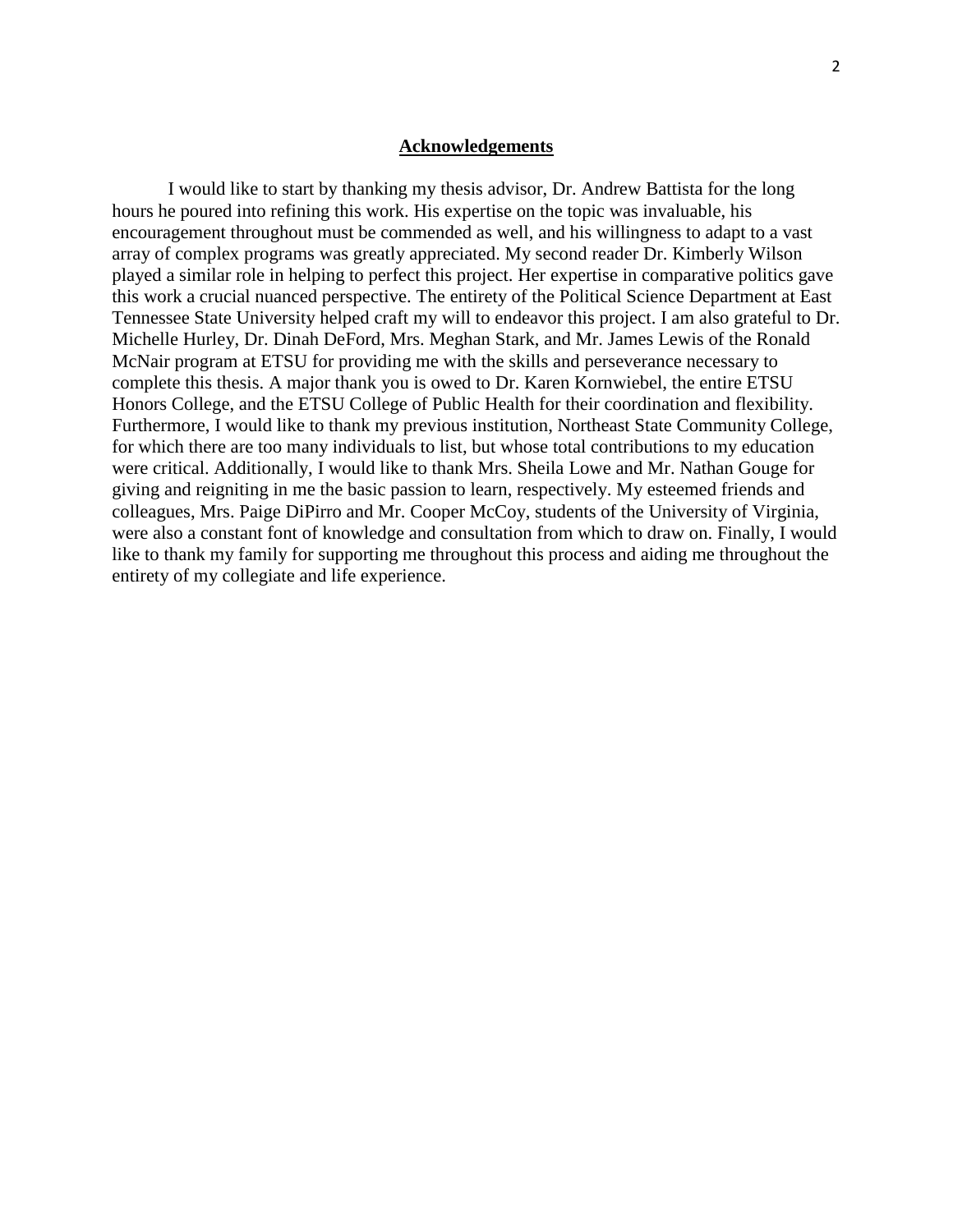# **Table of Contents**

| I.   | Introduction                                       | $\overline{4}$ |
|------|----------------------------------------------------|----------------|
| Π.   | <b>Literature Review</b>                           | 6              |
| Ш.   | An Introduction to the Democratic Factions in 1936 | 11             |
| IV.  | FDR and the New Deal 1936-1945                     | 13             |
|      | Organizations<br>a.                                | 14             |
|      | Strategy<br>b.                                     | 18             |
|      | Arenas of Competition<br>$\mathbf{c}$ .            | 23             |
|      | <b>Political Opportunities</b><br>d.               | 27             |
|      | Summary/Analysis<br>e.                             | 29             |
| V.   | Truman and Oppositional Politics 1945-1960         | 30             |
|      | Organizations<br>a.                                | 30             |
|      | Strategy<br>b.                                     | 36             |
|      | Arenas of Competition<br>c.                        | 41             |
|      | <b>Political Opportunities</b><br>d.               | 44             |
|      | Summary/Analysis<br>e.                             | 46             |
| VI.  | Kennedy and Johnson 1960-1964                      | 48             |
|      | Organizations<br>a.                                | 48             |
|      | Strategy<br>b.                                     | 51             |
|      | c. Arenas of Competition                           | 53             |
|      | <b>Political Opportunities</b><br>d.               | 58             |
|      | Summary/Analysis<br>e.                             | 64             |
| VII. | Conclusion and Implications                        | 65             |
|      | Bibliography                                       | 71             |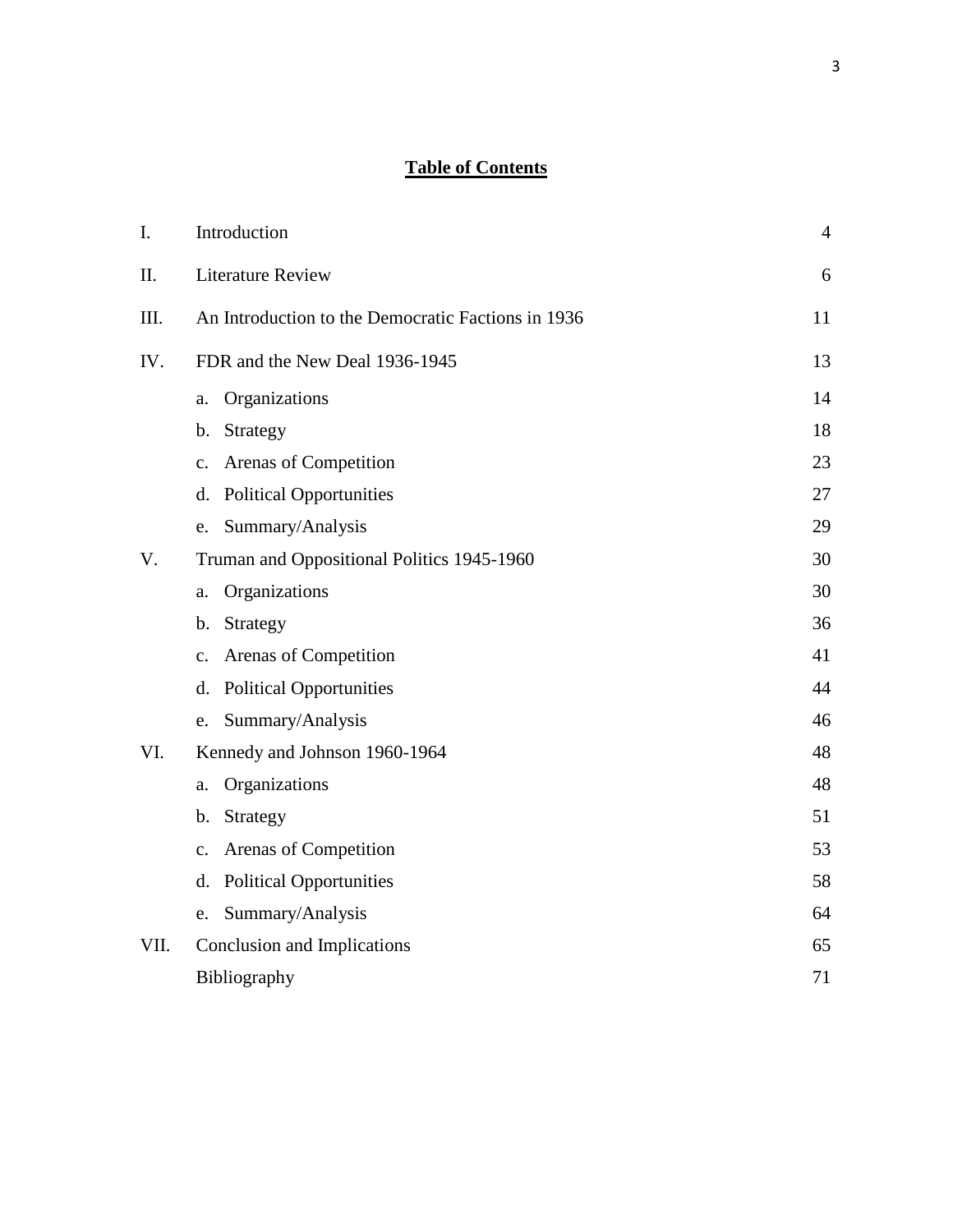## **I. Introduction**

The Democratic Party during the New Deal era (more intensely after 1936) underwent a period of intense factionalism between Northern liberals and Southern conservatives. This factional strife largely culminated with the Civil Rights Act of 1964 and Voting Rights Act of 1965, which helped to define the liberal faction as the leading one in the Democratic Party and led the Southern conservatives to realign to the Republican Party. Thus, this period of factionalism between 1936-1964 in the Democratic Party is one of the greatest sources of the political landscape that persists today. While the significance of this period has long been established, a full account of the result is still lacking, begging the questions: "Why did factional politics in the Democratic Party progress to favor the Northern liberal wing over the Southern conservative wing by 1964?" and "How exactly did these changes occur?"

The importance of answering these questions rests in providing a better understanding of how factions within a party battle, progress, change, and die out. Answering these questions might also illuminate the dynamics of current factional battles taking place in both the Republican and Democratic parties in the aftermath of the 2016 election cycle. More specifically, within the realm of American politics, answering this question can provide a context for how factions operate in a two-party system and the effects political opportunities can have on factions. This is needed as work on factional conflict, especially in the American case, has been poorly developed, with scholars often opting to examine conflict between rather than within the two parties. This would also benefit the study of parties because the nature of factional conflict is key to shaping party outcomes. In justifying the specific period, this era was one of the few times in American politics in which one party held electoral dominance for such a prolonged period of time. This allowed for greater factional politics than is generally observable. Secondly,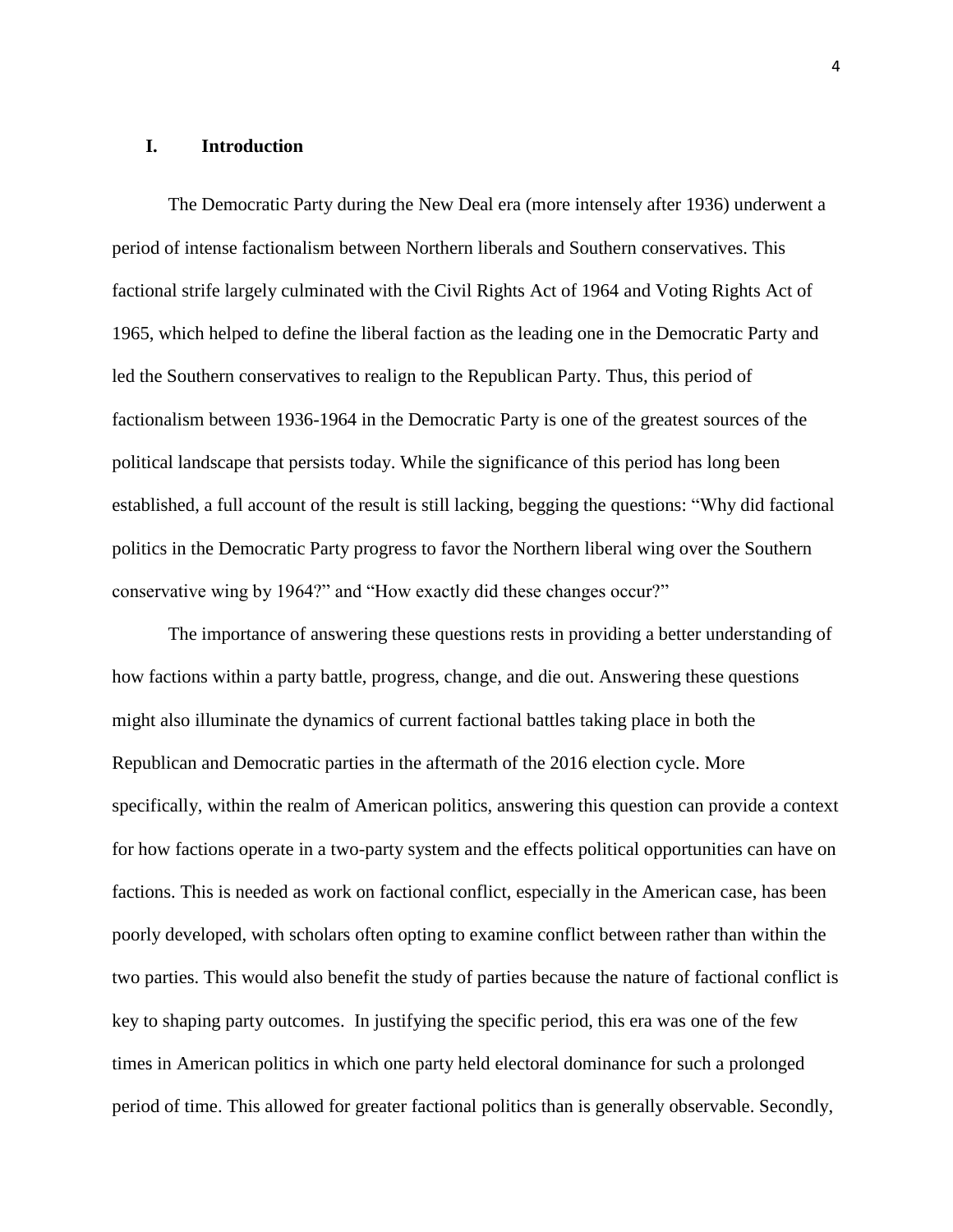the Democratic Party factions of this period were organized and developed clear strategies, allowing for a sharp analytical focus on factional conflict. In terms of direct consequences, this period is also key to one of the largest geopolitical shifts in U.S. history with the eventual transition of the Southern conservatives to the Republican Party.

The question this thesis seeks to examine is *"How and why did the Northern liberal faction of the Democratic Party eventually triumph over the Southern conservative one in the period of 1936-1964?*" The basic hypothesis I will propose to answer the above question is that a surging labor movement allied with African-Americans to effectively challenge the Southern conservative influence in the Democratic Party. This alliance was greatly bolstered by the collapse of economic conservatism in the depression era, which allowed New Dealers in the North and West to make electoral gains sufficient to rival Southern power for a time.<sup>1</sup> This promoted policy gains for the liberal faction, but also began to weaken the congressional advantages that the Southern faction had long held in the party. As the balance of power became more uneven, civil rights legislation became increasingly driven by Democrats until the signing of the Civil Rights Act of 1964, which effectively triggered the most visible signs of realignment of the Solid South. <sup>2</sup> This hypothesis doesn't dismiss other factors such as electoral imperatives or black activism on its own, but merely states the labor movement in alliance with African-Americans as the prime factor in enabling the triumph of the Northern liberal faction over the Southern conservative one in the Democratic Party. Black activism, it should be noted, played a powerful role in critiquing the U.S on civil rights during WWII and the Cold War and in leading

<sup>1</sup> Brewer, Mark D., and Jeffrey M. Stonecash. *Dynamics of American Political Parties*. New York: Cambridge University Press, 2009, 88.

<sup>2</sup> Brewer and Stonecash, 96.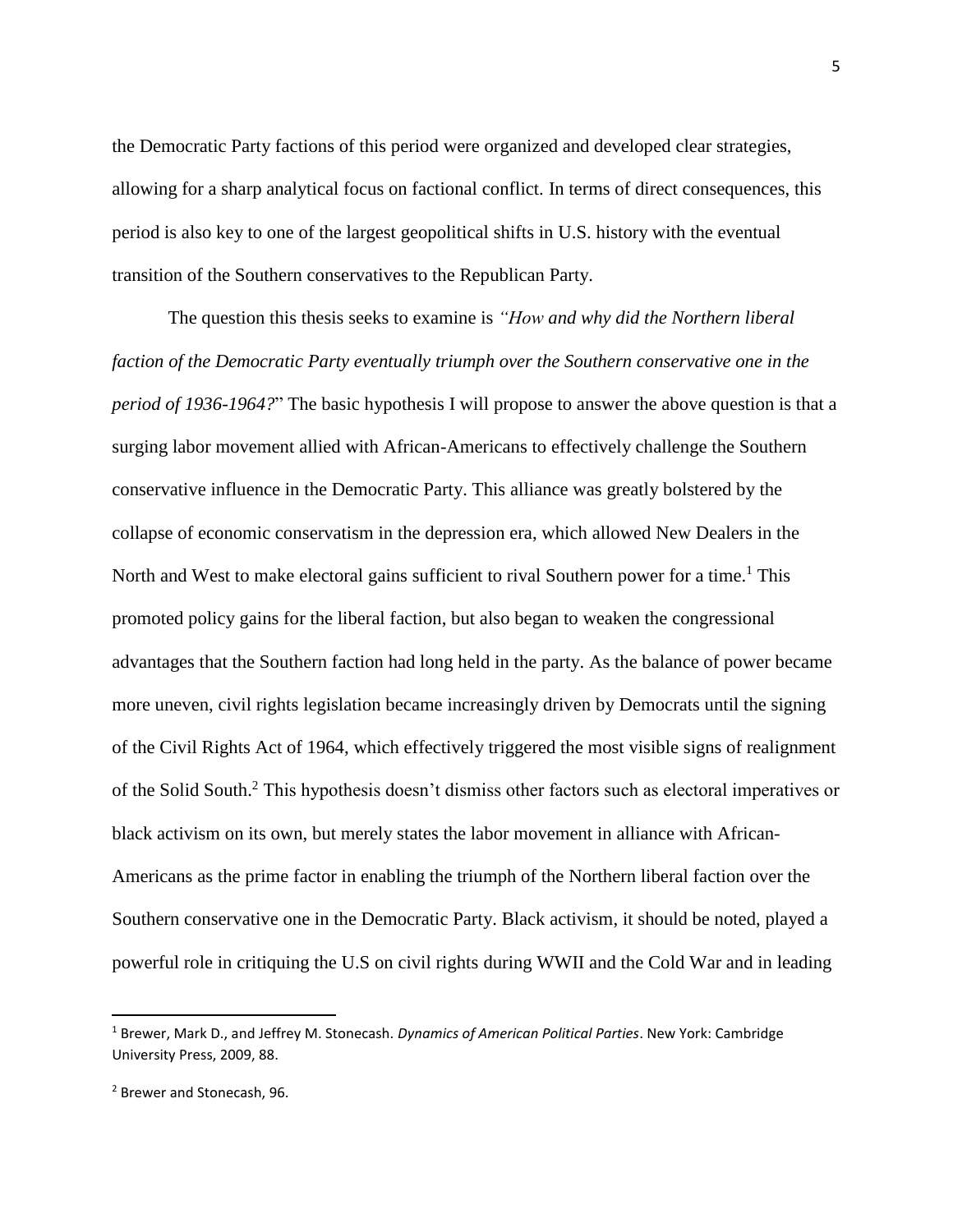allies to emerge in the State Department.<sup>3</sup> A powerful voting bloc in the Democratic Party in the North, black activism was important in moving the party leftward, but it should be noted that African-American voters support for the Democratic Party was still somewhat inconsistent until the passage of the Civil Rights Act of 1964. Labor unions, concentrated in the North and an even more consistent Democratic ally, united both African Americans and working-class whites on both bread and butter economic issues and racial justice issues. <sup>4</sup> Also, the attempts of labor to gain footholds in the South likely encouraged some of the earliest defections in the Southern conservative wing of the Democratic Party to the Republican Party. These effects were pivotal in ensuring the triumph of the Northern liberals over the Southern conservatives within the Democratic Party.

## **II. Literature Review**

l

Since factional conflict is a core theme of this thesis, there are several key words that should be defined first, beginning with the word faction. The word "faction" has long had a pejorative connotation, likely dating to James Madison's definition in the *Federalist No. 10*. In contemporary political science and in this thesis, "faction" is used in a morally neutral and analytical sense.

For modern scholars defining faction, there are fewer differences in substance than there are in specificity. Starting with the more generalized definitions, V.O. Key provides a definition

<sup>3</sup> Borstelmann, Thomas. *The Cold War and the Color Line: American Race Relations in the Global Arena*. Cambridge, MA: Harvard University Press, 2003, 2-8.

<sup>4</sup> George Gallup, "How Labor Votes," *Annals of the American Academy of Political and Social Science*, March 1951, p. 124.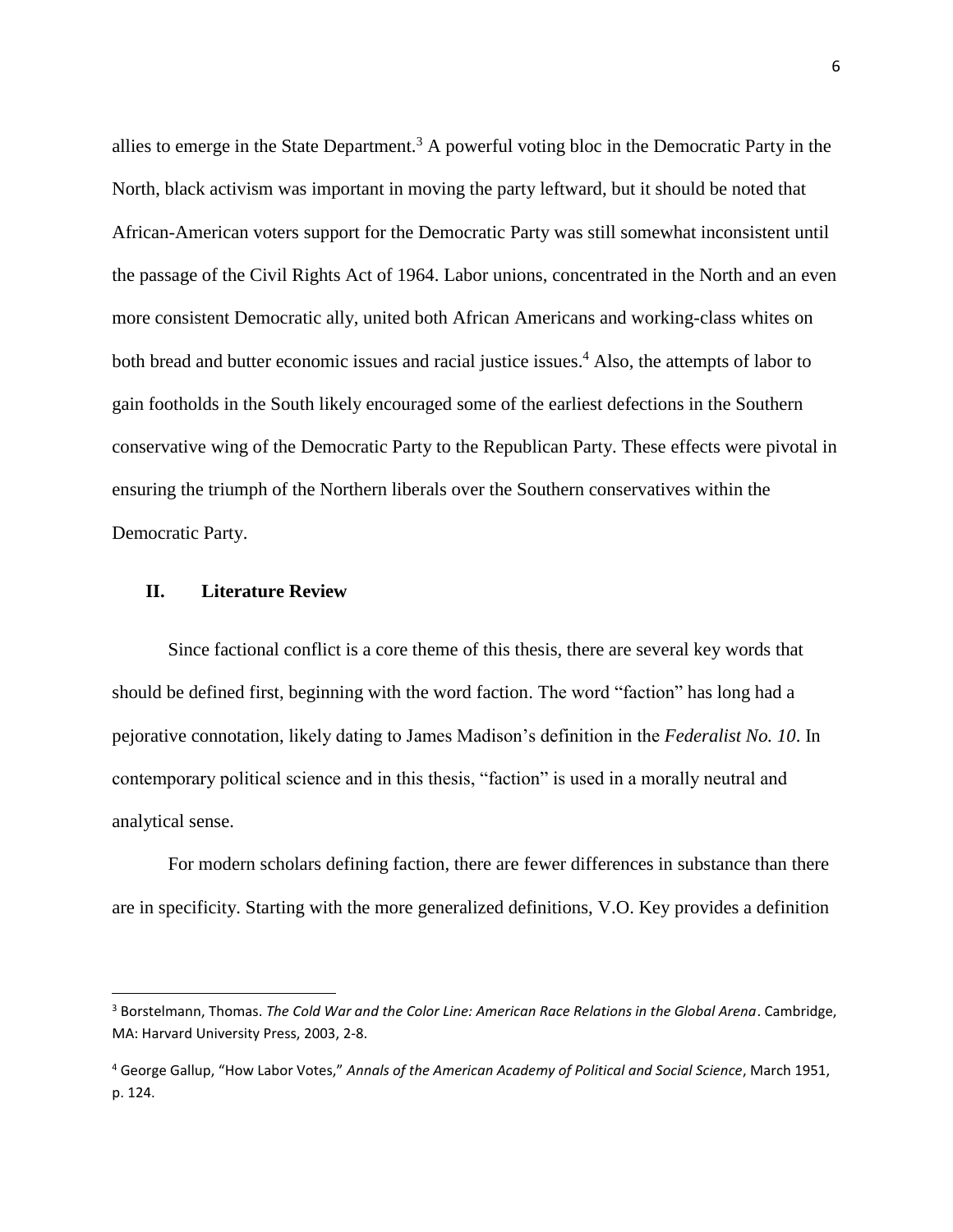for faction as "any combination, clique or grouping of voters and political leaders who unite at a particular time in support of a candidate."<sup>5</sup> Nicole Rae came to a simple definition as well in defining faction as an organized group within a political party. He accepted the definition well knowing the criticism of it being too broad.<sup>6</sup> For Frank Belloni and Dennis Beller, meanwhile, factions are any relatively organized group that competes with rivals for power advantages within the larger group of which it is a part.<sup>7</sup> Daniel DiSalvo provides the most specific definition of faction as a party subunit which exhibits four qualifications: ideological consistency, organizational capacity, temporal durability, and an ability to undertake significant action to shift a party's agenda or reputation along the left-right ideological spectrum.<sup>8</sup> In tying the above views together, these authors aren't in disagreement in definition but rather simply use different levels of specificity ranging from Rae's and Key's more general definition to DiSalvo's most specific one.

For the purpose of this thesis, the term "faction" will be defined as a subunit of a political party which exhibits four qualifications: ideological consistency, organizational capacity, an ability to endure and exist effectively beyond an isolated event, and which also clearly exerts an impact to shift a party's agenda and/or reputation. This definition is largely adapted from Daniel DiSalvo's representation of faction, with a few key differences. The reason for choosing

<sup>5</sup> Aldrich, John. *Why Parties? The Origin and Transformation of Political Parties in America*. Chicago Univ. Press, 1995, 237-238.

<sup>6</sup> Rae, Nicol C. *Southern Democrats*. New York: OUP USA, 1995, 7-8.

<sup>7</sup> Belloni, Frank P., and Dennis Beller. "The Study of Party Factions as Competitive Political Organizations*." The Western Political Quarterly* 29, no. 4 (1976): 531-49. doi:10.2307/448136

<sup>8</sup> DiSalvo, Daniel. *Engines of Change: Party Factions in American Politics, 1868-2010*. New York: Oxford Univ. Press, 2012, 5.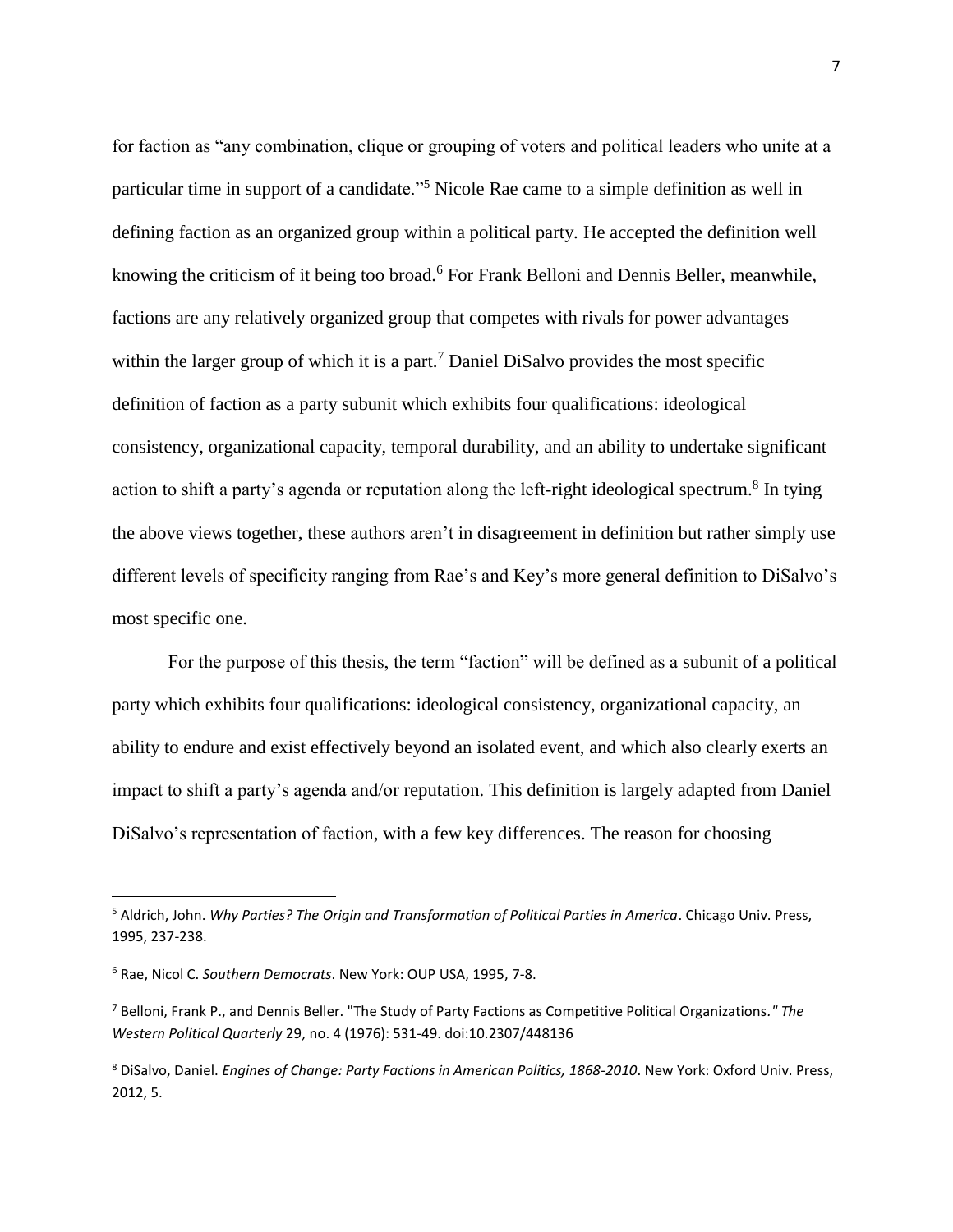DiSalvo's definition is primarily how specific he chose to be. Criteria such as ideological consistency and exerting an impact on a party's agenda are crucial in narrowing the focus of party players within the period of this thesis. The key difference from DiSalvo's definition lies in changing the temporary durability criterion that he laid out. Temporal durability is too broad a term and has been replaced with "an ability to endure and exist effectively beyond an isolated event."

Beyond the definition of what a faction is, there are several questions that require answering. What causes factions? What types of factions are there? What do they do? DiSalvo answers the first question in the context of American Politics. He claims that there are four primary causes of factions: strategic incentives of a two-party system, ideology, geography, and major events such as war and economic crises. While most of these concepts are straightforward, strategic incentives of a two-party system center around political forces having the incentive to work through existing parties via factions rather than pose a separate third party challenge.<sup>9</sup> More specific to this thesis, V.O Key saw factionalism in the Democratic Party to be more multifactional in non-competitive Democratic states and more bi-factional in more competitive ones with a Republican presence, implying a more systematic causation.  $^{10}$  Again, the authors listed above are not truly at conflict here. Much of DiSalvo's reasoning is in line with Belloni and Beller even though DiSalvo has divided his groupings into more specific categories.

Next, what types of factions are there? Nicol Rae distinguished only two main categories: clientelist and ideological. The factions that were clientelist tended to be center-right, favored a

<sup>9</sup> DiSalvo, 17-20.

<sup>10</sup> Key, V. O. *Southern Politics in State and Nation*. New York: Vintage Books, 1962, 298-311.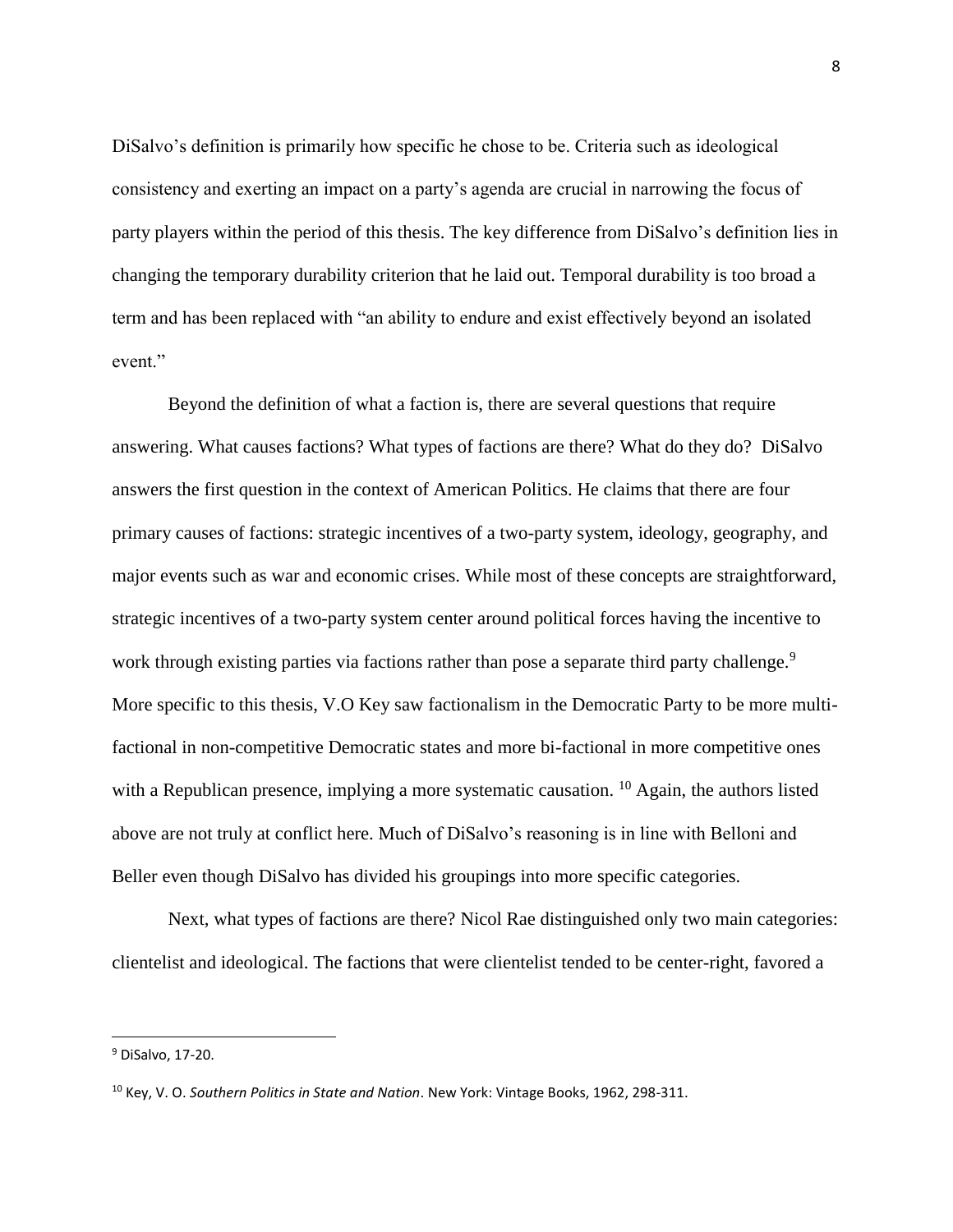system of patronage or client-based relationship, and were generally powerful and disciplined. Ideological factions were generally left-wing, focused on difference in policies, and were harder to reconcile, creating stiffer divisions.<sup>11</sup> DiSalvo, who saw factions as ideological by definition, differed by dividing (American) factions along two lines: where they manifested power (Presidency/Congress) and what their broad goal was (Status Quo/Change). Rarely factions may influence both the presidency and Congress, just as they may sometimes advocate a middle ground between the status quo and change.<sup>12</sup> Others like Scott Morgenstern have divided factions by level of organization and relationship to the greater party. In this context, categories such as loosely organized tendencies to somewhat independent factions to highly organized and independent factions are determined on a sliding scale.<sup>13</sup>

Finally, what do factions do? DiSalvo lists five answers to this question. A faction acts as a conveyor belt for ideas, infusing parties with new positions or policies. They frequently play a role in each presidential election race by shaping platforms and ideology. Factions shift the distribution of power in Congress. Lastly, they shape both presidential governing strategies and the American state itself.<sup>14</sup> Factions can also change the opportunities, incentives, and constraints of an opposing party by shifting the political will, ideology, or other details of the electorate. Belloni and Beller phrased this question slightly differently in analyzing the functions of factions. In their view, functions can be examined within three points of reference: the

 $11$  Rae, 8.

<sup>12</sup> DiSalvo, 11-16.

<sup>13</sup> Morgenstern, Scott. "Organized Factions and Disorganized Parties," Party Politics 7 no. 2 (2001): 235-256. <sup>14</sup> DiSalvo, 7-11.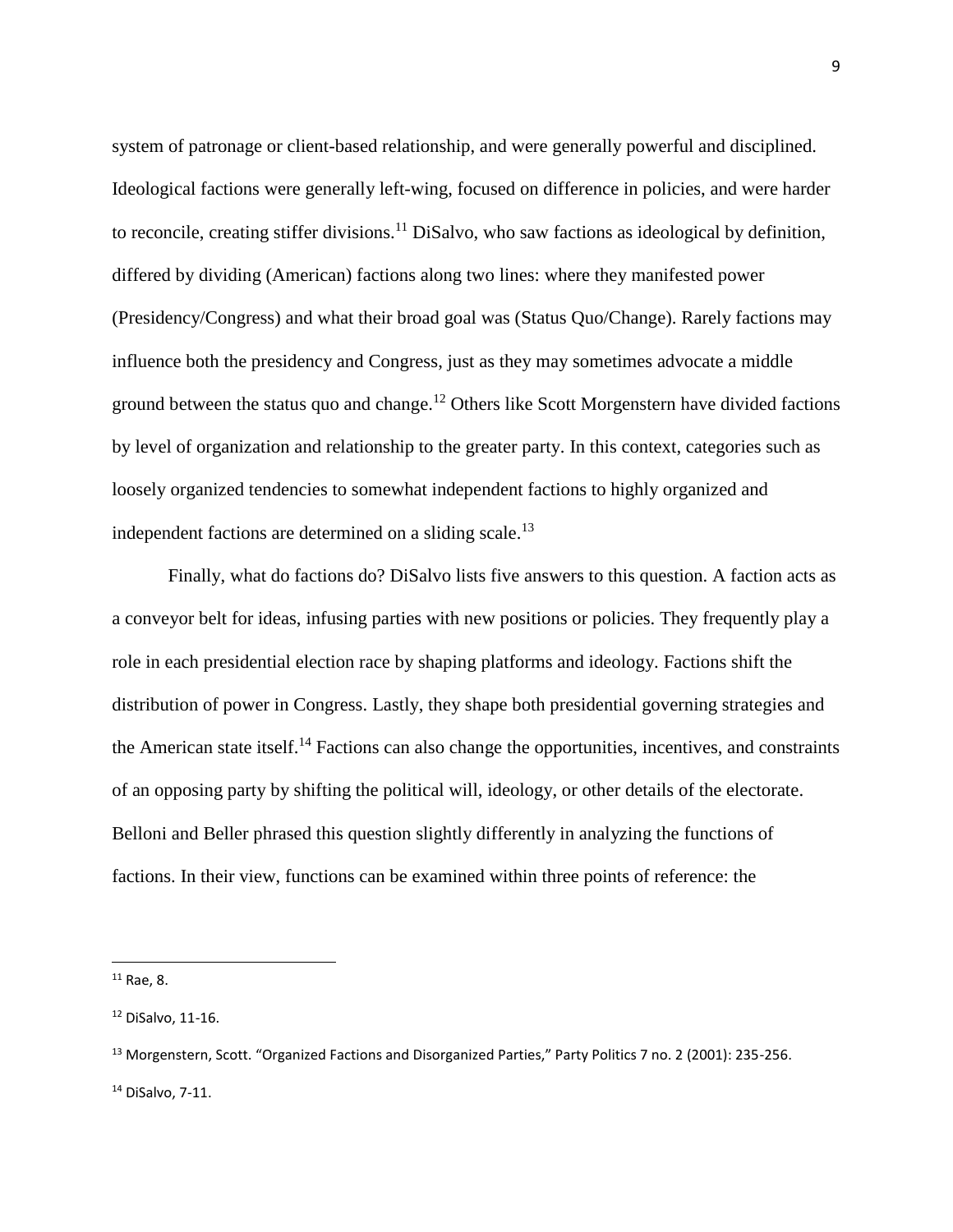individual, the party, and the political system. For individuals, factions function in a way that can prolong their influence often past the duration of a single election. Factions may also present more leadership opportunities than the general party apparatus and provide an outlet for contouring the party through voter influence. In the sense of the party, factions function as an expression of the variance of views and interests within.

While literature clearly exists on the topic of factions, several problems still remain. The topic of factionalism is extremely stratified with the greatest focus coming in theoretical parameters and speculation. More specified attempts at American factional politics is underdeveloped, largely due to the presence of the two-party system, which has encouraged study of party conflict much more than that of factions. This can be attributed in great degree to the winner-take-all electoral system that makes the United States somewhat unique amongst developed nations. Even in strong works on American factionalism such as Daniel DiSalvo's *Engines of Change,* systematic explanations of individual factions fail to fully capture the specificities of factional battles. Nicol Rae's *Southern Democrats* gives a strong political and historical account of one faction but does not capture much of the actual conflict as a key focus. In fact, factional conflict altogether seems to be rarely covered and even further lacking in the American political sense.

The framework for analyzing factional conflict in this thesis will be through four lenses: (1) the organizations, (2) strategies, and (3) arenas of competition (including presidential nominations, party organization, and Congress) that each faction exhibited as well as the evolution of these factors over time; (4) political opportunities that exert a significant impact on the course of factional conflict will also be included. These political opportunities include but are not limited to social movements, international factors, and imperatives of the competing party.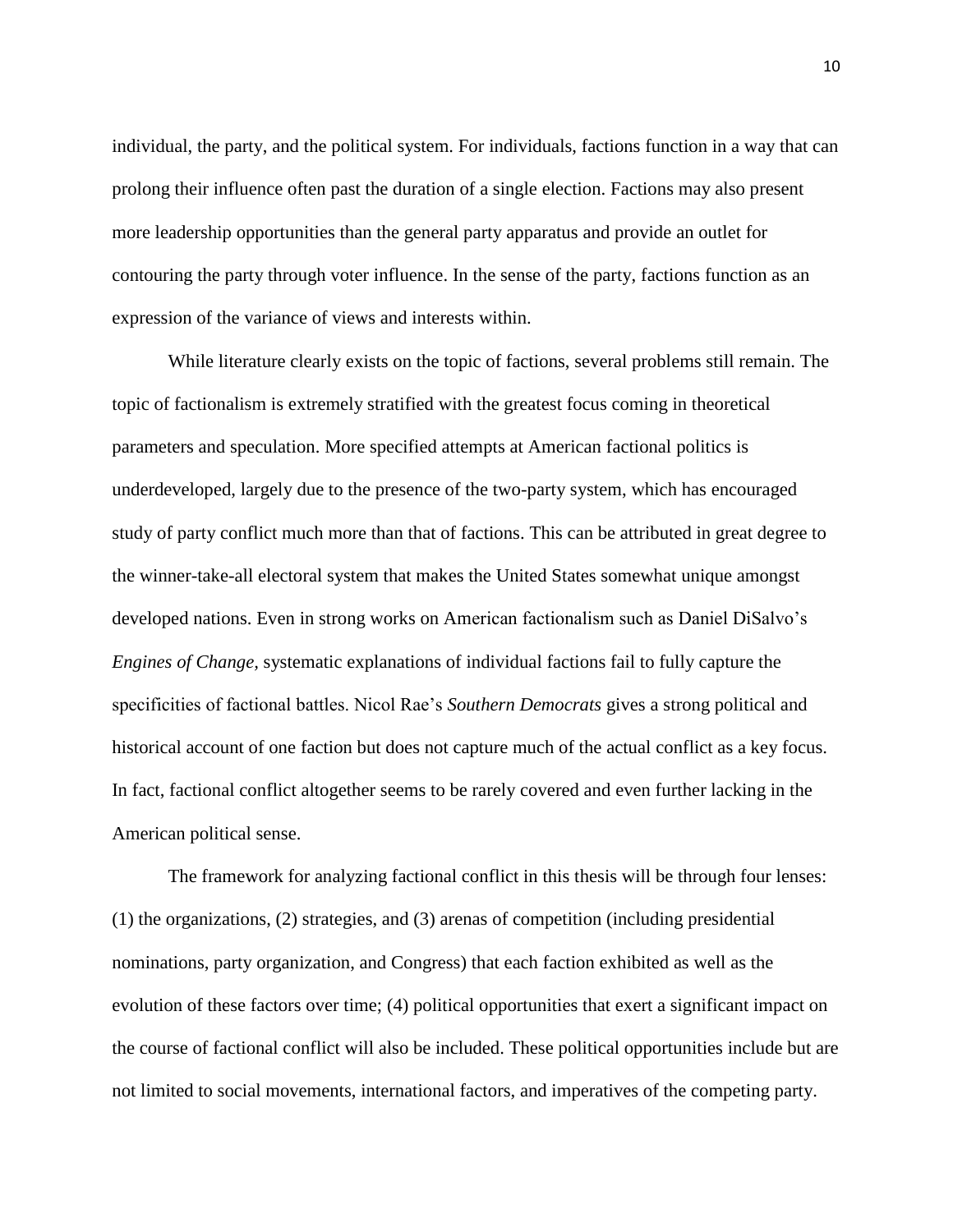Documents used to ascertain conclusions in this thesis will be through a variety of sources to include: organizational charters, party platforms, historical accounts, congressional rules, speeches, policy initiatives, newspaper editorials, and electoral statistics. Beyond the lenses of examination, this thesis will be categorized into three distinct periods: FDR and the New Deal (1936-1945), Truman's Presidency and Opposition Politics (1945-1960), and Kennedy & Johnson (1960-1964).

#### **III. An Introduction to the Democratic Factions in 1936**

The Democratic Party, during FDR's election to the presidency in 1932, was largely a Southern conservative party with a smaller liberal faction in the North. It is important to note that ideological differences between these factions centered primarily on racial issues. The views of the two factions on economic issues were based more on their social and regional interests. For the Southern wing, the presidency wasn't a feasible aspiration, nor had it been since the Civil War. By accepting a Northern liberal or even moderate Democrat, they could have a president who would not be a threat to Southern conservative culture and the ideals of segregation/white supremacy. They also did not perceive federal economic intervention to be a direct threat as their economic views were not based in ideology as much as strategy. In fact, Southern Democrats could be considered as ideologically ambivalent in economics, seeking two main goals: the preservation of white power in the South and the modernization of their own regional economy. Senator Ed Smith (D-SC) summarized the Southern wing's most common ideology in the quote "I have but one platform on which I shall live and die- my loyalty to the constitution, my loyalty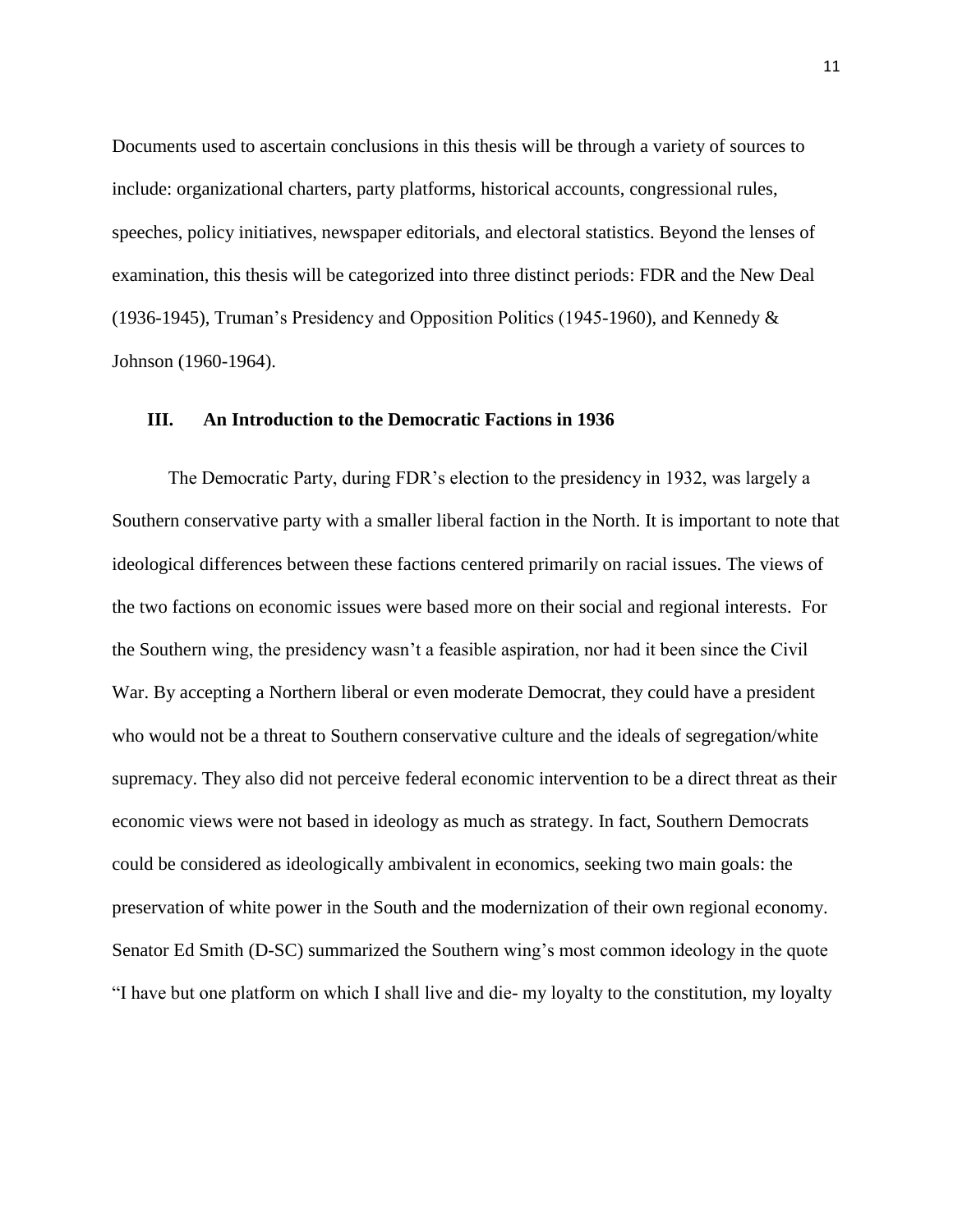to state's rights, and my loyalty to white supremacy."<sup>15</sup> States' rights, while important for Southern Democrats, were a thinly veiled desire for the federal government to stay out of the issues of segregation and racial problems. Some Southerners did acquire an appreciation for fiscal conservatism best outlined by Senator Richard Russell (D-GA) "We are generally opposed to excessive spending of public funds. We try to be very cautious in considering legislation which might lead the country down the road to state socialism."<sup>16</sup> Southern Democrats could be expected to oppose excessive spending, while pushing for welfare (only if means tested), grants for states, and local control of government. For the liberal wing, which would be the main opposition to Southern Democrats in the New Deal Coalition, the Democratic Party provided a more ideologically ambivalent party on economic issues.

FDR's win in 1932 came with an added benefit for his normally minority wing of the party, the landslide elections shifted many conservative Republican seats to Democrats and many of these new Congresspeople on both sides of the aisle were more open to liberal economic ideas that would make up the New Deal agenda. FDR, it should be noted, cared little for the party and much more about ideology, stating to a close aide in 1932, "We shall have eight years in Washington, at the end we may or may not have a Democratic Party, but we will have a progressive party."<sup>17</sup> The Southern wing of the Democratic Party had benefitted greatly from many early New Deal programs like the Civilian Conservation Corps and the formation of the Tennessee Valley Authority, both of which had added jobs and strengthened infrastructure in the

<sup>&</sup>lt;sup>15</sup> DiSalvo, 50.

<sup>16</sup> Witcover, Jules*. Party of the People: A History of the Democrats*. New York: Random House, 2003, 365. <sup>17</sup> DiSalvo, 51.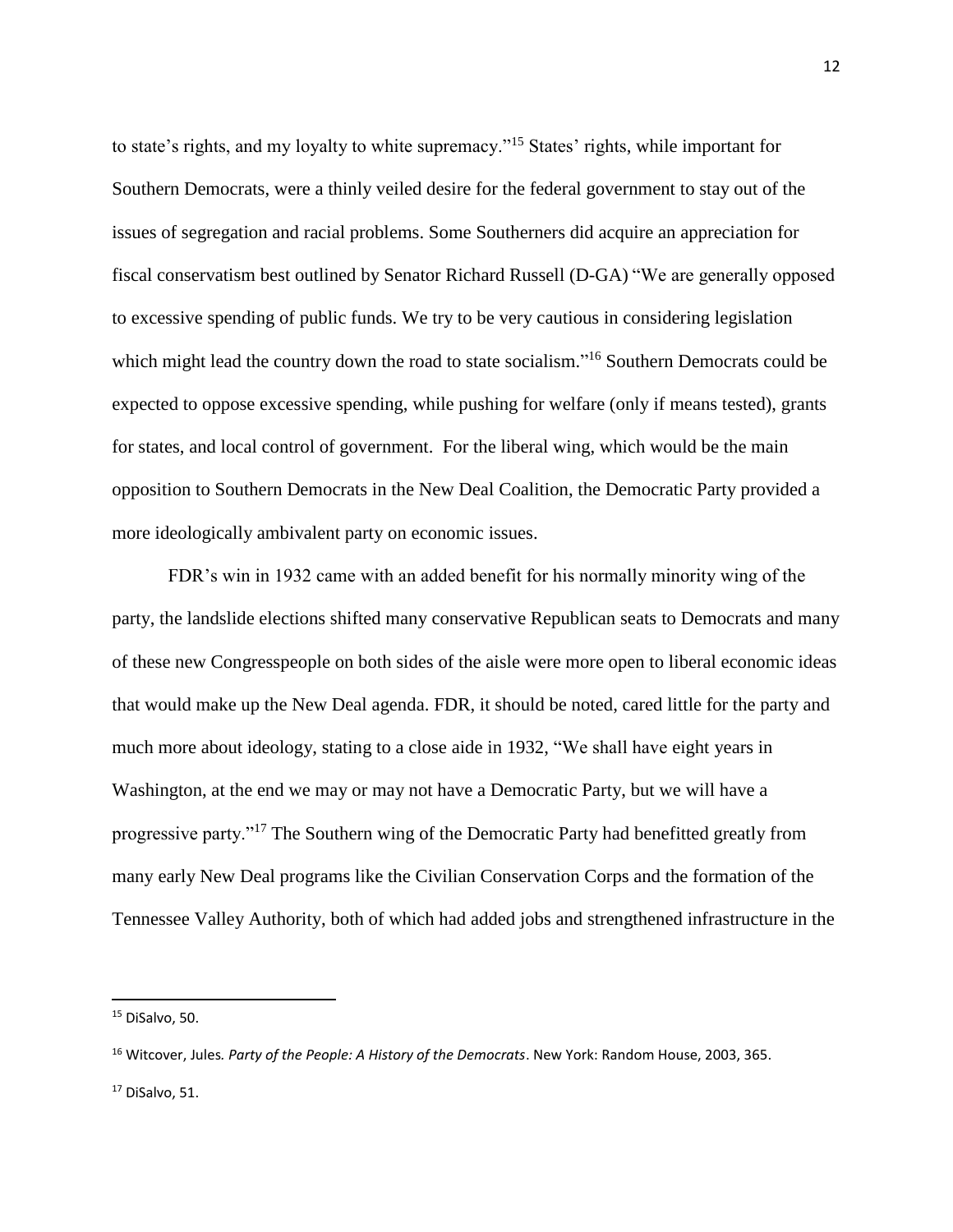South. FDR and the liberal wing thus had ample Southern support for early union bills like the National Labor Relations Act of 1935 as it passed on a voice vote in the house and 63-12 in the Senate. Southern Democrats saw unions as a non-threat to racial interests given the exclusionary stance of the American Federation of Labor (AFL), which was dominant at the time; this stance would change with the emergence of the Congress of Industrial Organizations (CIO) in the years to come.<sup>18</sup>

Southern Democrats had no legitimate reason to fret about prospective legislation given that what they lacked in presidential power, they made up for and more with congressional control. Southern Democrats were also in a pivotal role in the balance for power between the liberal Democratic wing occupying the presidency and the minority Republican Party. While they chose to work with their own party on most issues in FDR's first term, they grew much more welcoming to the Republicans in the later years forming what would become known as the "conservative coalition."<sup>19</sup> This alliance, also known as the partnership of "corn and cotton" (referencing the Midwestern Republican base and the Southern Democrats), was centered on Republicans providing opposition to civil rights bills upon request by Southern Democrats and the Southern wing providing votes against economic progressivism.<sup>20</sup> This reality meant that the liberal wing in control of the Democratic presidency from FDR to LBJ had to be mindful of Southern interests.

## **IV. FDR and the New Deal: 1936-1945**

<sup>18</sup> Katznelson, Ira. *Fear Itself: The New Deal and the Origins of Our Time*. New York: Liveright Publishing, 2014, 144. <sup>19</sup> DiSalvo, 103.

 $20$  Disalvo, 166.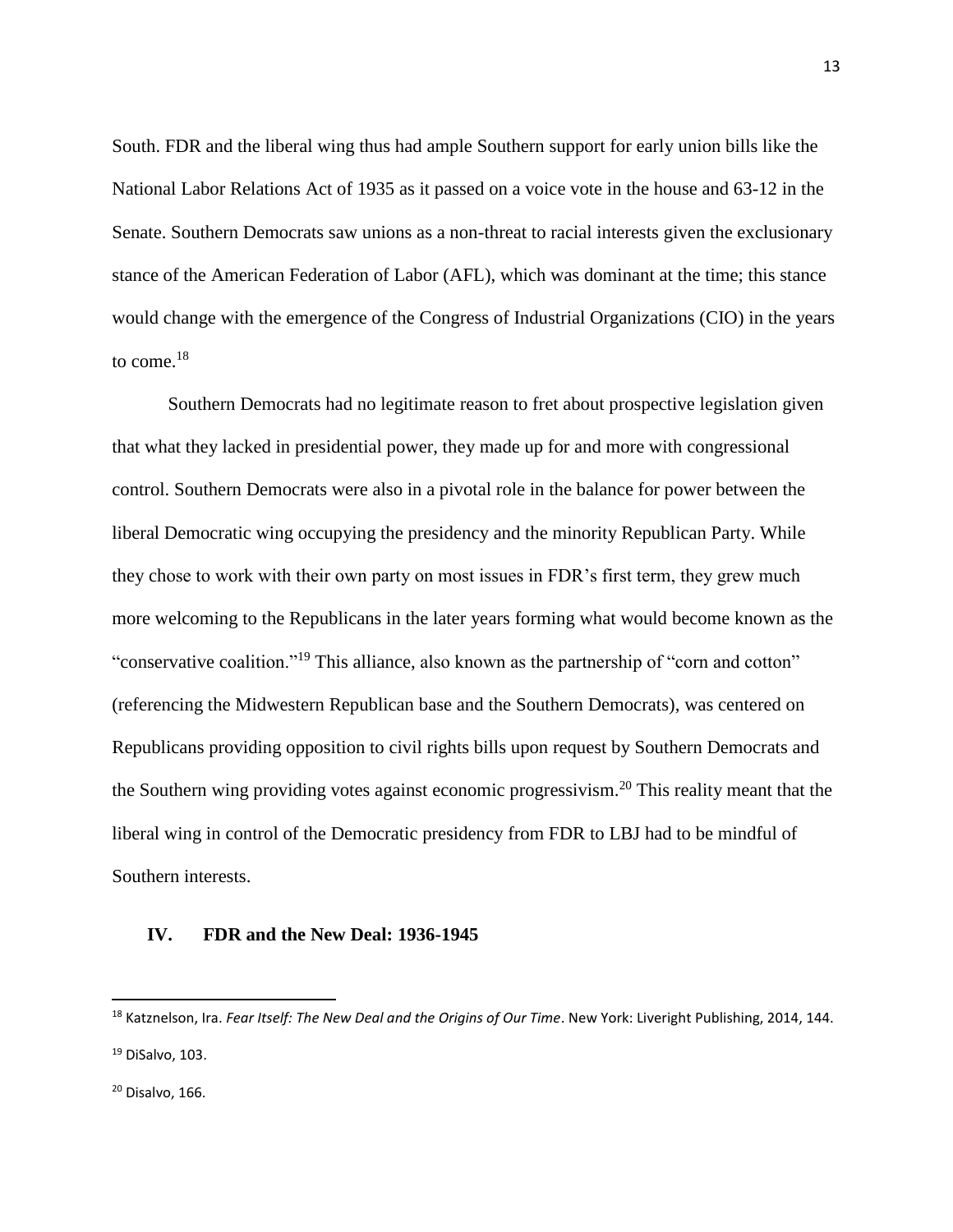### *Organizations*

Perhaps the most influential organization in ratcheting up the conflict between the Southern conservatives and Northern liberals was the Congress of Industrial Organizations (CIO). The CIO was created in 1935 to organize the modern mass production industries, such as automobiles and steel, that the craft production unions that dominated the American Federation of Labor (AFL) refused to organize. The AFL, given its more specialized worker base, had long been tepid on civil rights despite pushing a largely egalitarian message. The CIO from its inception towered as one of the few white-led organizations in support of civil rights. This support drew both from a need for reciprocal African American support for industrial unions as well as the dominant left-wing ideology of union leaders who believed racial divisions undermined class consciousness. $^{21}$ 

Combining economic and racial concerns quickly made the CIO the most important mobilization instrument outside of the Democratic Party itself in support of liberalism. In taking this step, two main reactions followed. First, African Americans who had seen economic gains alongside most other Americans during the New Deal found a lasting place in the Democratic Party's liberal wing. This provoked a response by Southern Democrats not only angered at the liberal wing for its endorsement of civil rights, but now at the broader labor movement which it saw as a vehicle for the advancement of civil rights. Up to this point, the Northern liberal faction could be considered fiscally progressive while ambivalent (or even semi-hostile) to civil rights while the Southern conservatives were fiscally ambivalent looking mostly to the preservation of Jim Crow. With the introduction of the CIO as a major player on the political stage, the liberal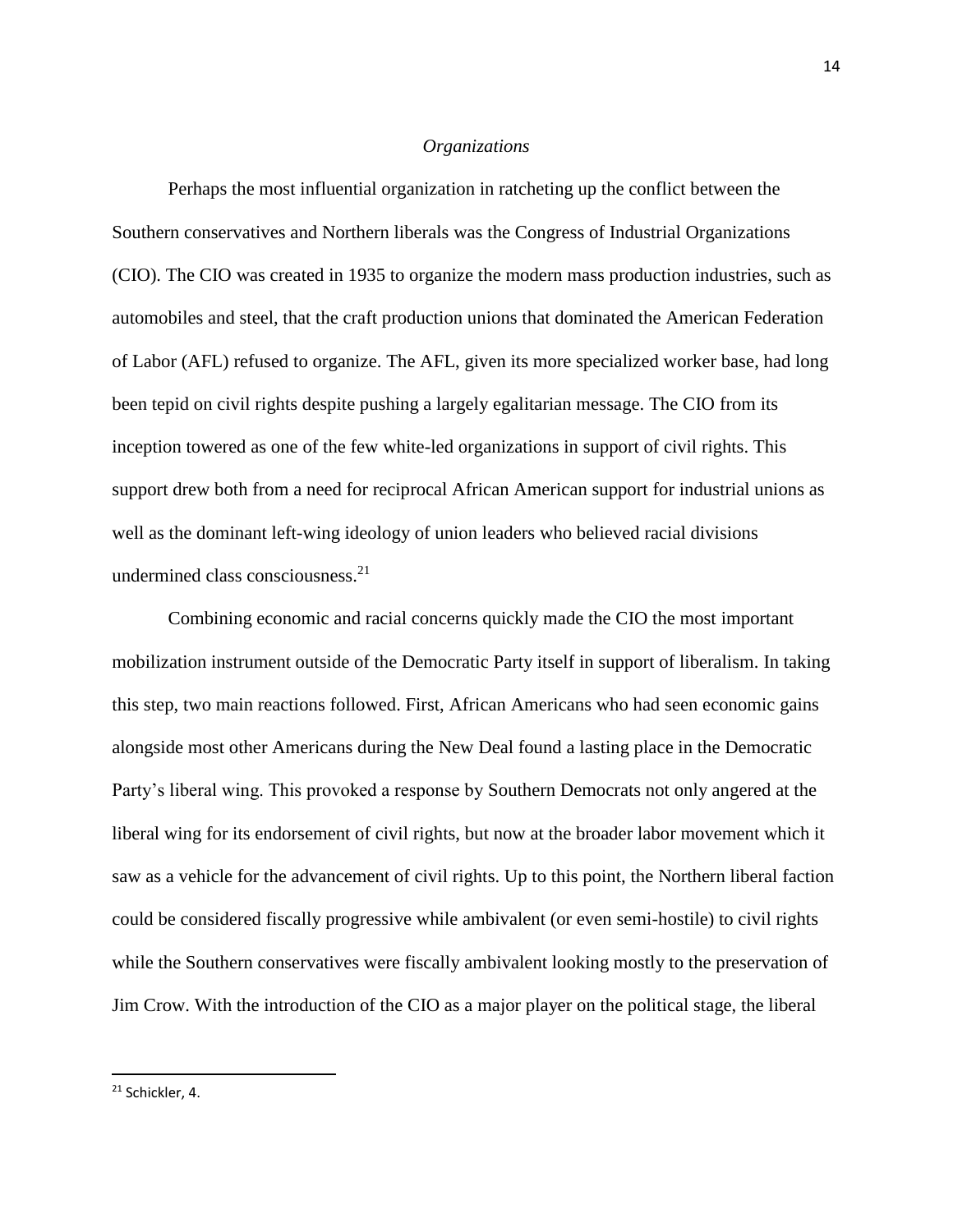faction now was increasingly dominated by an encompassing vision of economic and racial liberalism while the Southern conservatives altered their ideology to more economically conservative or at the very least, anti-labor stances.

Crucial to increasing tension between the liberals and the Southern conservatives was the attempted purge of Southern conservatives in 1938 by FDR. In this conflict, the CIO was one of the biggest financial backers. The CIO went as far as to target conservative Northern Democrats, even ones that Roosevelt had not personally targeted.<sup>22</sup> In the end, the purge was a total failure as nearly every Democrat targeted retained their seat and was now even more apt to act against the president and the liberal faction. Still, if there were any lingering questions about the main support organization for the liberals prior to the purge, the CIO had locked that up by the end of 1938.

One of the other big contributions of the CIO to factional politics came in the form of support for Henry Wallace as vice-president. Wallace captured the Democratic nomination for vice-president at the 1940 convention with the backing of the liberal wing, especially labor. Southern conservatives saw Wallace as a threat to their ideology in nearly every capacity given his outspoken support for both the labor movement and civil rights. The CIO's political action committee (PAC), headed by Sidney Hillman in 1944, pushed heavily for Wallace to be renominated and nearly overcame an alliance of Southern conservatives and big city bosses only to fall short on a second ballot.<sup>23</sup> It should be noted that Wallace was the heavy favorite among rank and file party members illustrating (and largely spearheading) the liberal faction's growing

<sup>22</sup> Schickler, 57.

<sup>23</sup> Catledge, Turner. "Truman Nominated for Vice Presidency." *The New York Times*, July 22, 1944.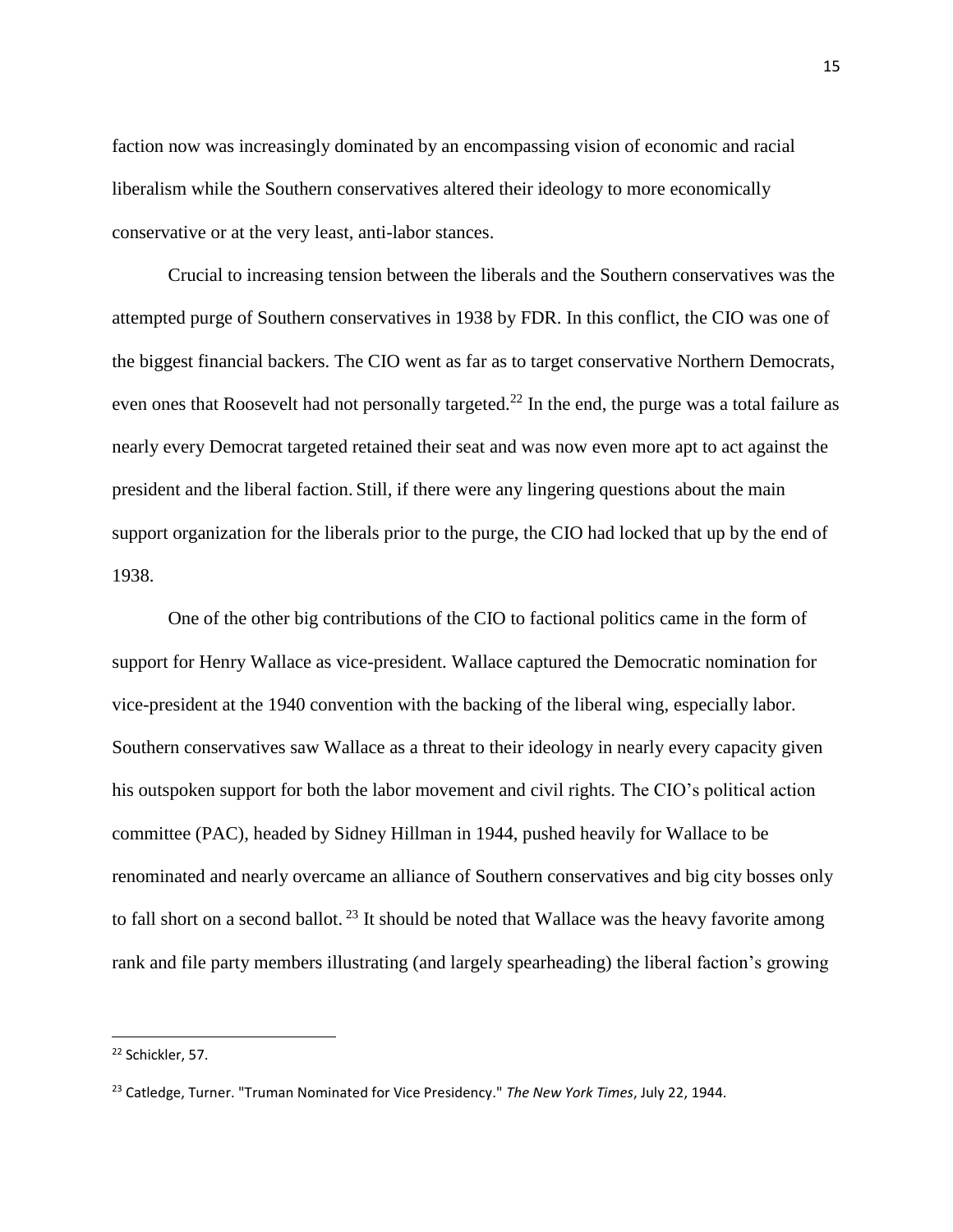influence.<sup>24</sup> Wallace's denial from the vice-presidential ticket may have been a loss for the liberal wing, but it did effectively galvanize and further encourage liberals to build infrastructure within the party.

The CIO PAC, formed in 1943 as the first of its kind political action committee, can't be overstated in its importance to factional politics. While there were many organizations with vested interests and actions in the political realm, they generally stayed within the parameters of their own interests and members. The CIO PAC was notable in that it was open to the public, encouraging support from persons outside of CIO membership. The scope of political action that the PAC undertook was quite revolutionary as well becoming involved deeply in platform, policy, and candidate consideration. By courting the public, the CIO PAC essentially passed the Democratic National Committee in many respects as the main organizational branch of the Democratic Party in the North, taking on many fundraising, mobilization, and other integral political activities.<sup>25</sup>

The American Federation of Labor (AFL), despite its larger size and extensive history, was not as influential to liberals, especially after 1936, when compared to the CIO. Still, it was an ardent supporter both financially and otherwise of New Deal liberalism.<sup>26</sup> While both organizations were critical to the New Deal, their competition against each other weakened public support and exposed more vulnerability that business forces were able to take advantage

<sup>24</sup> Bain, Richard C., and Judith H. Parris. *Convention Decisions and Voting Records*. Brookings Institution, 1974, 276- 277.

<sup>25</sup> Zieger, 181-182.

<sup>26</sup> Kazin, Michael. *The Concise Princeton Encyclopedia of American Political History*. Princeton University Press, 2011.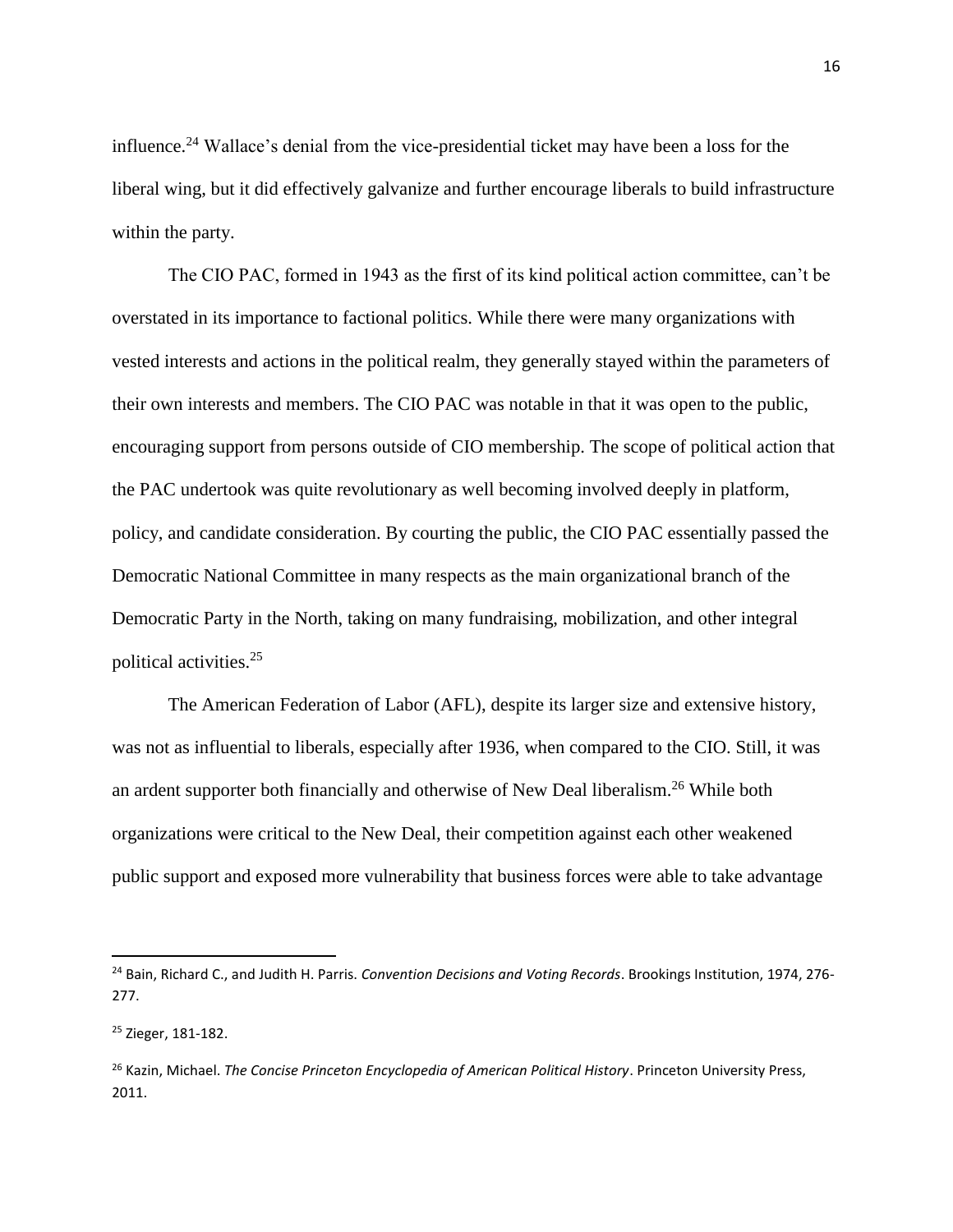of later on. The strength and weaknesses of labor as an aggregate force may be best seen in the passage of the Wagner Act in 1935 and Fair Labor Standards Act of 1938 and the congressional setbacks past that point. With 1938 being the year the CIO cut ties with the AFL, it can be concluded that the split further divided the Democratic party, weakened labor's political defenses, but also helped cement African American support.

The National Association for the Advancement of Colored People (NAACP) also emerged as a key player for the liberal wing of the Democratic Party. Founded in 1909, one of the main goals of the NAACP in its early years was to pursue federal anti-lynching legislation.<sup>27</sup> In 1934, one of the best chances for federal action was proposed with the Costigan-Wagner bill, which the NAACP pushed vigorously for.<sup>28</sup> With support in Congress close, the NAACP and other liberal actors pushed FDR to support the legislation, but he refused fearing Southern backlash in the 1936 election. Roy Wilkins, a longtime associate and future leader of the NAACP summed up the general view of FDR and Eleanor Roosevelt when he stated "Mr. Roosevelt was no friend to the Negro. He wasn't an enemy, but he wasn't a friend. The personal touches and the personal fight against discrimination were Mrs. Roosevelt's; that attached to (Mr.) Roosevelt also...and he reaped the political benefit of it."<sup>29</sup>

Eleanor Roosevelt, adored by much of the public, especially liberals, was key in keeping relations healthy between the liberal but politically wary FDR and the NAACP. In 1939, she agreed to present the Spingarn Medal to Marian Anderson, an African American opera singer, at

<sup>27</sup> Janken, Kenneth Robert. *Walter White: Mr. NAACP*, Chapel Hill: University of North Carolina, 2006, p.2.

<sup>28</sup> "NAACP History: Costigan Wagner Bill." NAACP. Accessed September 25, 2018. https://www.naacp.org/naacphistory-costigan-wagner-act/.

<sup>29</sup> Witcover, 375-376.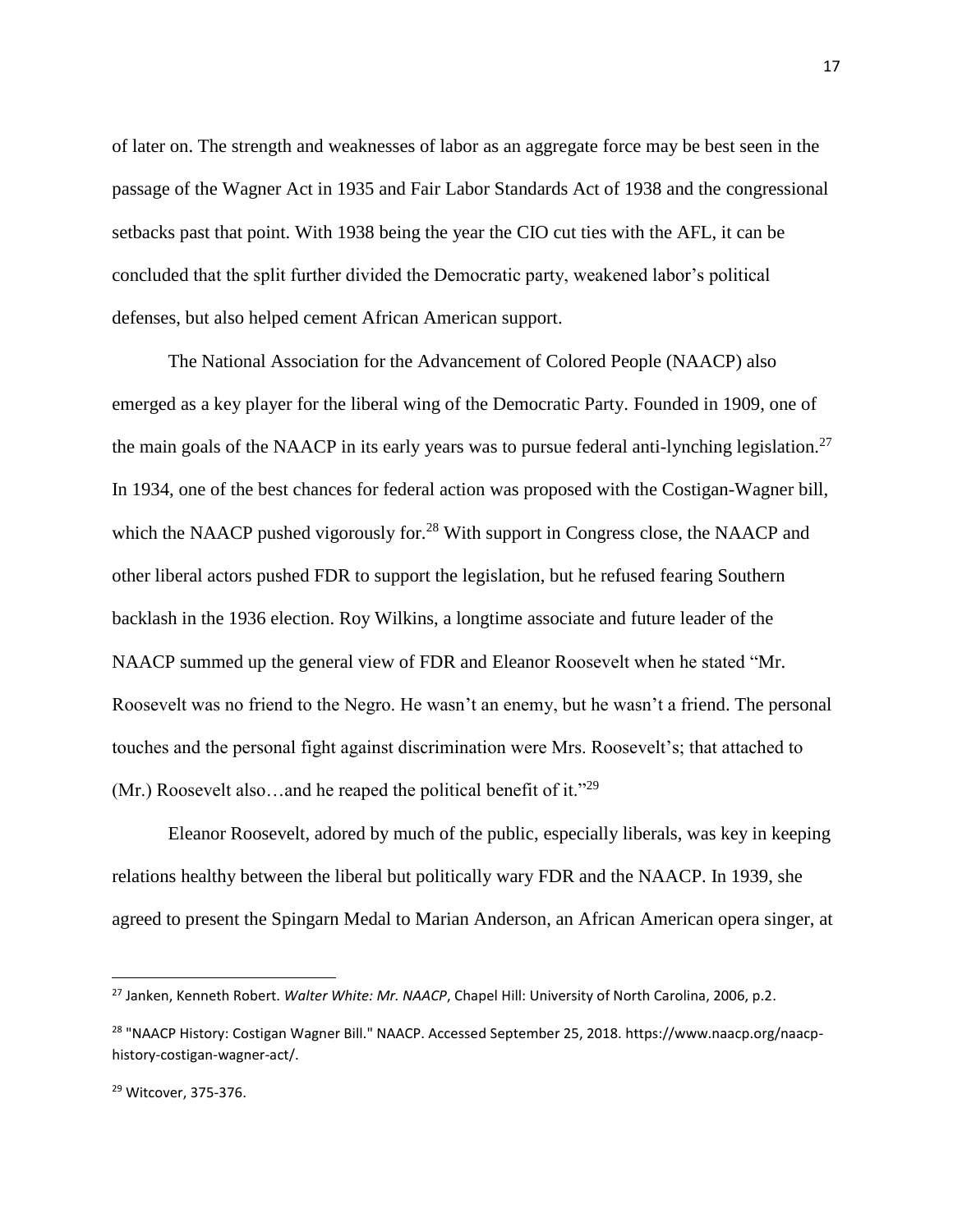the upcoming national convention of the NAACP. The Daughters of the American Revolution (DAR) had denied approval for Anderson to attend a concert at Constitution Hall, triggering Roosevelt to act by resigning from the organization and issuing a blistering, though implicit dissent published prominently in newspapers nationwide.<sup>30</sup> While the NAACP had its qualms with FDR from time to time, the presence of Eleanor Roosevelt along with such figures as Interior Secretary Harold Ickes (1933-1946), a former Chicago NAACP leader, ensured that the liberal wing had an active organizational ally in the NAACP.

#### *Strategy*

It is notable that few prominent non-party organizations backed the Southern conservative ideology of the Democratic Party. The reason lies in the fact that the conservative faction had long held the majority power and defined the reputation of the Democratic Party. Southern conservatives knew the presidency was out of reach as it had been for the better part of a century, but it still had dominant influence over the presidential candidate until 1936 when the two-thirds rule was abolished at the Democratic Convention.<sup>31</sup> This rule change must be underscored as it allowed the Democratic Party to redefine itself via its presidential nominees who increasingly mirrored the Northern liberal faction after this point. Even with that loss of power though, Southern conservatives dominated Congress including its powerful committees

<sup>30</sup> Arsenault, Raymond. *The Sound of Freedom: Marian Anderson, the Lincoln Memorial, and the Concert That Awakened America*, 2010, 158.

<sup>&</sup>lt;sup>31</sup> "It (the two-thirds rule) had required a candidate to garner two-thirds of the delegate votes in order to secure the Democratic presidential nomination and had therefore long functioned as the South's de facto veto over any potential candidate." (Schulman, Bruce J. *From Cotton Belt to Sunbelt: Federal Policy, Economic Development and the Transformation of the South: 1938-1980*. Durham: Duke University Press, 1994, 44-46.)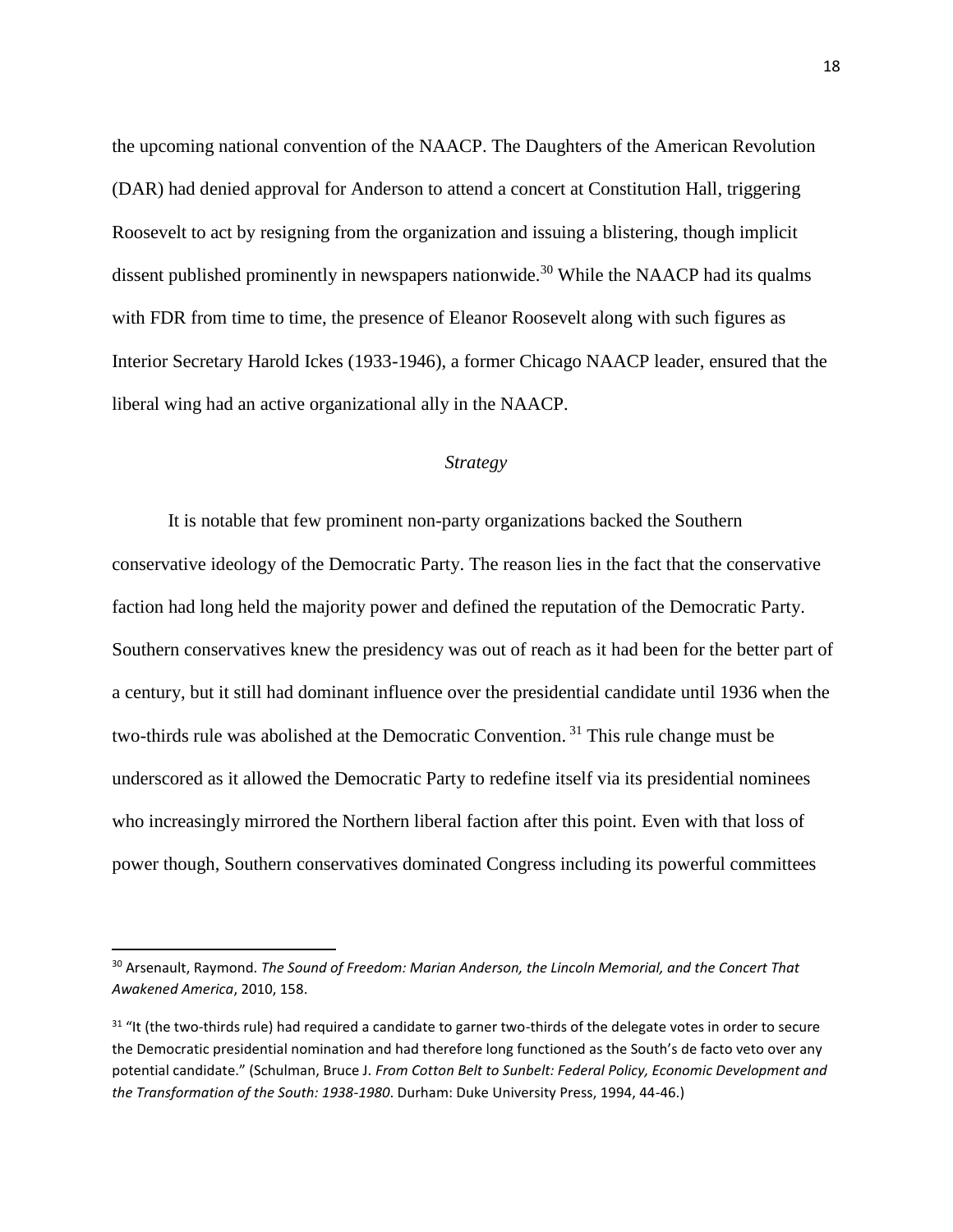such as the House Rules Committee, which was successfully able to delay and destroy much of the early civil rights legislation. Southerners ability to dominate the committee system came from their geographic advantage in Congress; Southern Democrats often ran uncontested and thus had long stays which allowed them to rise up the ranks in committees. FDR's landslide victories brought with them a large influx of liberal Democrats, but these seats were often competitive with Republicans in the North and West. Southern Democrats faced little competition as Republicans were uncompetitive and liberal Democratic challenges were unsuccessful with a few rare exceptions.

Southern conservatives' core principle was preserving Southern sovereignty over racial issues and they were therefore wary of a liberal president. FDR understood this and largely kept to economic issues which the South benefitted from in many ways. Thus, the Southern conservative faction supported or at least tolerated the popular president and the liberal wing. That is, until the increasingly intertwined black-labor alliance started making more of an impact threatening Southern racial norms. As will be explained later, the timing of this also paired with outside backlash from a proposed court packing as well as a subsequent attempted purge of Southern conservatives. These moves shifted Southern strategy to be much more antagonistic, to the point of forming the "conservative coalition," an alliance between Southern Democrats and Republicans in Congress which effectively ended much of later New Deal aspirations by the late 1930s, especially in the realm of civil rights and labor.

With the advent of World War II, most factional battles dimmed. Southern conservatives benefitted from Republican gains in Congress which ate into liberal Democratic power. While the war years were relatively uneventful in terms of factional battles, they did involve some key actions including the passage of Smith-Connally Act, an anti-union act aimed at limiting striking,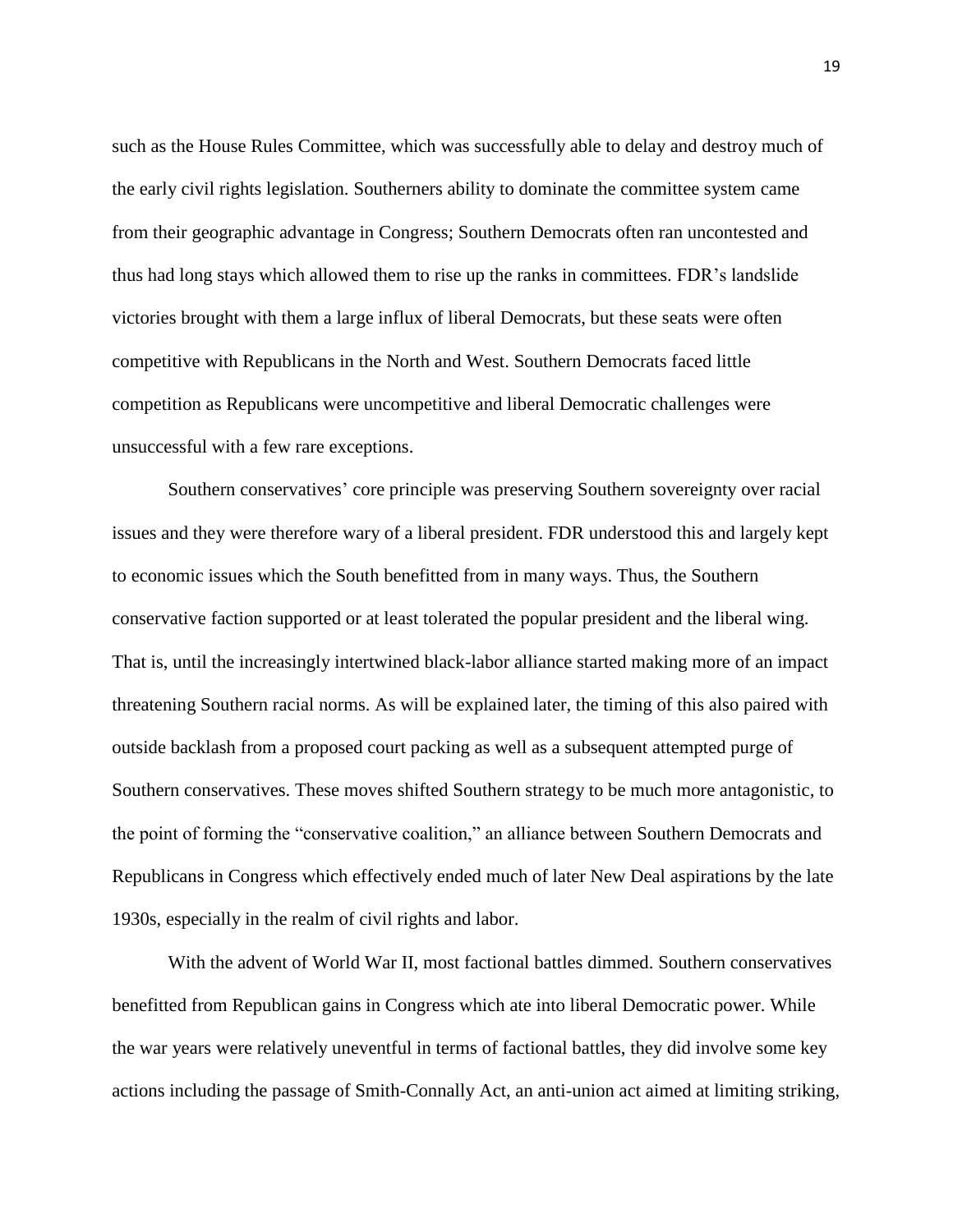passed in 1943 over Roosevelt's veto.<sup>32</sup> The greatest strategic victory for the Southern faction may have come in 1944 with the removal of Henry Wallace from the ticket. In order to accomplish this, Southern conservatives partnered with big city bosses loyal to FDR but worried about Wallace's supposed radicalism. While Democratic factions were well-defined after 1938, swing influences remained in the party. City bosses supported many broad goals of the New Deal but held some sympathies with the more conservative or moderate forces that had helped candidates like Al Smith in the 1920s.<sup>33</sup> For them, there wasn't a risk that a Southern Democrat would be chosen, and the removal of Wallace guaranteed a pick favorable to city machines, which came in the form of the Pendergast Machine and Harry Truman.

The liberal wing of the Democratic Party took a much different strategy as an outside force looking to take control of the party. Liberals knew that FDR had a chance to transform the party, but also recognized that much needed to be done to weaken conservative power institutions many of which were in Congress. The uncompetitive nature of the South meant long stays for Southern conservatives, leading to many chairmanships of committees. Aside from pushing for stronger labor laws, a nod to their most important constituency, liberals immediately took aim at eliminating the two-thirds rule at the 1936 Democratic Convention. The two-thirds rule in essence required Southern approval of the presidency, as many delegates were from Southern states. With FDR backing the repeal of the rule under pressure from liberals, the vote

<sup>32</sup> Witcover, 399.

<sup>33</sup> Savage, Sean J. *Truman and the Democratic Party*. Lexington, KY: University Press of Kentucky, 1997, 25.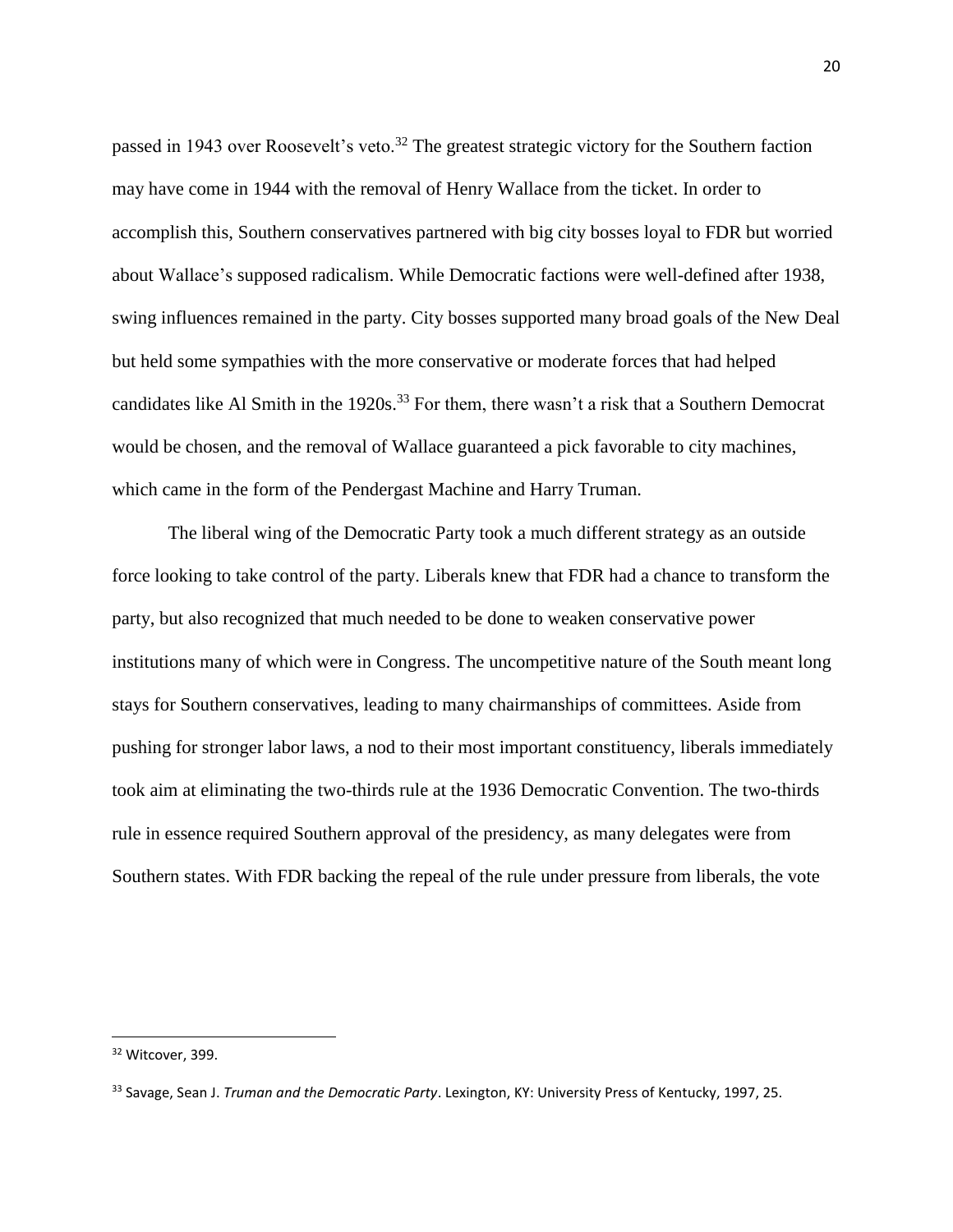carried in a move that shifted the Democratic Party from a historically regional party to one with lasting national appeal. $34$ 

The biggest mistake for the liberal faction came in the form of FDR's attempted purge of conservative Democrats in 1938. The failure of the purge triggered a number of undesirable outcomes for Democrats including: loss of liberal seats in Congress to Republicans, greater political polarization of opinions toward the CIO/unions, and a stronger conservative coalition with Southern Democrats increasingly backing Republicans on economic issues. For liberals, the purge had been about both adding more supportive congressional members, and clearing the way for a liberal presidential candidate in  $1940$ .<sup>35</sup> Developments overseas changed those plans though, giving liberals another two terms of FDR. As important to liberals was the shift of the vice-presidency from the Southerner John Garner to the labor/left hero Henry Wallace in 1940. Many of the criticisms FDR fielded from liberals in his own party dissolved with the pick as Henry Wallace treaded into issues like civil rights and was unapologetically pro-labor, going as far as to help Latin American countries with labor contracts.<sup>36</sup>

The creation of the Fair Employment Practices Committee (FEPC) in 1941 was won by A. Phillip Randolph, the African-American leader of the Brotherhood of Sleeping Car Porters union, who had leveraged the threat of a march on Washington to urge Roosevelt's action.<sup>37</sup> This

<sup>34</sup> Schulman, 44-46.

<sup>&</sup>lt;sup>35</sup> Witcover, 380.

<sup>36</sup> Shimamoto, Mayako. *Henry A. Wallace's Criticism of America's Atomic Monopoly, 1945-1948.* Cambridge Scholars Publishing, 2016, 6.

<sup>&</sup>lt;sup>37</sup> Collins, William. "Race, Roosevelt, and Wartime Production: Fair Employment in World War II Labor Markets", *American Economic Review* 91:1 (March 2001), pp. 272–286.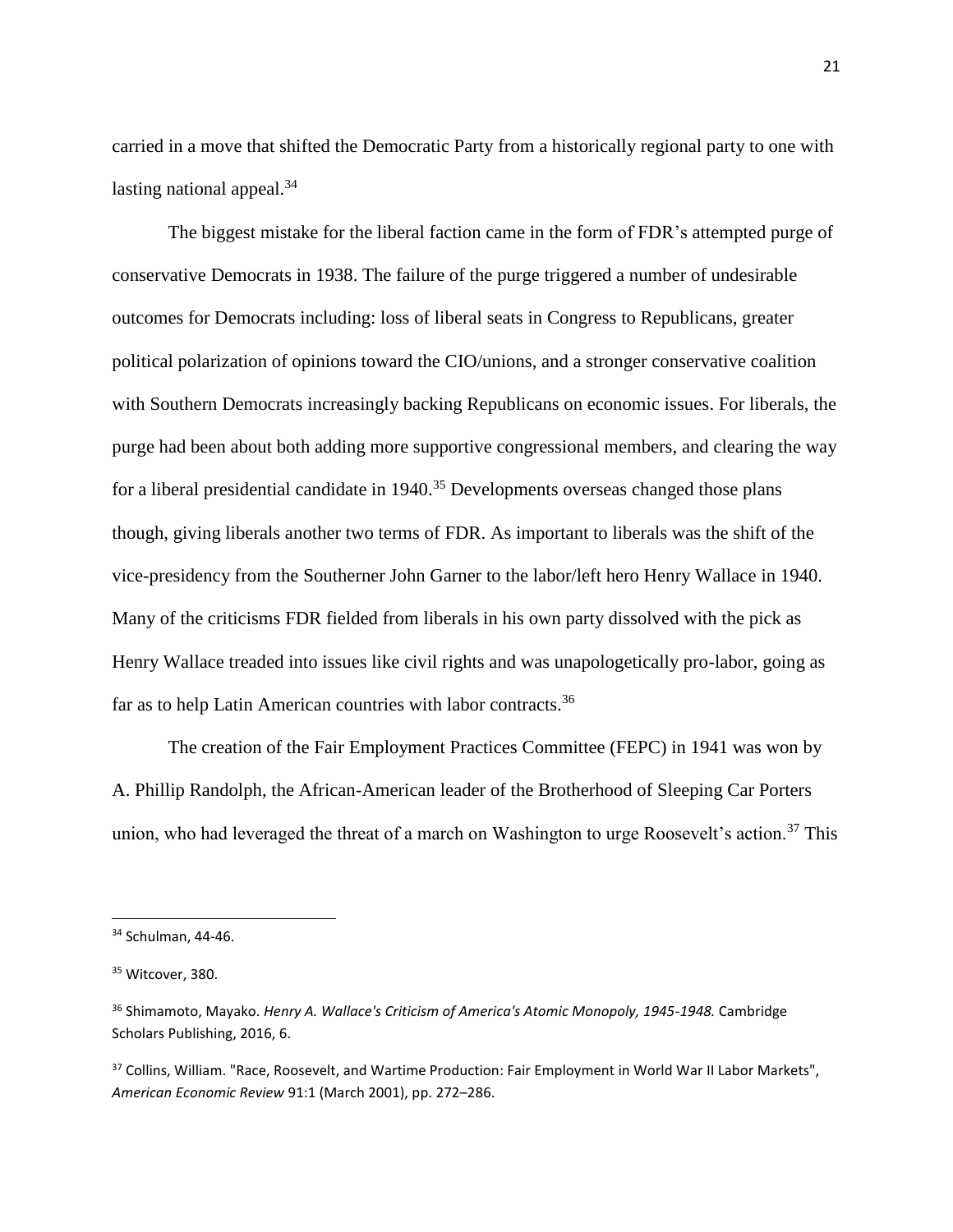action underlines part of the broader strategic movement undertaken by black leaders during war time to use grassroots and political leverage to achieve preliminary goals of the civil rights movement. Other examples of this are evident in African-American leaders comparing Jim Crow to Nazi Germany during WWII and during the Cold War with the Soviet Union.

As WWII raged around the world, liberals had a prime opportunity with an extremely popular wartime president. FDR, though, famously said that he was now "Dr. "Win-the-War," which was unfortunate for the liberal faction as it turned attention away from social reform.<sup>38</sup> The war years also brought the devastating removal of Henry Wallace from the vice-presidential ticket in 1944, which began a period of distrust among some ardent liberals of the party. One strategy never adopted, but long discussed by FDR and liberal insiders (Republicans and Democrats) was the idea of realigning the parties into liberal and conservative ones. FDR said in response to the proposal by losing GOP candidate Wendell Willkie, "I agree with him 100 percent and the time is now- right after the election. We ought to have two real parties -one liberal and one conservative. As it is now, each party is split with dissenters…we can do it in 1948…From the liberals of both parties Willkie and I together can form a new, really liberal party in America."<sup>39</sup> That strategy if followed could have created the most drastic party realignment in US history, but instead a few months later FDR passed away, ending an era in the country and the Democratic Party.

<sup>&</sup>lt;sup>38</sup> Witcover, 398.

<sup>&</sup>lt;sup>39</sup> Witcover, 407.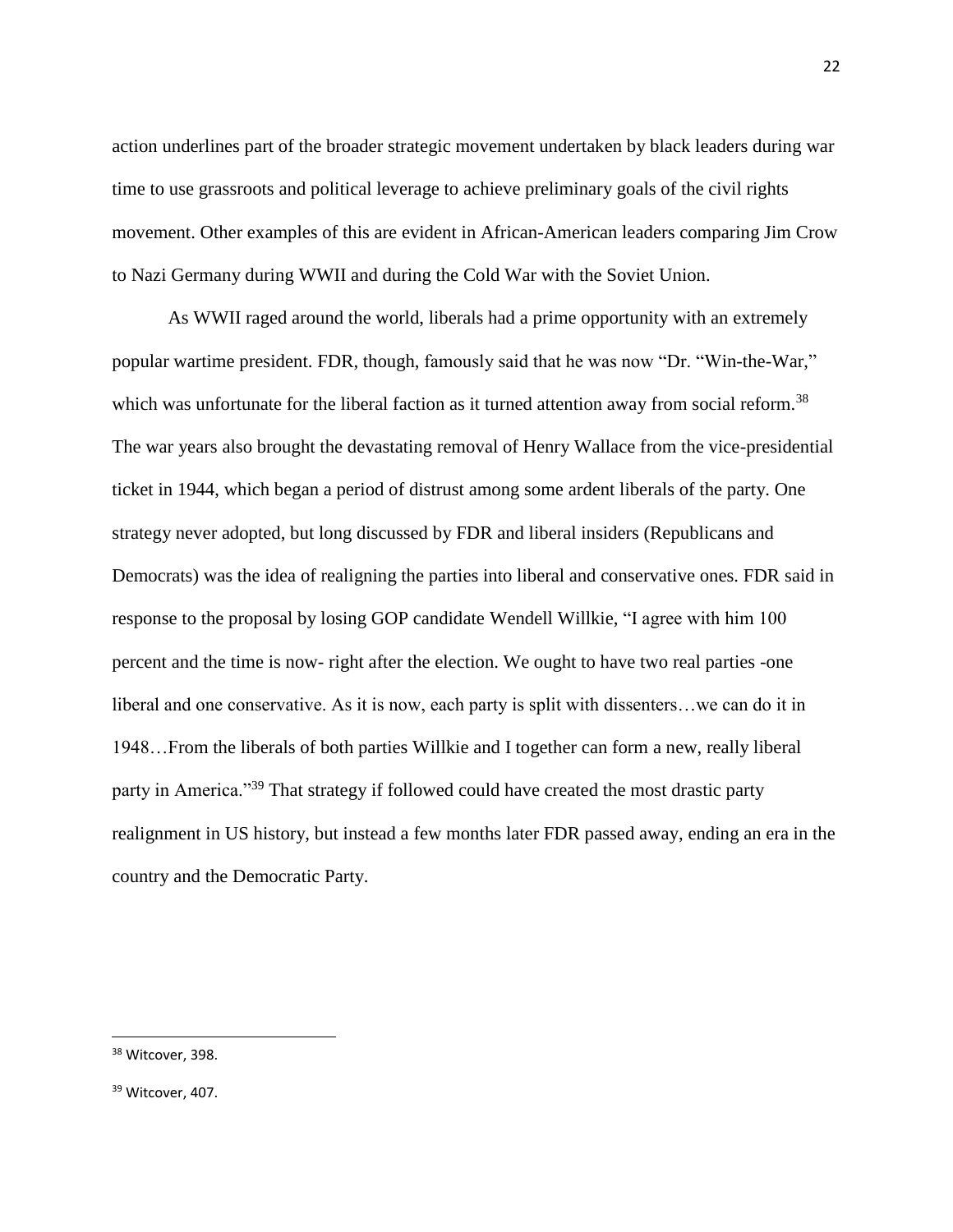#### *Arenas of Competition*

The Democratic factions in 1936 were clear in terms of where power was held and who held it. Southern conservatives held Congress and along with it many committees such as House Rules Committee, likely the most influential in delaying civil rights legislation. In fact, at the height of Southern power in the early-mid 1930s, Southerners held chairmanships of 9 of the 10 most influential House committees (Agriculture, Banking, among others) and nearly half of all Senate committees as well.<sup>40</sup> Liberals could instead tout the presidency when FDR was in power and afterwards following the repeal of the two-thirds rule at the 1936 Democratic convention. Likewise, the liberal wing could tout significant influence in organized labor and increasingly in African American organizations.

In terms of the party apparatus itself, liberals benefitted greatly from the appointment of James Farley to Democratic National Committee (DNC) chair. Farley, who chaired FDR's campaign in 1932, was an esteemed strategic mind who excelled at his ability to gather the Catholics, unions, and big city machines, while maintaining the South. Farley had previously fought for civil rights as chair of the New York Athletics Commission and his presence allowed liberals a key ally who could push the agenda while simultaneously playing strategy enough to keep the South content.<sup>41</sup> Of the political mistakes FDR would make, Farley voiced his opposition on both the Southern purge as well as the Supreme Court packing plan. Farley's contributions included the use of the patronage system to successfully push through many of the

<sup>40</sup> Stewart, Charles. "Committee Hierarchies in the Modernizing House, 1875-1947." *American Journal of Political Science* 36, no. 4 (1992): 835-56. doi:10.2307/2111350.

<sup>41</sup> Scroop, Daniel Mark, *Mr. Democrat: Jim Farley, the New Deal, and the Making of Modern American Politics* University of Michigan Press, 2006.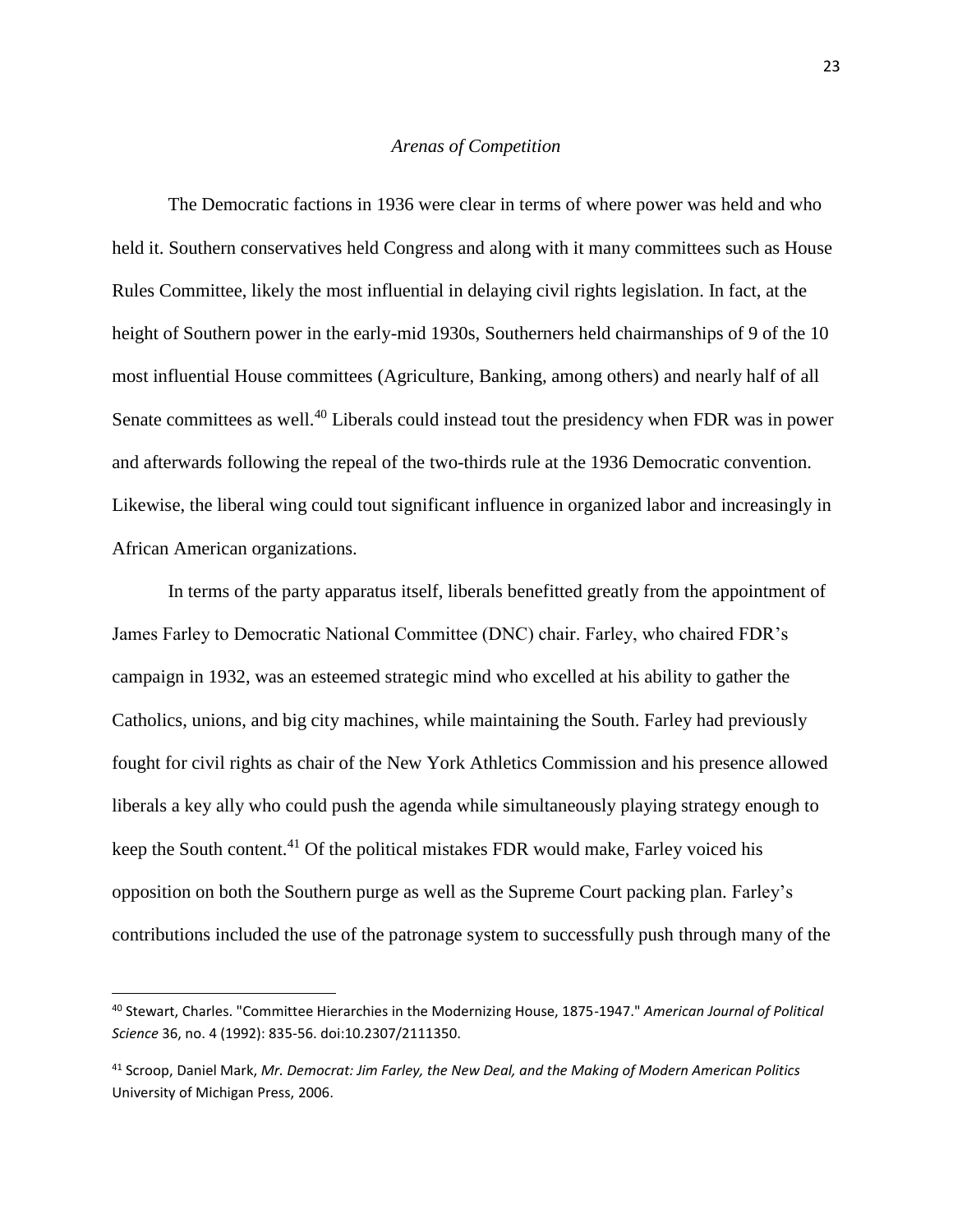first 100 days reforms in 1933, which bolstered liberals to continued gains in subsequent elections. Eventually, Farley and Roosevelt would fall out of favor over the 1940 election process. His absence compounded the issues liberals would have during wartime Congresses.<sup>42</sup>

Following Farley, the DNC would have two more short term leaders before the job was passed to Robert Hannegan. Hannegan, with his political roots in St. Louis aligned with the more moderate city boss forces and worked vigorously in 1944 to ensure that Henry Wallace did not recapture the vice-presidential nomination.<sup>43</sup> This action shouldn't be confused as a shot at the liberal faction, though it was certainly a blow. Hannegan favored liberals over conservatives and was a proponent of labor, but along with many political elites feared that Wallace would be unappetizing to the public and potentially dangerous to their influence.

Another key clash for the liberal and conservative factions was over civil rights planks decided at each Democratic convention. Prior to 1944, Democrats faced limited external pressure for a strong civil rights plank mostly from African American groups. In 1944, African-Americans scored a major victory when the CIO, the largest organizational apparatus for liberals, endorsed the need for a strong plank. In fact, media coverage of the plank often referenced the "CIO plank" which included an FEPC with enforcement power, end to poll taxes, and voting rights protections. Southern conservatives were expectedly outraged and the ensuing fight in the platform committee delayed action for two days, forcing Roosevelt to intervene with a compromise platform.<sup>44</sup> The black-labor alliance may not have won the fight, but this was a clear

<sup>42</sup> Witcover, 385.

<sup>43</sup> Savage, 25.

<sup>44</sup> Schickler, 214.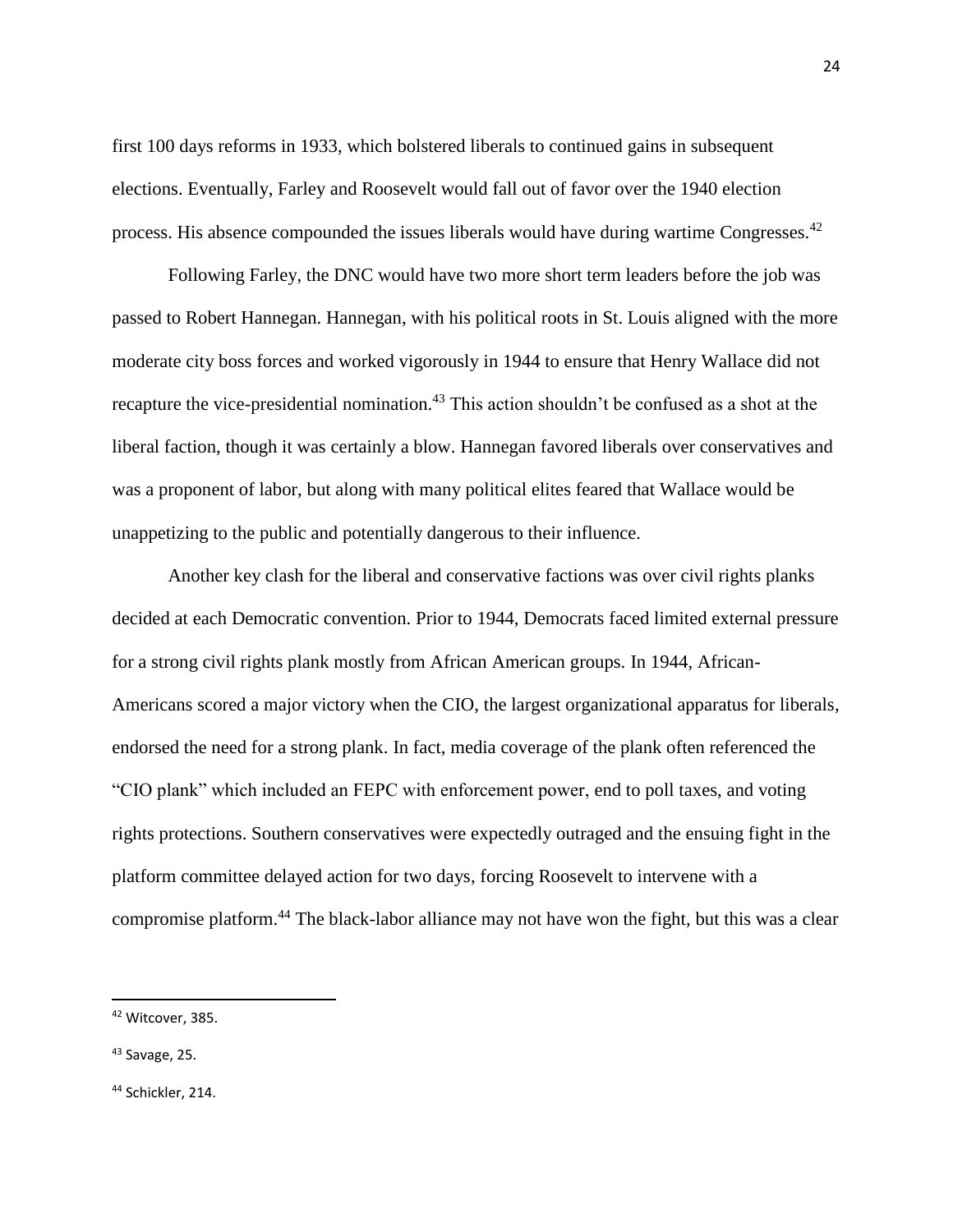signal that national party leaders now had to contend with grassroots pressure from a united liberal faction on the issue of civil rights.

The battle for Congress between the factions in the Democratic Party had two parts. First was the competition for seats, committee chairmanships, and rules. The second part was the battle for specific legislation on labor, civil rights, economic philosophy, and other key issues. To get a full picture of the importance and outcome of congressional control it is best to look at both parts of the battle.

Most simply, in terms of raw congressional seats, Democrats saw significant losses (18 Senate seats/111 House) from 1936-1945 and this should clearly be seen as a major victory for the Southern conservatives who were by 1940 more favorable to Republicans in many senses.<sup>45</sup> That may beg the question why realignment didn't take place earlier, but while Southern conservatives had lost influence in the Presidency and had little in common with liberals, the Democratic Party still was where their power was crucially concentrated in the form of congressional strength.

The New Deal, sometimes perceived as a groundswell of liberal legislation, is only accurate as far as the first half of FDR's presidency. By 1938, many liberal victories had been won but the years to follow ranged from tepid wins to depressing setbacks. One of the last major liberal victories came as far back as 1938 with the signing of the Fair Labor Standards Act, the revolutionary legislation establishing a minimum wage, 40-hour work week, and banning forms of child labor.<sup>46</sup> After that point, liberal victories came more from political opportunities, the

<sup>45</sup> Witcover, 409.

<sup>46</sup> Samuel, Howard (December 2000). "Troubled Passage: The Labor Movement and the Fair Labor Standards Act" *Monthly Labor Review*. United States Bureau of Labor Statistics. Retrieved 24 August 2018.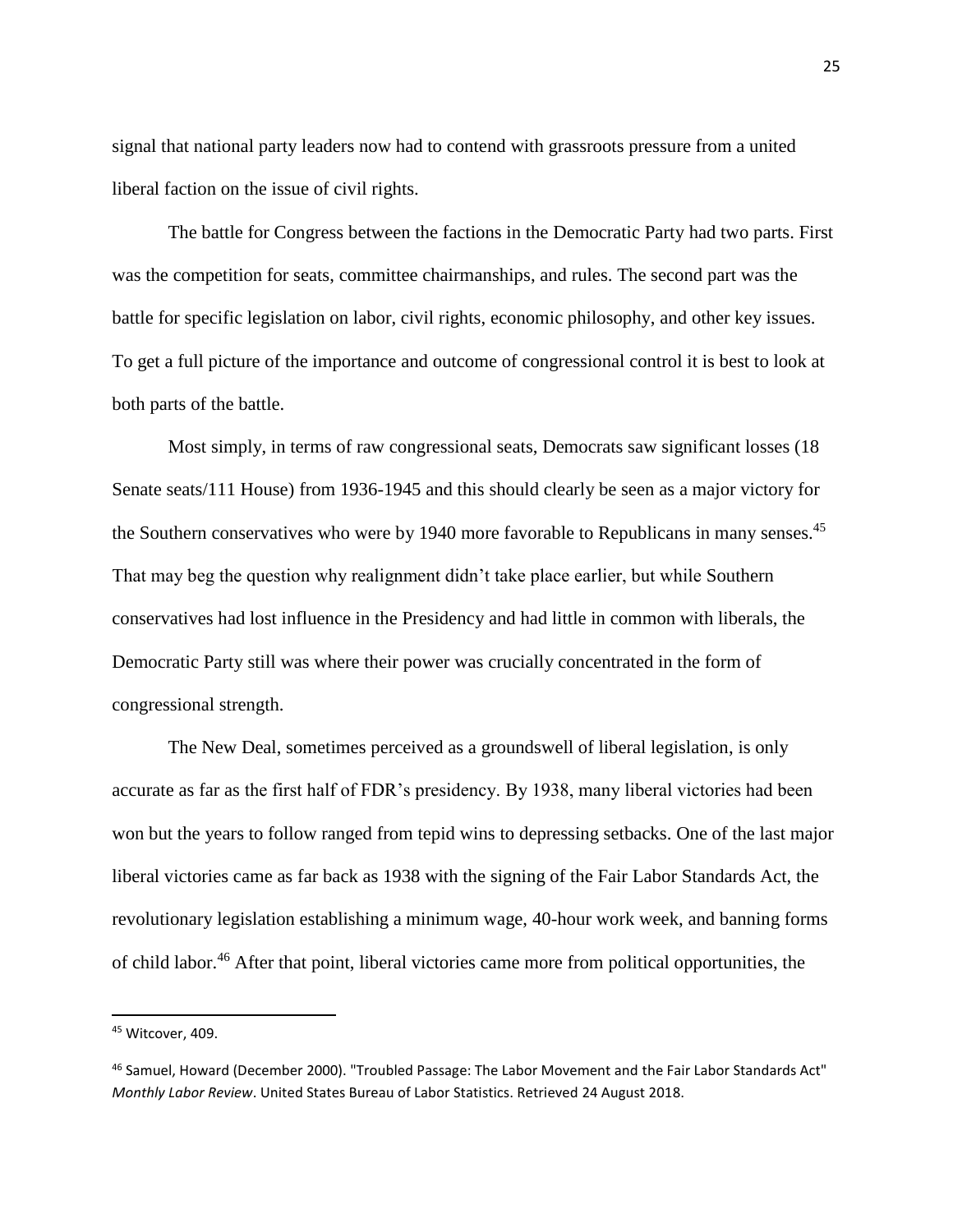presidency, or other forums than Congress. World War II, while hurting liberals in enacting more politicized legislation, prevented conservative gains from translating into many legislative victories. Still, conservative legislation like the 1943 Smith-Connally Act struck directly at labor and were but a taste of what Southern conservatives had in store for the labor movement.

In terms of the New Deal era, Southern conservatives' most notable use of their decentralized committee powers was in partnering with Republicans to launch a series of investigations against the National Labor Relations Board, CIO, and other labor actors in the late 1930s.<sup>47</sup> A critical tool for Southern Democrats was the Senate filibuster. The filibuster rule meant that a two-thirds majority had to be established for cloture. This rule was continuously utilized by Southern Democrats when civil rights legislation was introduced.<sup>48</sup> The strategy was a calculation of political capital and prioritization. Southern conservatives' core issue was preventing civil rights legislation from passing, thus filibusters weren't politically risky in most cases. Northern liberals, while favoring civil rights legislation, couldn't risk endangering economic, regulatory, or welfare legislation by trying to wait out filibusters.

One other arena of competition generally downplayed because of the time period is public opinion. Polling as known today had its origins in the 1930s, but many of the polls of that era are now discounted by historians, political scientists, and others for errors, discrimination, and general inadequacy. While they may deserve skepticism, they illustrate a key point in the factional battle between liberals and Southern conservatives. A poll taken by Gallup in 1937 had those identifying as "economically liberal Roosevelt voters" favoring anti-lynching legislation by

<sup>47</sup> Schickler, 71-72.

<sup>48 &</sup>quot;Filibuster and Cloture." U.S. Senate: Contacting the Senate Search. April 18, 2017. Accessed September 25, 2018. https://www.senate.gov/artandhistory/history/common/briefing/Filibuster\_Cloture.htm.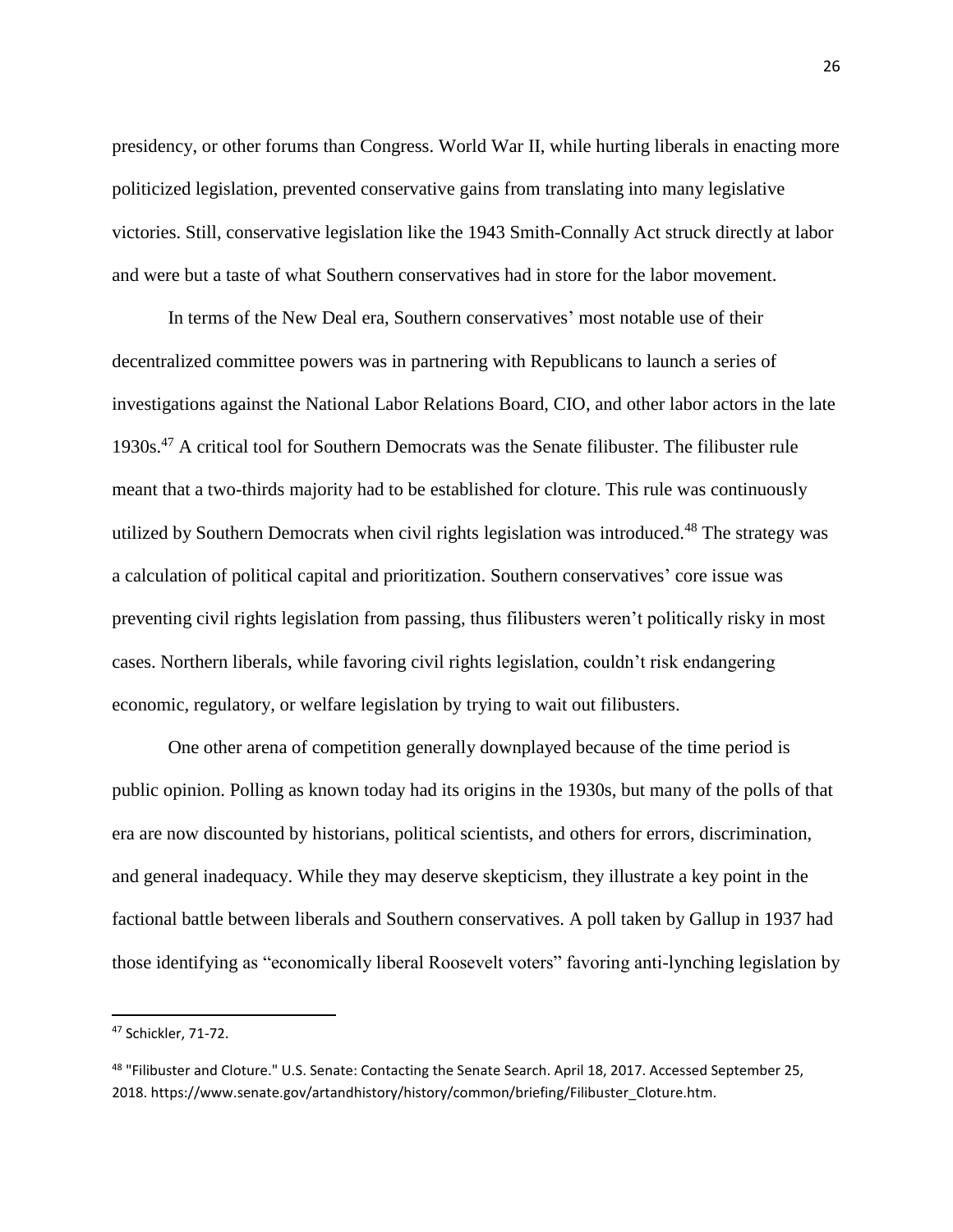a 60-28 margin. Other poll results compiled into a correlation table by Eric Schickler in *Racial Realignment* further support this notion.<sup>49</sup> These polls illustrate a key win for liberal Democrats in making the core Democratic base sympathetic to civil rights issues by 1937. While Southern conservatives had political devices to stop and slow legislation for years to come, the transition in public opinion meant the core beliefs of rank and file Democrats were becoming more at odds with Southern conservative goals.

## *Political Opportunities*

Three crucial political opportunities played greatly into the factional battles at this time. First, the conservative Supreme Court, which had arguably been Roosevelt's biggest foe in enacting New Deal legislation, shifted its adversarial rulings following the threat of FDR's court packing scheme. Whether this was in response to the plan or not, the shift in rulings moved public opinion enough for Congress to defeat the bill.<sup>50</sup> The defeat was momentous in its own right, but symbolic in the sense that Southern conservatives were more likely to act against FDR after that point. The conservative attacks against FDR up to this point had largely centered on radicalism and the dangerous drift towards authoritarianism and this event turned this line from a weak effort to a legitimate concern for the public.

The second event was World War II. The war may have cemented FDR's legacy, but it played out less advantageously for the liberal faction in the Democratic Party. Liberals often

<sup>49</sup> Schickler, 106.

<sup>50</sup> Leuchtenberg, William E. "When Franklin Roosevelt Clashed with the Supreme Court – and Lost." Smithsonian.com. May 01, 2005. Accessed January 11, 2018. https://www.smithsonianmag.com/history/whenfranklin-roosevelt-clashed-with-the-supreme-court-and-lost-78497994/.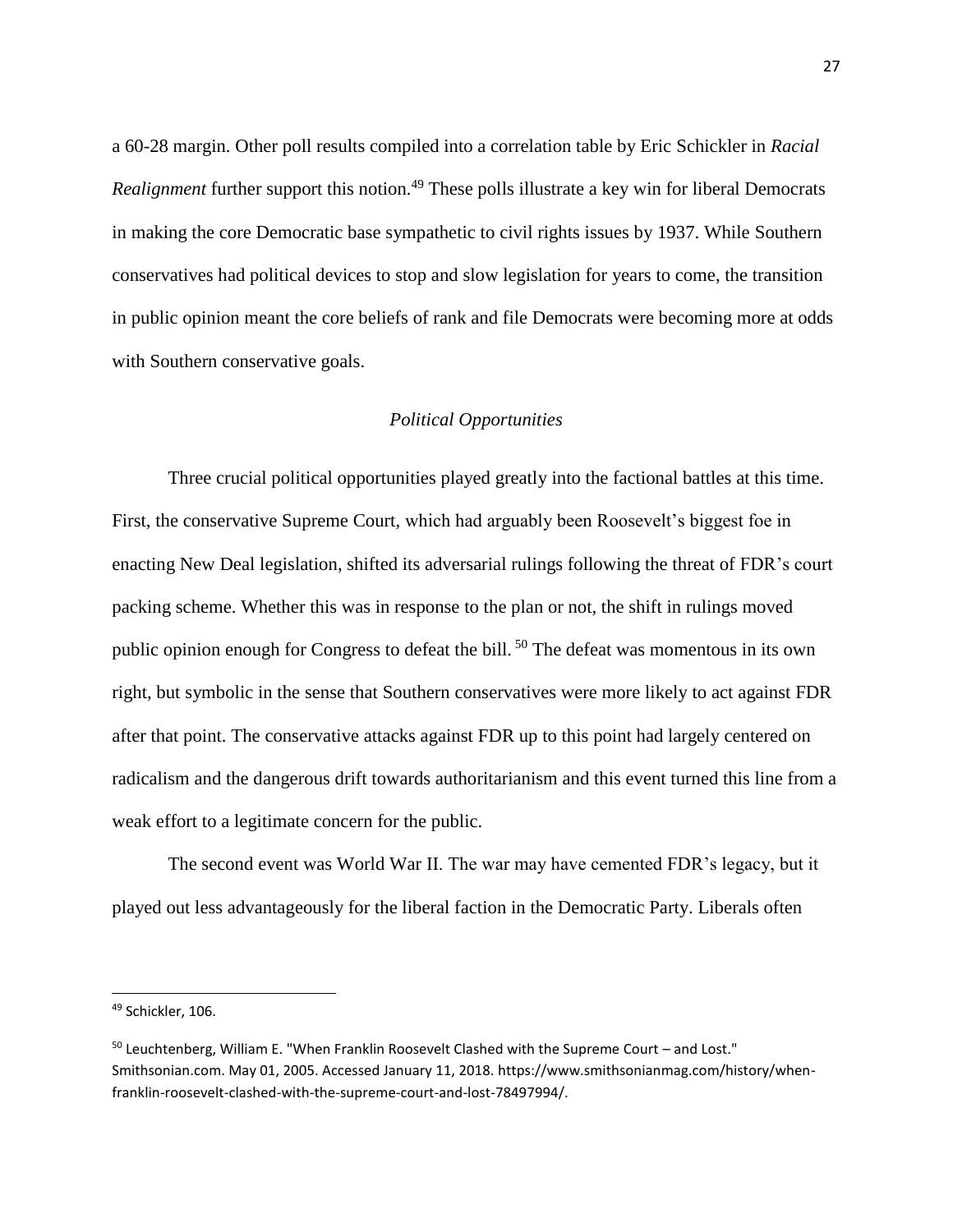relied on FDR's support on initiatives and in campaigning to turn swing support. With the conservative coalition reaching maturity, liberals needed their leader's help more than ever. Unfortunately for them, the successful war efforts came at the expense of congressional seats and labor legislation.<sup>51</sup> The war wasn't all negative for liberals though. Labor's legal foundations may have been under siege, but the actual size of the labor movement grew from just 10 million in 1941 to nearly 15 million by the end of the war.<sup>52</sup> This massive growth would push unions, especially the CIO, to push even further into politics in the years to come. Wartime mobilization left many factory jobs open in the North leading to a mass migration of African-Americans (1.5 million left the South during the 1940s), increasing the political importance of the voting bloc to liberals.<sup>53</sup> Liberal activists also seized on the war to call out the hypocrisy of fighting Nazi Germany while simultaneously upholding the Jim Crow system of the South.<sup>54</sup>

The death of Franklin Delano Roosevelt on April 12, 1945 signaled an end to an era in American history, but also in factional politics. Liberals who had been insulated to some degree by the popularity of their president were now more vulnerable. The idea of realigning the parties through coordinated action didn't die with FDR, but any feasible hope of achieving that end in a timely manner was dashed.

<sup>51</sup> Witcover, 398.

<sup>52</sup> Zieger, Robert. *American Workers, American Unions, 1920-1985*, Johns Hopkins Univ Press. 1986.

<sup>53</sup> Gregory, James N. *The Southern Diaspora: How the Great Migrations of Black and White Southerners Transformed America.* Chapel Hill: U of North Carolina, 2005, 13.

<sup>54</sup> Warren, Frank A. "A World of Hope, a World of Fear: Henry A. Wallace, Reinhold Niebuhr, and American Liberalism." *The Annals of Iowa* 60, no. 2 (2001): 194-196.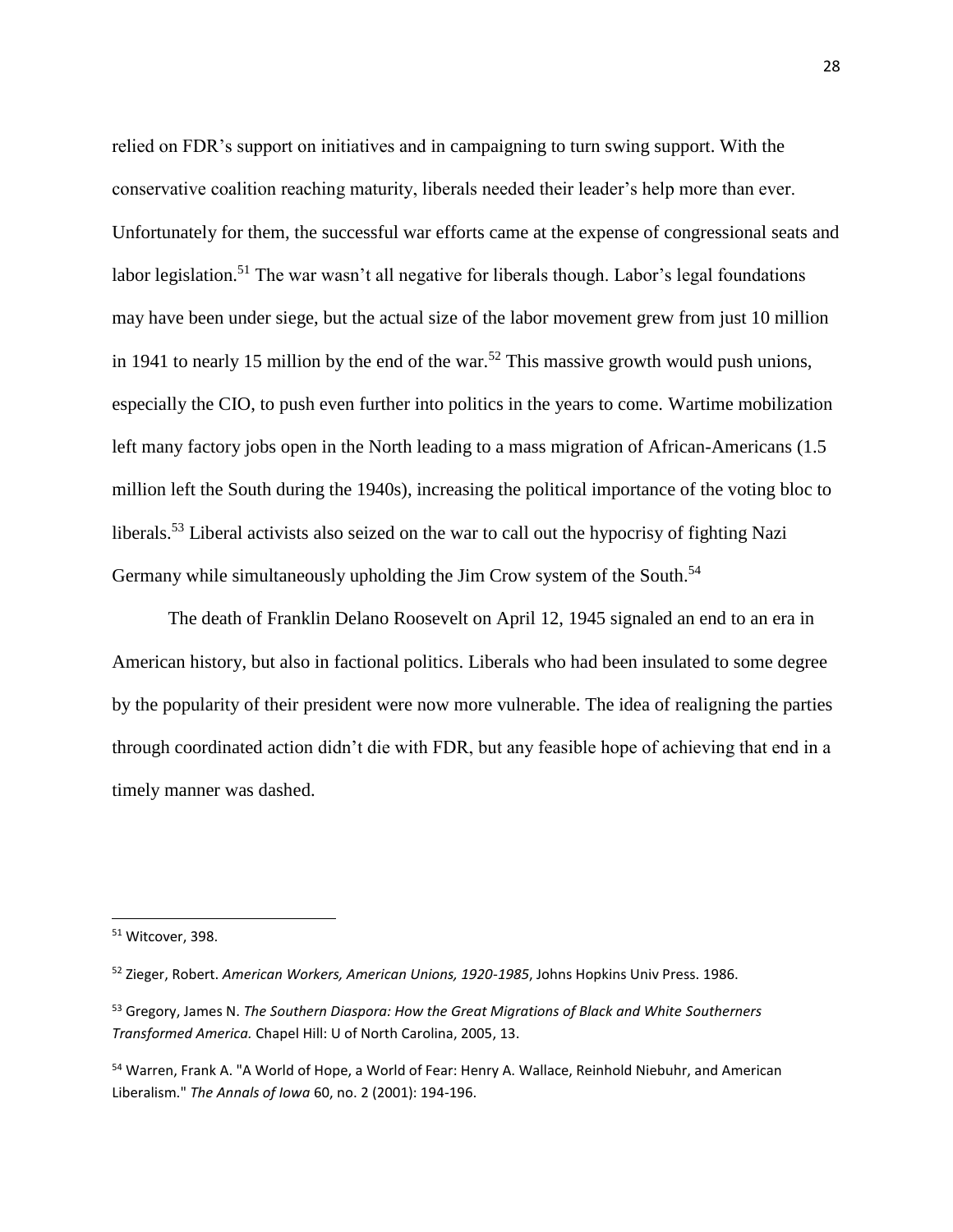#### *Summary/Analysis*

The New Deal era was instrumental in defining the factional battles between Southern conservatives and liberals in the Democratic Party. Liberals, as the insurgent actor, found an organizational apparatus through the CIO and the broader labor movement. They critically aligned with a civil rights position which brought African American support for years to come, but also alienated Southern conservatives. The symbiosis of these two groups formed a critical black-labor alliance where blacks were pivotal in expanding labor's numbers while labor became the initial and fiercest mainstream support for the civil rights movement. Liberal strategy focused not only on strengthening their apparatus but also waging a successful effort to repeal the twothirds rule clearly defining their power in the presidency. Liberals also gained much of the Democratic Party's national infrastructure such as support of the DNC chair James Farley. While key wins such as the Wallace vice-presidency illustrated growing power, the loss at the hands of city bosses showed limits to liberal ambitions.

The hypothesis this thesis presents is similar in many respects to claims advanced by Eric Schickler in his book, *Racial Realignment*. The central claims in his book suggests realignment (of the Democratic Party) emerged in the 1930s, started with mid to low level actors at the state and local level, and was straddled by national leaders who were some of the last to shift. In addition, Schickler also advances the idea of labor and African Americans as having intersecting trajectories and altogether central to the realignment of the Democratic Party.<sup>55</sup> While the book

<sup>55</sup> Schickler, Eric. *Racial Realignment: The Transformation of American Liberalism, 1932-1965*. Princeton, NJ: Princeton University Press, 2016, 3-5.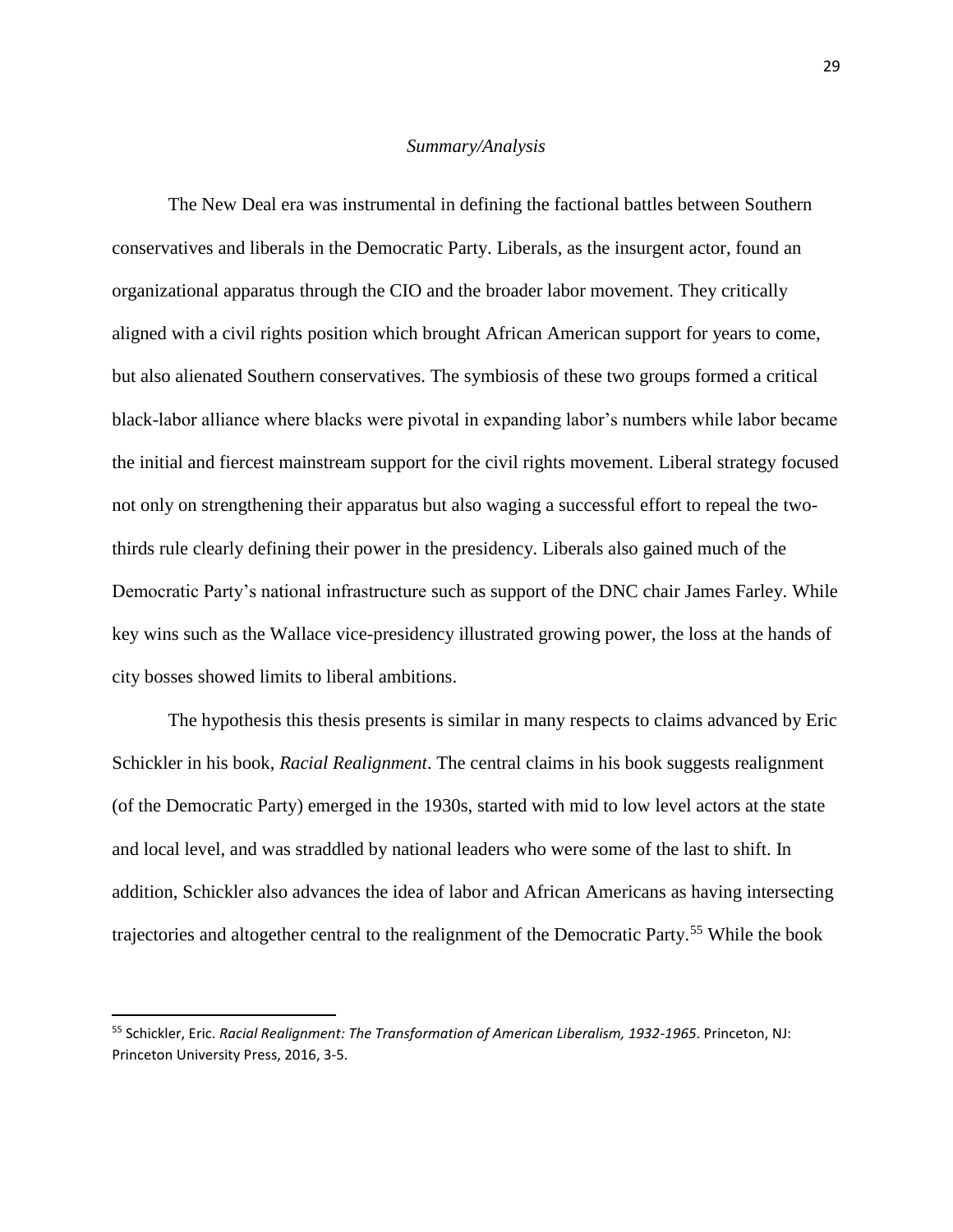focuses on racial realignment of the parties as opposed to conflict between factions, the theory of a black-labor alliance and many smaller details are largely in line with the ideas this thesis advances.

Southern Democrats came into the New Deal with power based in internal factors such as congressional control, especially committees. Their strategy aligned with their interests, favoring the New Deal when it provided economic benefits, but seeking out Republicans to form the conservative coalition when the black-labor alliance became an increasing threat to Southern culture. While they were helpless to watch liberals sweep into Congress in the early New Deal, they greatly limited the second half of the Roosevelt presidency halting much of later legislation while Republican gains returned Southern congressional dominance.

From the start of 1936 to FDR's death in 1945, factional power consistently fluctuated at the federal level. Liberals started the period as the new actor, but with incredible grassroots support. Conservatives were able to eliminate much of the congressional influence that liberals held but couldn't stop the public change of perception and subsequent membership changes that the Democratic Party underwent in those years. These changes were driven largely by the power and growth of the labor movement, which shifted resources, demographics, and the ideology of the liberal faction. It is in this key development that liberals were to eventually triumph, though Southern conservatives would delay and mitigate this process greatly in the years to come.

## **V. Truman and Oppositional Politics 1945-1960**

#### *Organizations*

The CIO, greatly bolstered by wartime growth, made its most ambitious move in 1946 with the launch of Operation Dixie. The operation's central goal was the unionization of the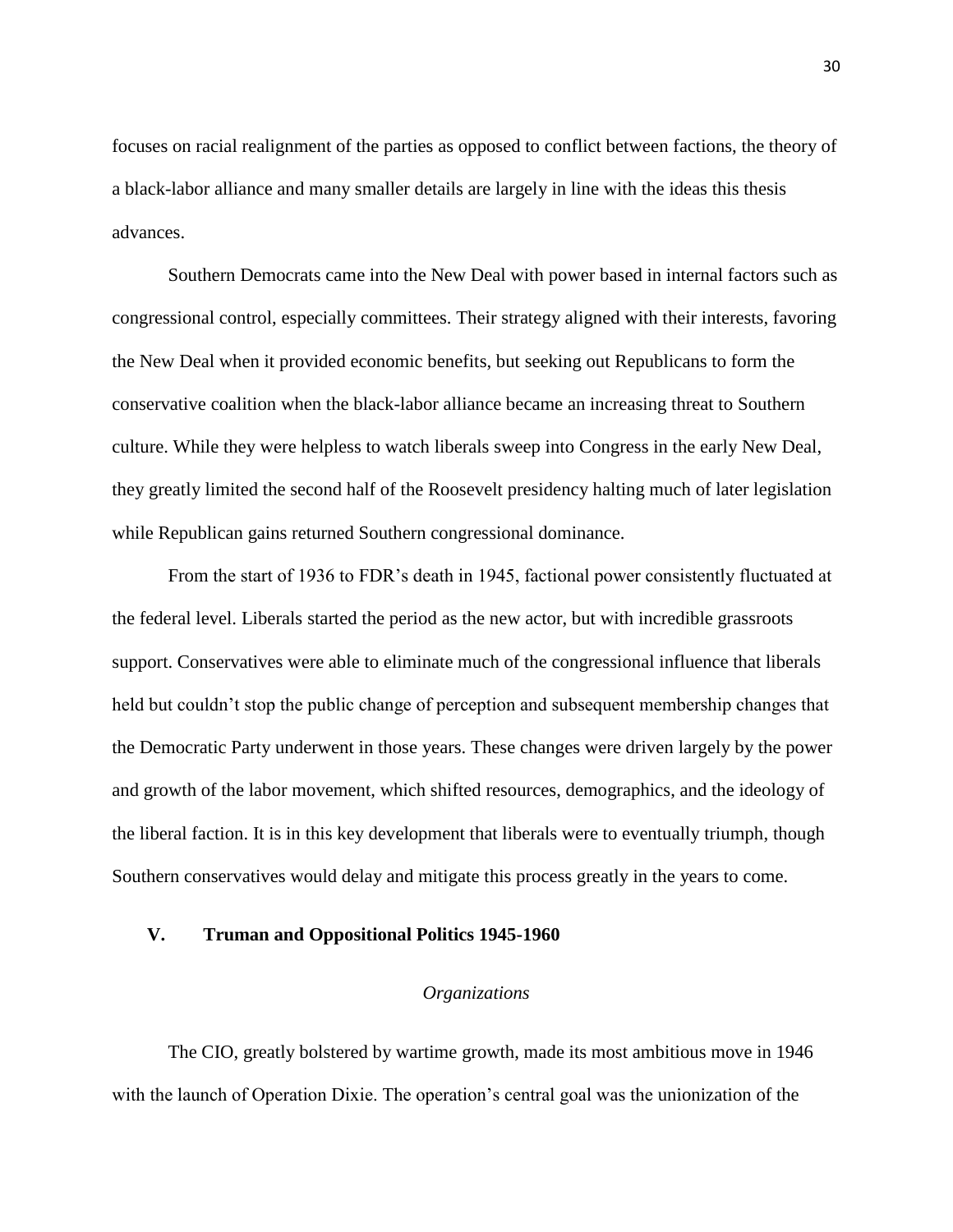South, but the effort was a total failure as racial friction and Jim Crow laws shielded the South from the union threat.<sup>56</sup> The failure of Operation Dixie didn't just provide a setback for the CIO and liberals, it helped to galvanize Southern Democrats into passing some of the most extreme anti-union legislation in the Taft-Hartley Act of 1947, detailed in the *Arenas of Competition* section.

After the passage of Taft-Hartley, there was little unions could do to stop further attacks on their power. Union membership continued to grow modestly for a few years but declined after 1954, and with it union influence in politics.<sup>57</sup> The CIO would merge with the AFL in 1955 to create the AFL-CIO which maintained significant sway for the next 10-15 years in the Democratic Party.<sup>58</sup> While this change was pivotal in keeping labor a significant actor, it came too late in many respects. It is important to differentiate union influence and union support within the Democratic Party; the latter being sustained among liberal Democrats without interruption.<sup>59</sup>

The Monday Night Group was formed in the wake of 1946 midterm elections when Democrats lost control of both houses. Clark Clifford, a former advisor to FDR, was joined by several other Truman cabinet members in the group, whose aim was to demonstrate and leverage

<sup>56</sup> Disalvo, 167.

<sup>57</sup> Hirsch, Barry, David MacPherson, and Wayne Vroman. "Estimates of Union Density by State." *Monthly Labor Review* 124, no. 7 (July 2001).

<sup>58</sup> Dark, Taylor E. "Organized labor and the presidential nominating process: Reconsidering the 1980s." *Presidential Studies Quarterly* 26, no. 2 (1996): 391-401.

<sup>&</sup>lt;sup>59</sup> Saad, Lydia. "Americans' Support for Labor Unions Continues to Recover." Gallup.com. August 17, 2015. Accessed October 22, 2018. https://news.gallup.com/poll/184622/americans-support-labor-unions-continuesrecover.aspx?utm\_source=alert&utm\_medium=email&utm\_content=morelink&utm\_campaign=syndication.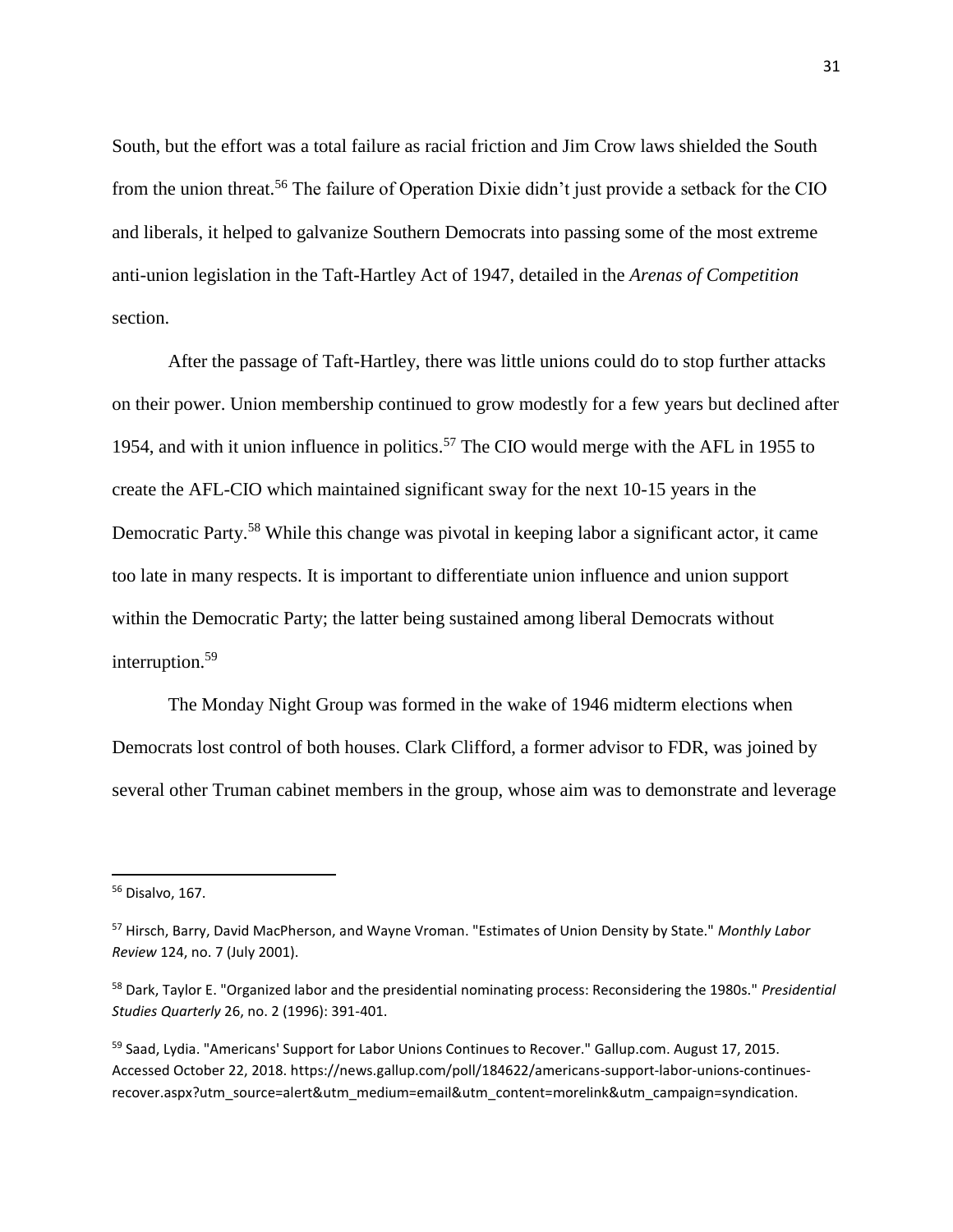Truman's liberalism.<sup>60</sup> The group's greatest contribution was in the form of a strategic document called the Rowe-Clifford Memorandum which was released in 1948. The memorandum called for the pursuance of issues that would make Republicans appear obstructionist, such as price controls, strong housing action, tax revisions, and civil rights legislation. On civil rights especially, the divide between the factions was clearly outlined as liberals feared Republican efforts to offer a FEPC, anti-poll tax bill, and an anti-lynching bill in the next session and wanted to strike first on these issues. However, liberals had to be cautious of going far on civil rights as it would "obviously cause difficulty with our Southern friends." <sup>61</sup> While the Monday Night Group was ultimately overshadowed by many other organizational actors in this era, the Rowe-Clifford Memorandum was crucial to Truman's upset victory in 1948 as it shifted the focus from Truman's unpopularity as president to the unfavorable ideology and perceived obstructionism of congressional Republicans. 62

Around the same time the Monday Night Group came into existence, the Americans for Democratic Action (ADA) was also formed. Their ideology spawned from a vaguely articulated confidence in bureaucratic experience from the Progressive Era and was strengthened by the successes of the New Deal. The ideology was articulated by leaders like Reinhold Niebuhr, Arthur Schlesinger, Walter Reuther, and Hubert Humphrey.<sup>63</sup> Wilson Wyatt, the first chair of the ADA, outlines the overall ideology quite well "(We Reject) the view government's only

l

- <sup>61</sup> Witcover, 424.
- <sup>62</sup> Witcover, 436.

<sup>63</sup> Disalvo, xi.

<sup>60</sup> Witcover, 422.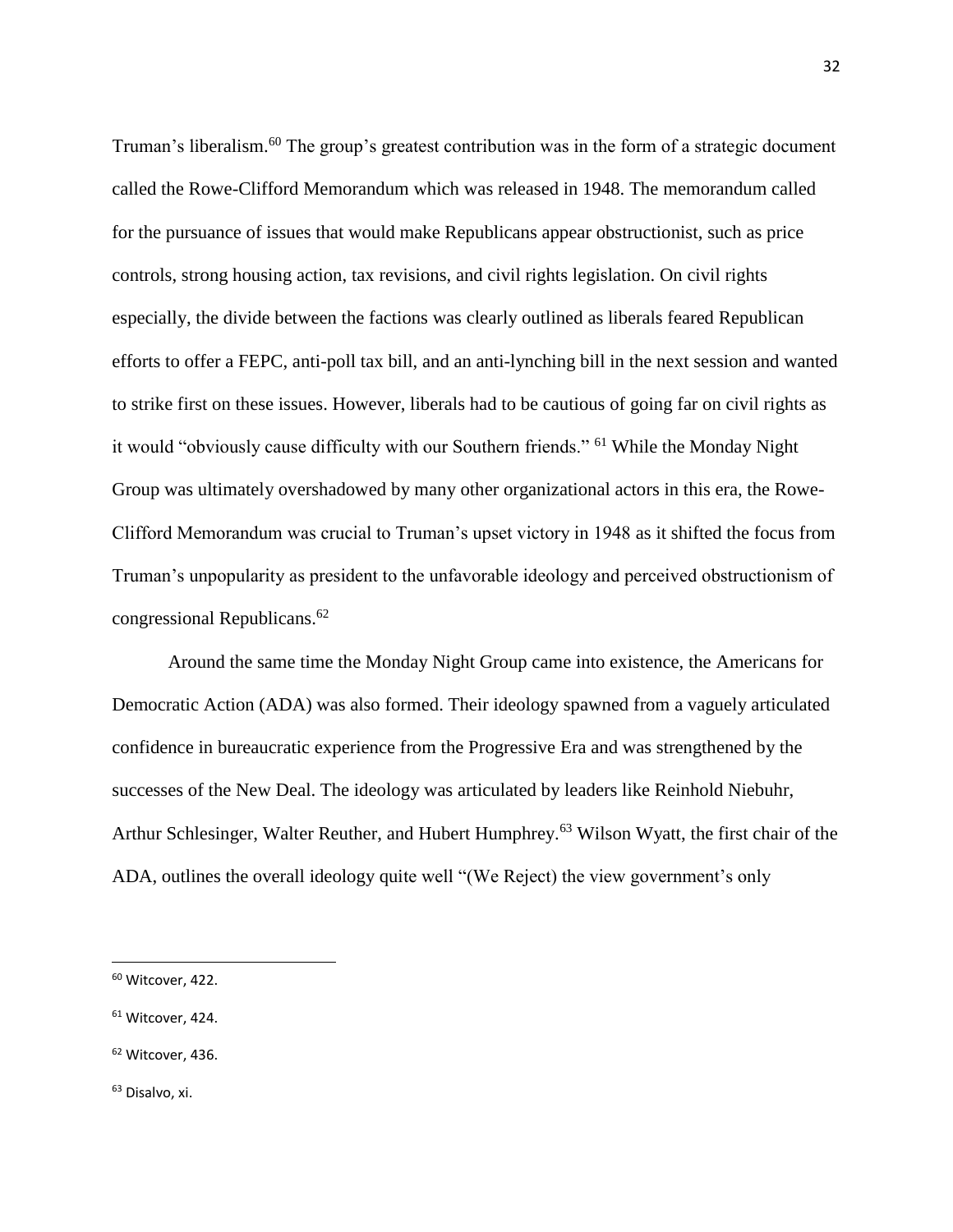responsibility is to prevent people from starving or freezing to death. We believe it is the job of government to lift the level of human existence…"<sup>64</sup> Though the group in many ways represented the left-wing of the Democratic Party, it was strongly interventionist and anti-Communist in foreign policy, pitting it to the right of the Progressive Citizens of America (PCA), which held figures like Henry Wallace and W.E.B Dubois amongst its membership.<sup>65</sup>

One of the first big contributions the ADA made was in supporting a strong civil rights plank at the 1948 Democratic Convention. While liberals had fought a good fight at the conventions previously, 1948 marked the first time a strong civil rights plank was adopted.<sup>66</sup> The ADA played a more significant role in assuring Truman's win in 1948 by teaming with the DNC's newly formed media arm to cast the Progressive Party's candidate Henry Wallace as a Communist attack on Democrats.<sup>67</sup> Other contributions by the ADA in factional politics included Eleanor Roosevelt's joining of the group in 1953 to repel Joseph McCarthy's red scare investigations and the rejection of the moderation strategy advanced by Lyndon Johnson toward Republicans in the wake of the 1956 election.<sup>68</sup>

The Democratic Advisory Council (DAC) was another creation of the liberal scholars in the presidential wing of the party. The DAC'S stated purpose was to give voice to party leaders and members, though it was widely seen as a declaration of independence by key liberal leaders

 $\overline{a}$ 

<sup>&</sup>lt;sup>64</sup> Disalvo, 53.

<sup>65</sup> Black, Allida. *Casting Her Own Shadow: Eleanor Roosevelt and the Shaping of Postwar Liberalism*, New York: Columbia University Press, 1996, 169.

<sup>&</sup>lt;sup>66</sup> Witcover, 431.

<sup>67</sup> Savage, 118.

<sup>&</sup>lt;sup>68</sup> Gallagher, Steven. "Walking the Tightrope: Americans For Democratic Action in The South, 1947-1963" PHD Dissertation, University of Florida, 2008, 209-211.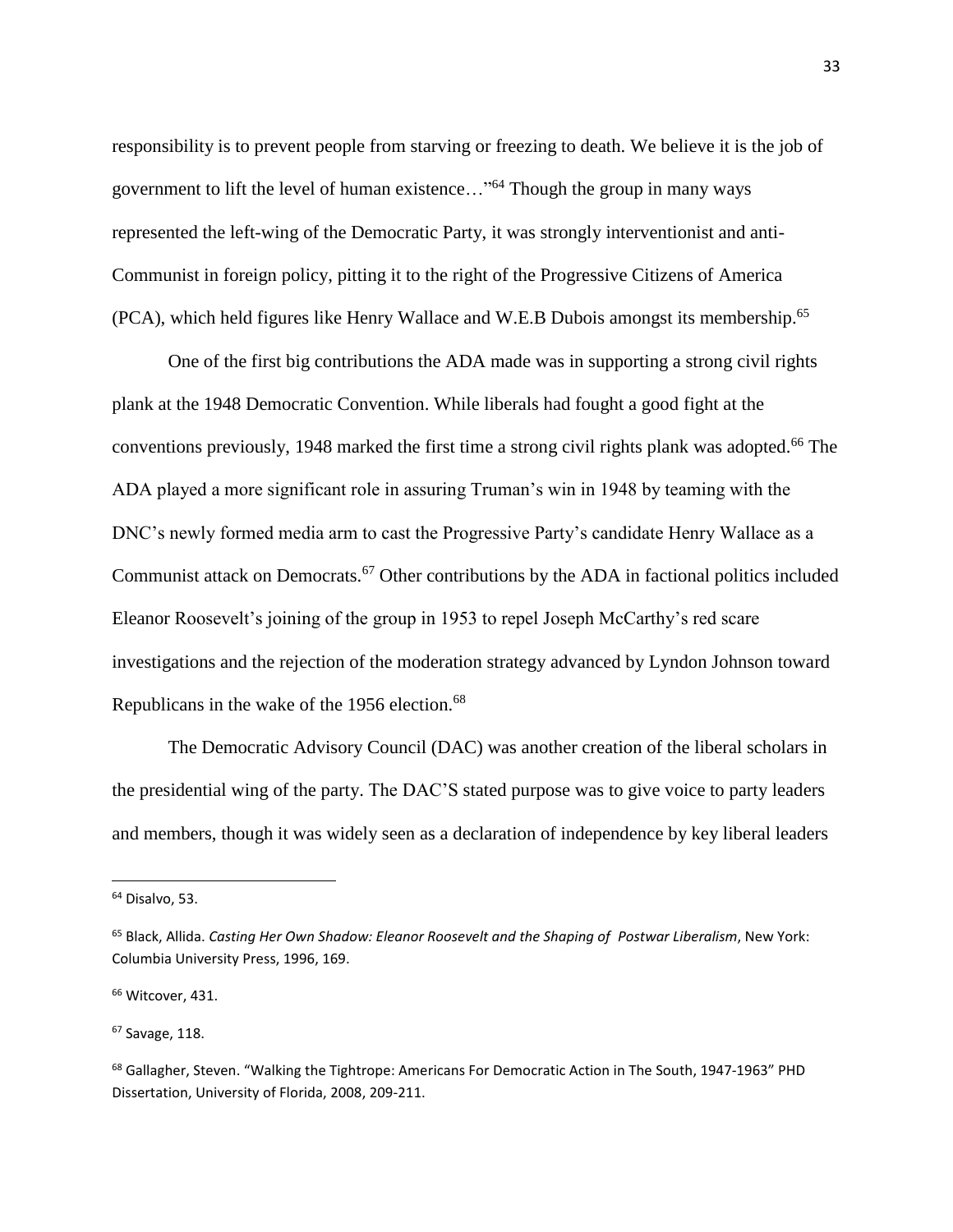of the presidential wing from congressional Democrats. Formed from the 1956 landslide election loss of Adlai Stevenson, the group was led by DNC chair Paul Butler and included such names as Hubert Humphrey and Eleanor Roosevelt.<sup>69</sup> Though leaders of the Southern Democrats were invited, the group was a source of intra-party friction from the start. Lyndon Johnson, for example, saw the DAC as an obstacle to seek compromise with Republicans and Southern Democrats.<sup>70</sup> Butler was also very vocal in response and later drew criticisms from Truman, who took indirect swipes at Eleanor Roosevelt and "Self-appointed guardians of liberal thinking." She responded by saying the party had to be one "Where majority rule and where principles are the basis of the party."<sup>71</sup>

1957 was marked by a sharp recession which the DAC quickly utilized to attack the Eisenhower administration, but a key civil rights bill was also passed through creating a federal Civil Rights Commission with broad investigatory powers and authorizing the federal government to bring voting rights cases with penalties for violators, which the DAC praised.<sup>72</sup> Important to note regarding the civil rights bill was a DAC statement released on reasonable limitation of debate, a shot at the Southern Democrat's weapon of choice in the Senate, the filibuster.<sup>73</sup> 1957 was also important because it provided the Little Rock 9 case in which Eisenhower was forced to nationalize the National Guard to allow black students to enter a

 $\overline{\phantom{a}}$ 

<sup>72</sup> Witcover, 472.

<sup>69</sup> Witcover, 470-471.

<sup>70</sup> Ibid, 471.

<sup>71</sup> McKeever, Porter. *Adlai Stevenson: His Life and Legacy*. New York: Quill, 1991, 130-131.

<sup>73</sup> Democratic Advisory Council. 1957. "Statement by the Democratic Advisory Council on the Action to Provide for the Reasonable Limitation of Debate in the United States Senate."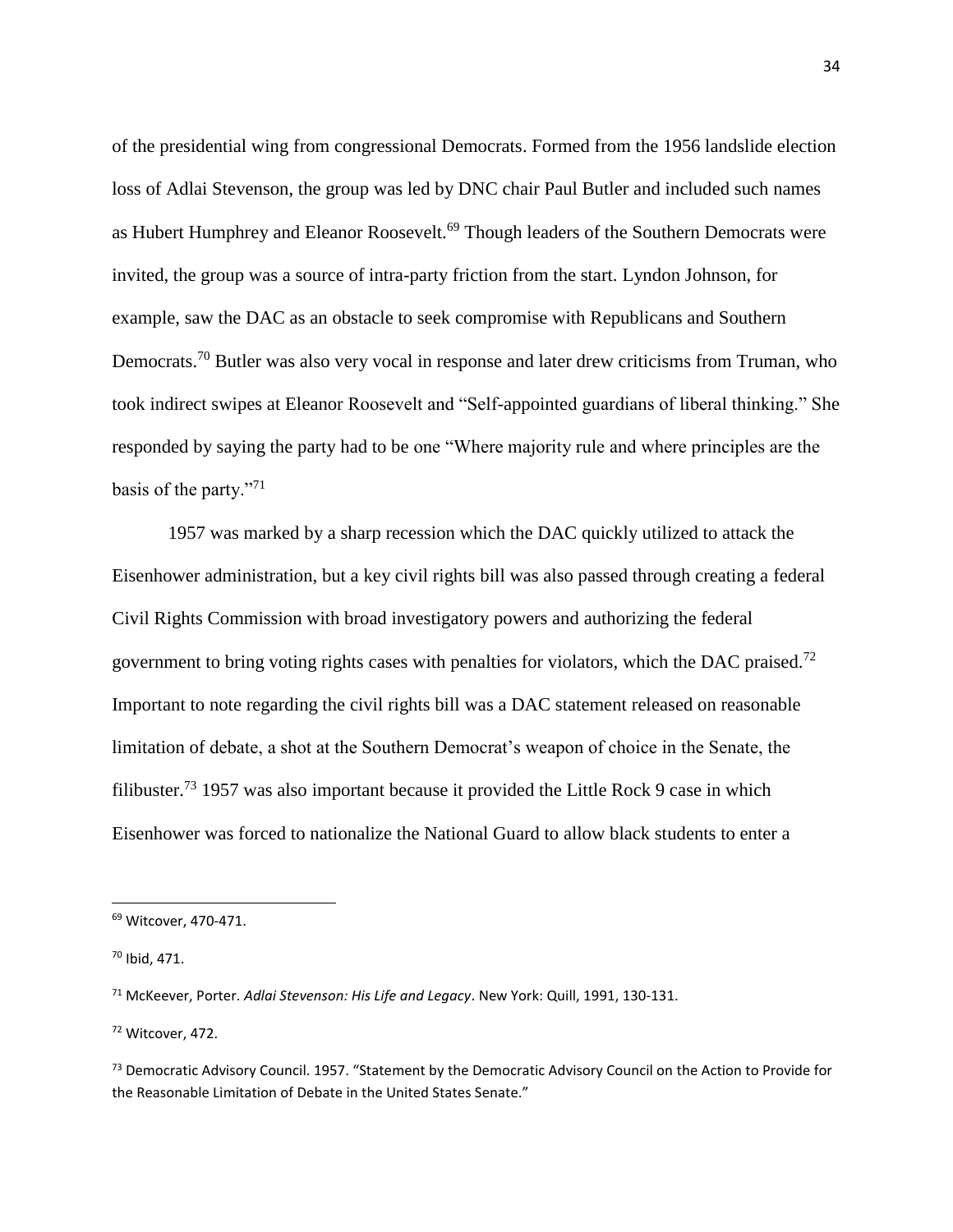school over the objections of Democratic Governor Orval Faubus.<sup>74</sup> The DAC was also in the forefront of pushing for this action as an example of the factional nature of the group and the party. Following the Democratic wave in the 1958 midterms, Paul Butler backed off attacks on Johnson after a meeting in 1959.<sup>75</sup> The DAC would also be moderated in time by Harry Truman's unifying presence and the hawkish Dean Acheson, who was often opposed by other liberals and can be considered another major stepping stone in the Democratic Party taking a more central role in foreign policy.<sup>76</sup>

Another major organizational player arose in 1959 from the influx of liberal Democratic legislators elected in the previous election, the Democratic Study Group (DSG). The DSG, while ambitious in notion, took the pragmatic aim of targeting reform in the committee system to weaken Southern Democratic control.<sup>77</sup> These actions would be pivotal to liberal victories in the years to come. The DSG also lobbied the Democratic leadership to appoint liberals to serve on influential committees and to back legislation to expand the role of the federal government. They even produced and disseminated first-rate research for members and the press, exposing conservative tactics and offering weekly legislative updates on their key issues.<sup>78</sup>

 $\overline{a}$ 

<sup>77</sup> Disalvo, 103.

<sup>74</sup> Witcover, 472.

 $75$  Ibid, 474.

<sup>76</sup> Chace, James. *Acheson: The Secretary of State Who Created the American World*. New York: Simon & Schuster, 2007, 379.

<sup>78</sup> Zelizer, Julian E. *The Fierce Urgency of Now: Lyndon Johnson, Congress, and the Battle for the Great Society*. Penguin, 2015, 26-27.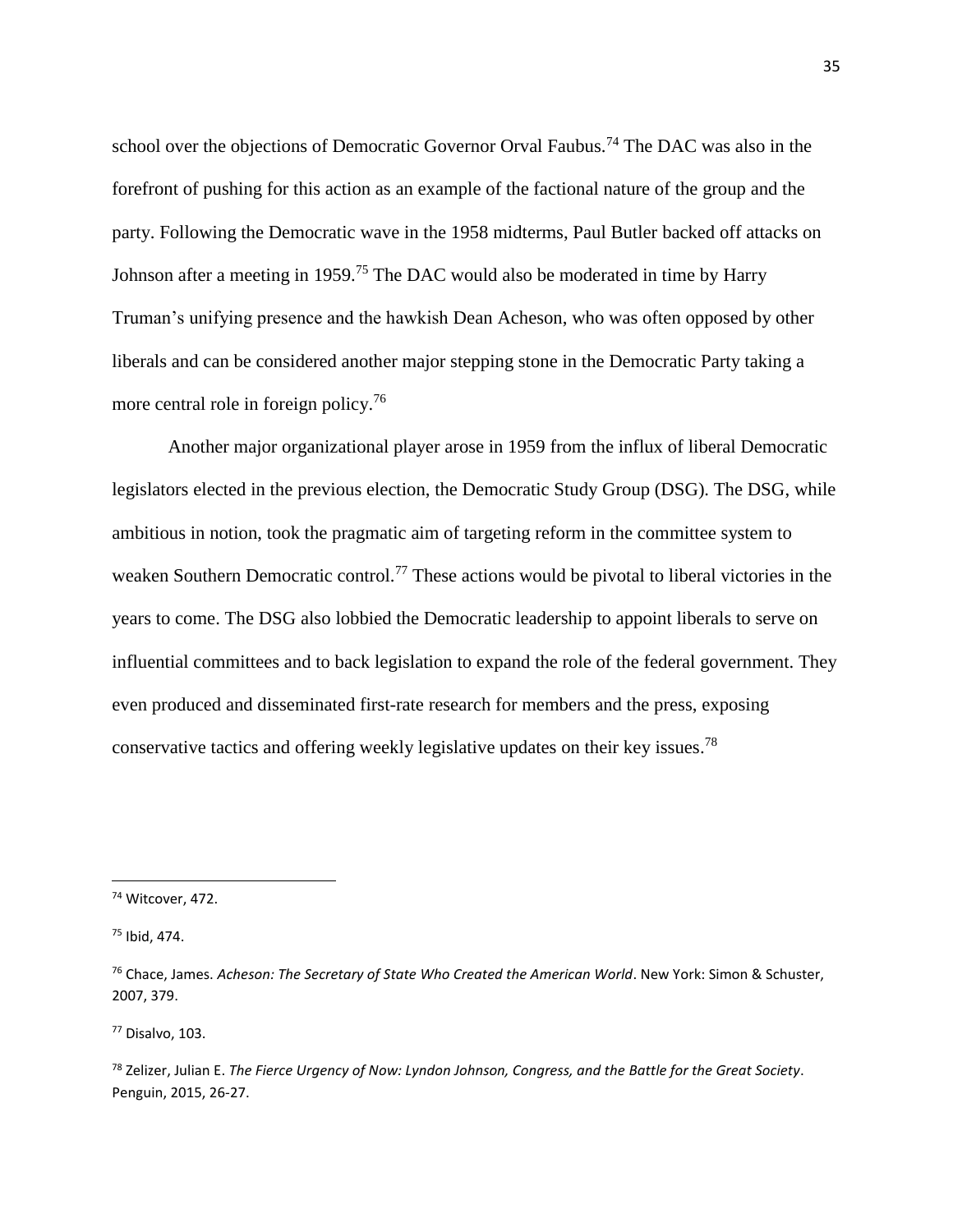The NAACP rocketed in prominence in the 1940s and held a membership of 600,000 by 1946.<sup>79</sup> With more resources and support, the group pushed for a successful integration of the military in 1948 and, helmed by Thurgood Marshall, argued successfully in the landmark Supreme Court case *Brown v Board of Education* outlawing segregation in 1954. Beyond that, the NAACP also worked hard in the South to register black voters and support the push for civil rights that had begun to heat up.<sup>80</sup> The NAACP, while officially non-partisan, was aligned with liberal Democrats in political goals and aided them indirectly by the black voter registration drives in the South. The alliance of values shared by the NAACP and liberal Democrats is perhaps best exemplified by the party affiliation of black voters which surged to 66% in the 4 years following military integration.<sup>81</sup>

#### *Strategy*

The strategy for both the liberal and conservative faction in the Democratic Party after World War II centered around labor. The liberal faction was driven primarily by labor resources and a breakthrough in the South could have yielded drastic political gains. Southern conservatives were still focused on preserving white supremacy and the exterior threat of labor and civil rights now threatened their own domain with the commencement of Operation Dixie by the CIO. The subsequent failure of the operation along with the passage of Taft-Hartley can be

<sup>79</sup> "Nation's Premier Civil Rights Organization." NAACP. Accessed October 07, 2018. https://www.naacp.org/nations-premier-civil-rights-organization/.

<sup>80</sup> Williams, Juan. *Eyes on the Prize: America's Civil Rights Years, 1954-1965*. New York: Viking Penguin Inc., 1987, 208.

<sup>81</sup> Stanley, Harold W., and Richard G. Niemi. "Partisanship, Party Coalitions, and Group Support, 1952-2004." *Presidential Studies Quarterly* 36, no. 2 (2006): 172-88. http://www.jstor.org/stable/27552213.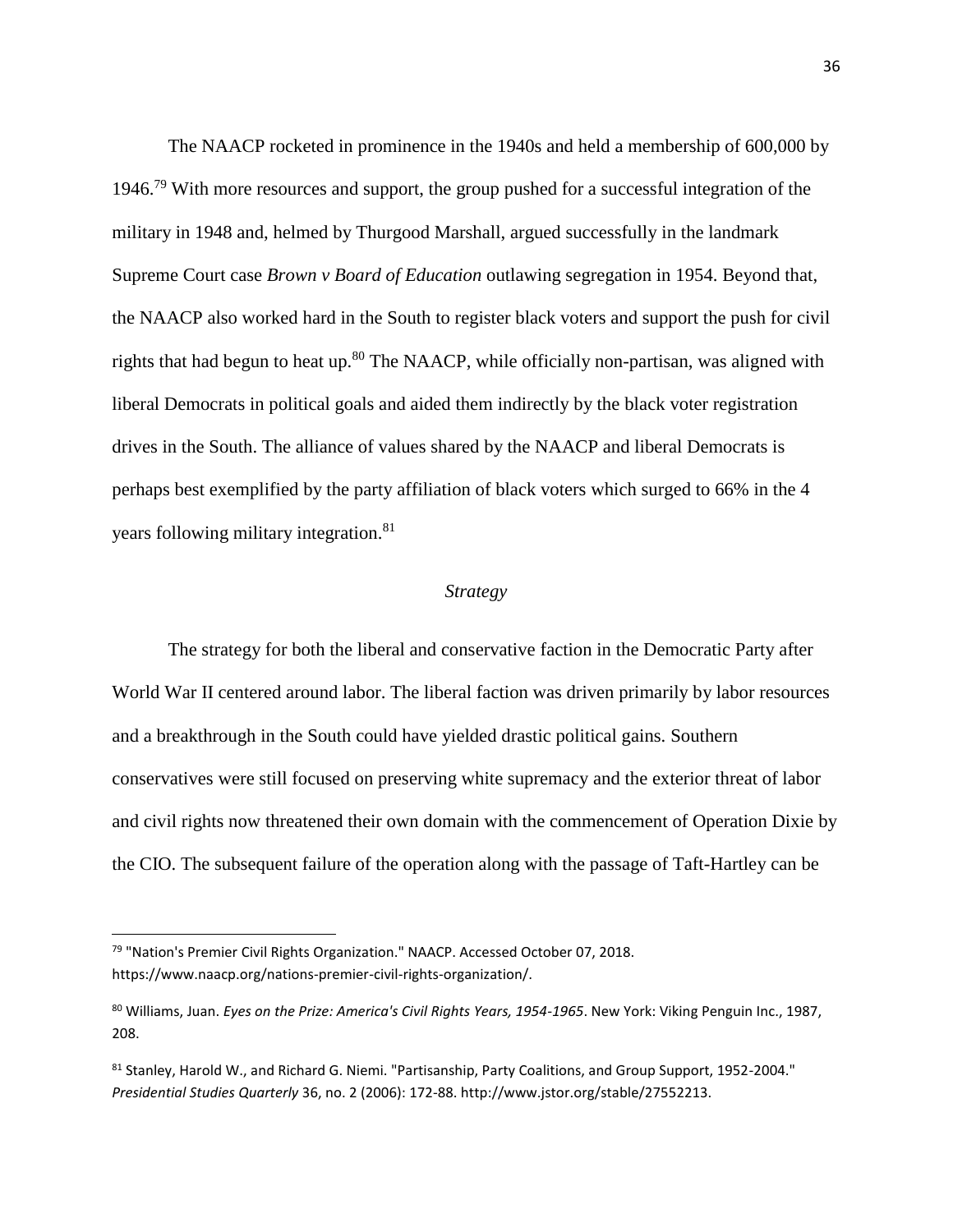seen as an indicator of how forceful conservatives in the South were in preserving the status quo. Southern conservative strategy during this time didn't change much, their dominance remained mainly in congressional committees and institutions as opposed to organizations. Along with the above strategy, the rise of black voters in the North helped the liberal faction push a more assertive approach on civil rights initiatives.

The liberal faction in the Democratic Party had drastic alterations occur in the late 1940s and early 1950s that shifted both the goals and leadership of the faction. One of the first issues that consumed liberals in the Truman presidency was Truman himself. Truman was a liberal, but a moderate one coming into 1945.<sup>82</sup> Liberals were placated in the fact that such firebrands like Henry Wallace remained in the administration, but that would last only until Wallace was fired over Soviet Union foreign policy disputes in 1946.<sup>83</sup> The departure of Henry Wallace could have led to a decrease in liberalism in the Democratic Party, but the consolidation of power in the presidency aided, but also moderated liberal strategy.

Much of the focus for liberals, especially with the attacks on labor, shifted to organization and successful attempts at this came mainly from labor leaders like Walter Reuther. The entry of the ADA as a player helped solidify organization, but also brought an interventionist wing into the party that deviated from Wallace and other liberals who sought peace with the Soviet Union.<sup>84</sup> This shift was solidified in the 1948 election for a number of reasons. First off, Truman's desegregation of the military and veto of Taft-Hartley (which passed anyway) had won

l

<sup>82</sup> Savage, 20.

<sup>83</sup> Witcover, 420.

<sup>84</sup> DiSalvo, 53.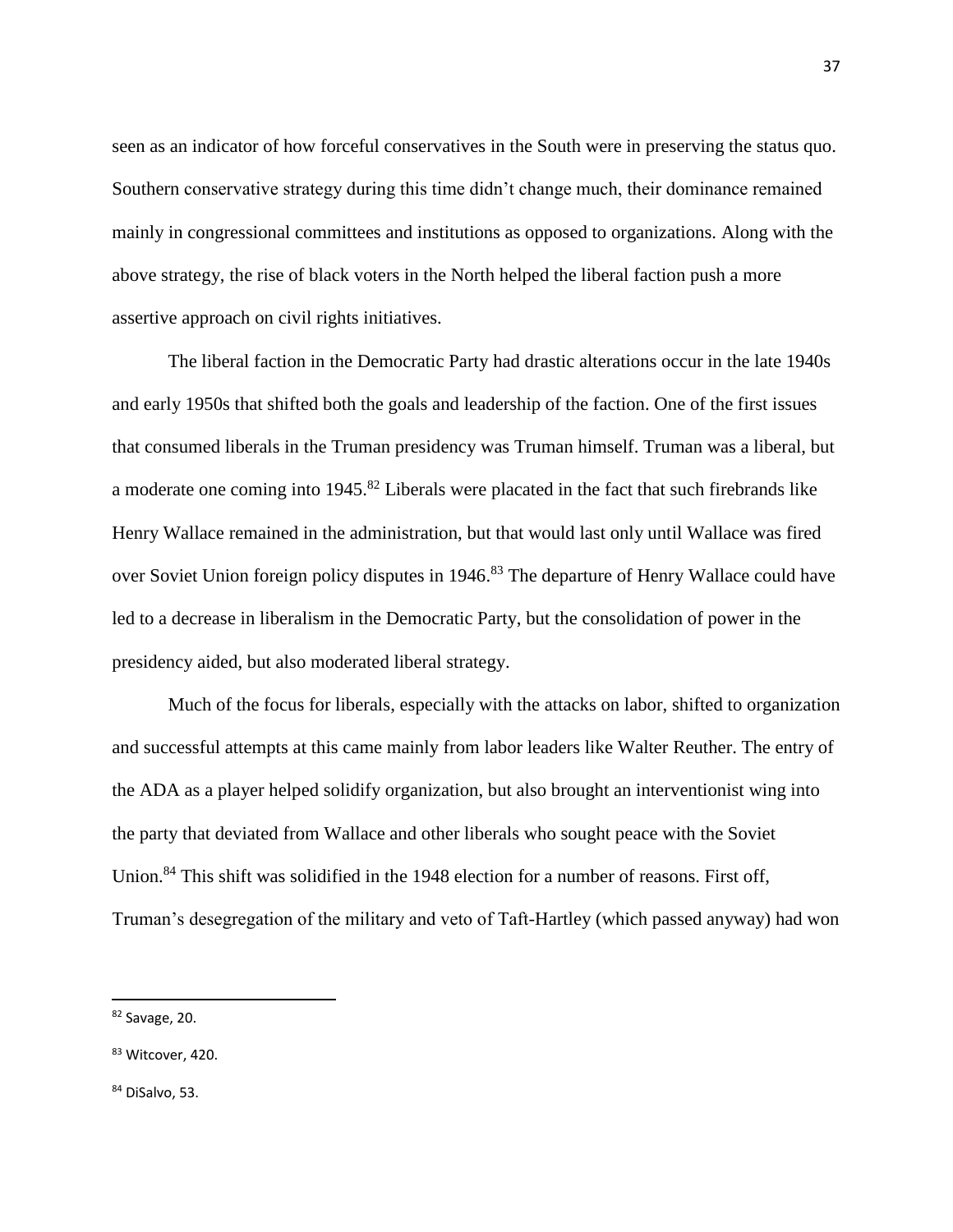back many liberals.<sup>85</sup> The ADA's successful victory in the fight for a strong civil rights plank helped reinforce this notion. Henry Wallace's decision to run on the Progressive Party ticket drew only the leftist most elements out of the Democratic Party and was further minimized by the Red Scare, which forced many Democrats to attack Progressives as communists.<sup>86</sup> By 1950, organizations affiliated with the liberal wing had greatly expelled communist influence; these included the NAACP, CIO, and The New Republic, for which Henry Wallace had once been editor.<sup>87</sup>

The liberal wing also had issues with consistency in strategy as evidenced by Truman's supposed mandate after 1948. After his upset victory in 1948, Truman became far more liberal in his vision, laying out the Fair Deal, which included proposals for national health insurance, more civil rights legislation, and aid to public education.<sup>88</sup> Truman miscalculated any mandate he may have had as the conservative coalition blocked nearly all proposals he had made.<sup>89</sup> In fact, Truman's presidential term would also see the Wage Stabilization Board dismantled in another blow to labor and liberals.<sup>90</sup> In many ways, the victory of Eisenhower as a moderate Republican did more to benefit liberal Democrats than the Truman years had as they focused on internal organization, subverting Southern advantages, and saw several civil rights goals met.

 $\overline{\phantom{a}}$ 

<sup>88</sup> Witcover, 437.

89 Witcover, 443.

<sup>85</sup> Witcover, 422.

<sup>86</sup> Savage, 118.

<sup>87</sup> Beinart, Peter. "A Fighting Faith." The New Republic. December 13, 2004. Accessed October 22, 2018. https://newrepublic.com/article/61389/fighting-faith.

<sup>90</sup> "The Goverment's Strike." *TIME,* August 4, 1952.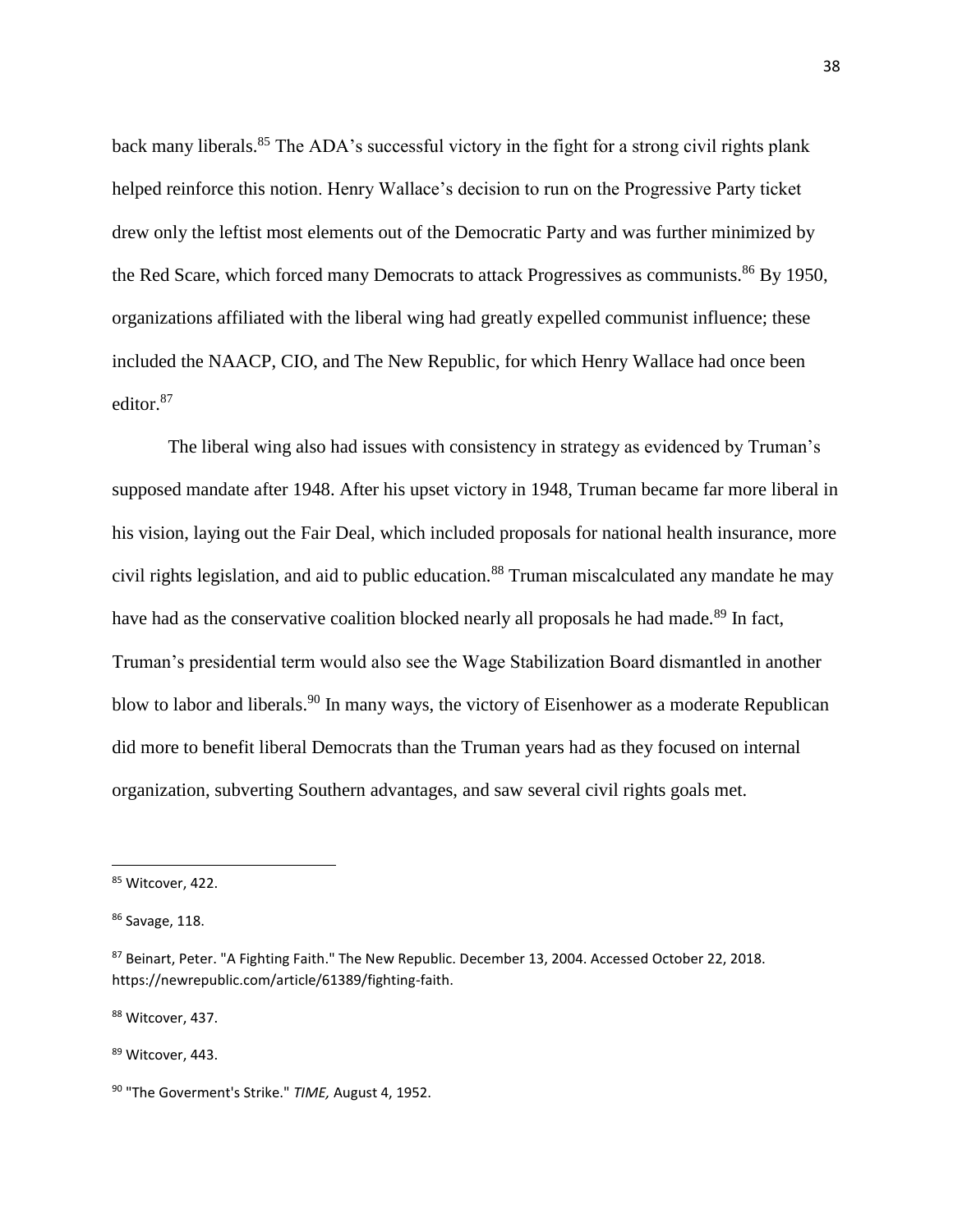The political dynamics of a popular, moderate Republican president impacted strategy for both factions in the Democratic Party. Eisenhower was a self-described "progressive Republican" or "progressive moderate" as evidenced by his continuation of New Deal ideas like Social Security and his own expansive initiatives such as the Interstate Highway System.<sup>91</sup> He also endorsed many civil rights initiatives during his tenure in office.<sup>92</sup> For Southern Democrats, the Eisenhower era was focused on stopping civil rights, but these efforts weren't as successful against a Republican party mostly in step with their president, especially with liberal Democrats providing support. Still, the control of congressional committees and effective use of the filibuster delayed many civil rights initiatives during the  $1950s$ .<sup>93</sup>

Liberal Democrats had less to worry about as most New Deal economic programs survived and civil rights initiatives passed. The ability to nominate a presidential candidate was under their control, but this became an intra-factional conflict as 1956 approached. By this point, Adlai Stevenson was arguably the national leader of the liberal faction but compared to his predecessors he was open to attacks as a moderate and uninspiring figure.<sup>94</sup> Stevenson faced off against Estes Kefauver, a Southern liberal figure and Averell Harriman, a liberal governor from New York, in a convention that would pit rival endorsements from Eleanor Roosevelt (Stevenson) and Truman (Harriman).<sup>95</sup> In the end, Stevenson won the nomination easily, but was

 $\overline{a}$ 

<sup>91</sup> Ambrose, Stephen E. *Eisenhower: The President (1952-1969)*. London: Allen & Unwin, 1984, 220.

<sup>92</sup> Mayer, Michael. "The Eisenhower Administration and the Civil Rights Act of 1957." *Congress and the Presidency* 16, no. 2 (1989): 137-54.

<sup>93</sup> Finley, Keith M. *Delaying the Dream: Southern Senators and the Fight Against Civil Rights, 1938-1965*. Baton Rouge: Louisiana State University Press, 2010.

<sup>94</sup> Witcover, 465.

<sup>95</sup> Witcover, 463.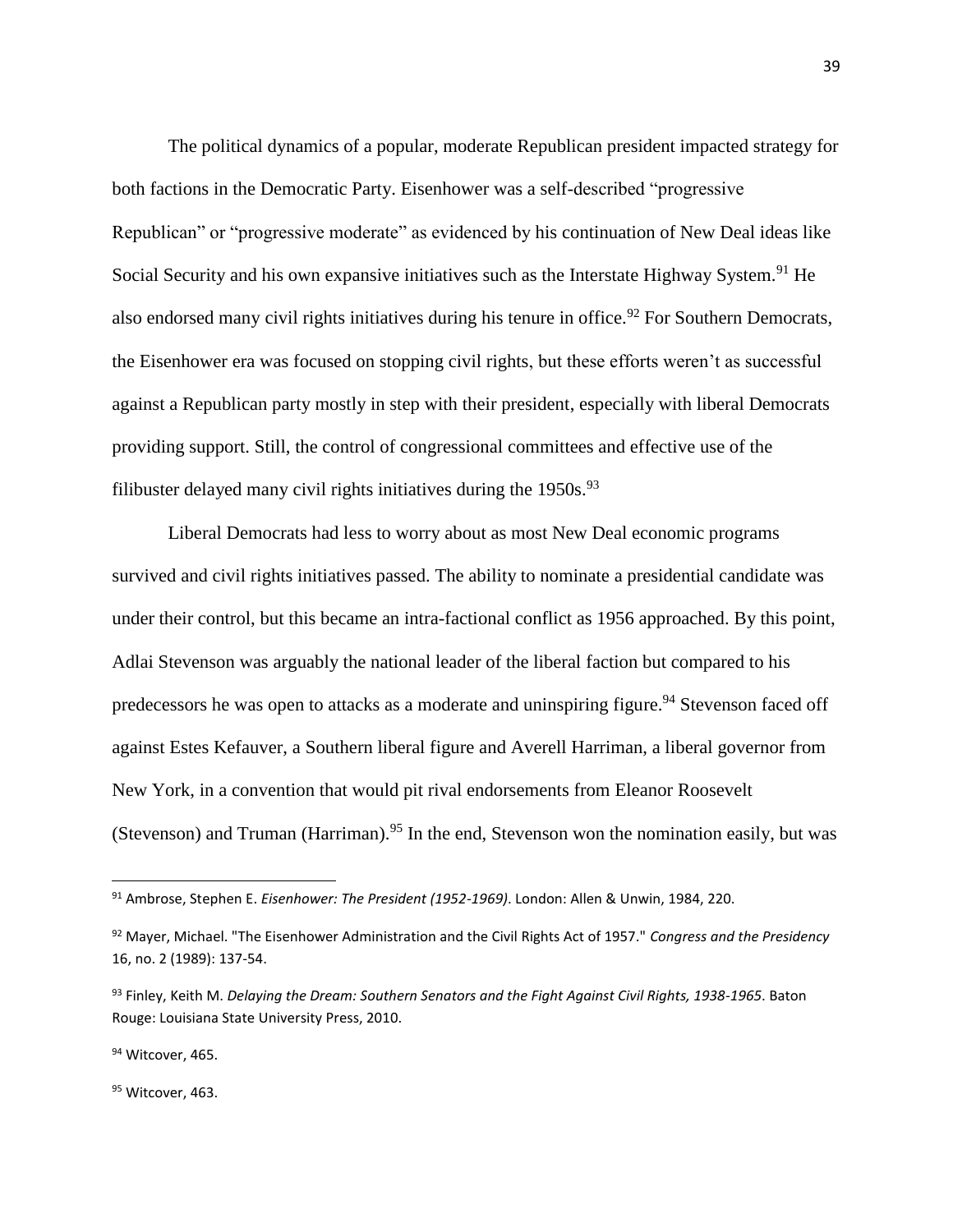trounced in the general election.<sup>96</sup> After 1956, liberals again looked to strengthen organization with the development of the DAC and DSG in the months and years following the loss. These organizations focused on eliminating Southern institutional advantages and formulating liberal strategy for subsequent elections.<sup>97</sup>

Another important strategic development was the growing influence of the black vote in the North. After a million blacks had left the South in the 1940s, an additional 1.5 million did so in the 1950s.<sup>98</sup> Most of this movement was driven by better job opportunities, often in unionized industries. The increasing importance of the African-American vote in the North coupled with its connections to the labor movement, one of the largest organizational apparatuses for the liberal wing and already pro-civil rights, changed the congressional makeup in the North and allowed for a more assertive tone on civil rights. The demographic changes in the North were coupled with several other factors such as the competition with the Soviet Union and subsequent political pressure for action leveraged by civil rights supporters. In the South, the rise of Martin Luther King aided in organizing the 1955 Montgomery Bus Boycott and the organization he helped found, the Southern Christian Leadership Conference (SCLC), attempted to harness moral authority and organize the power of black churches.<sup>99</sup> These organizing efforts would pay huge dividends in the 1960s as the civil rights movement reached its peak.

<sup>96</sup> Heale, M. J. *The United States in the Long Twentieth Century: Politics and Society Since 1900*. London: Bloomsbury Academic, 2015, 137.

<sup>97</sup> DiSalvo, 103.

<sup>98</sup> Hamby, Alonzo. "Harry S. Truman: The American Franchise." Miller Center. July 28, 2017. Accessed November 21, 2018. https://millercenter.org/president/truman/the-american-franchise.

<sup>99</sup> Marable, Manning, and Leith Mullings. *Let Nobody Turn Us Around: Voices of Resistance, Reform, and Renewal: An African American Anthology*. Lanham: Rowman & Littlefield, 2009, 391-392.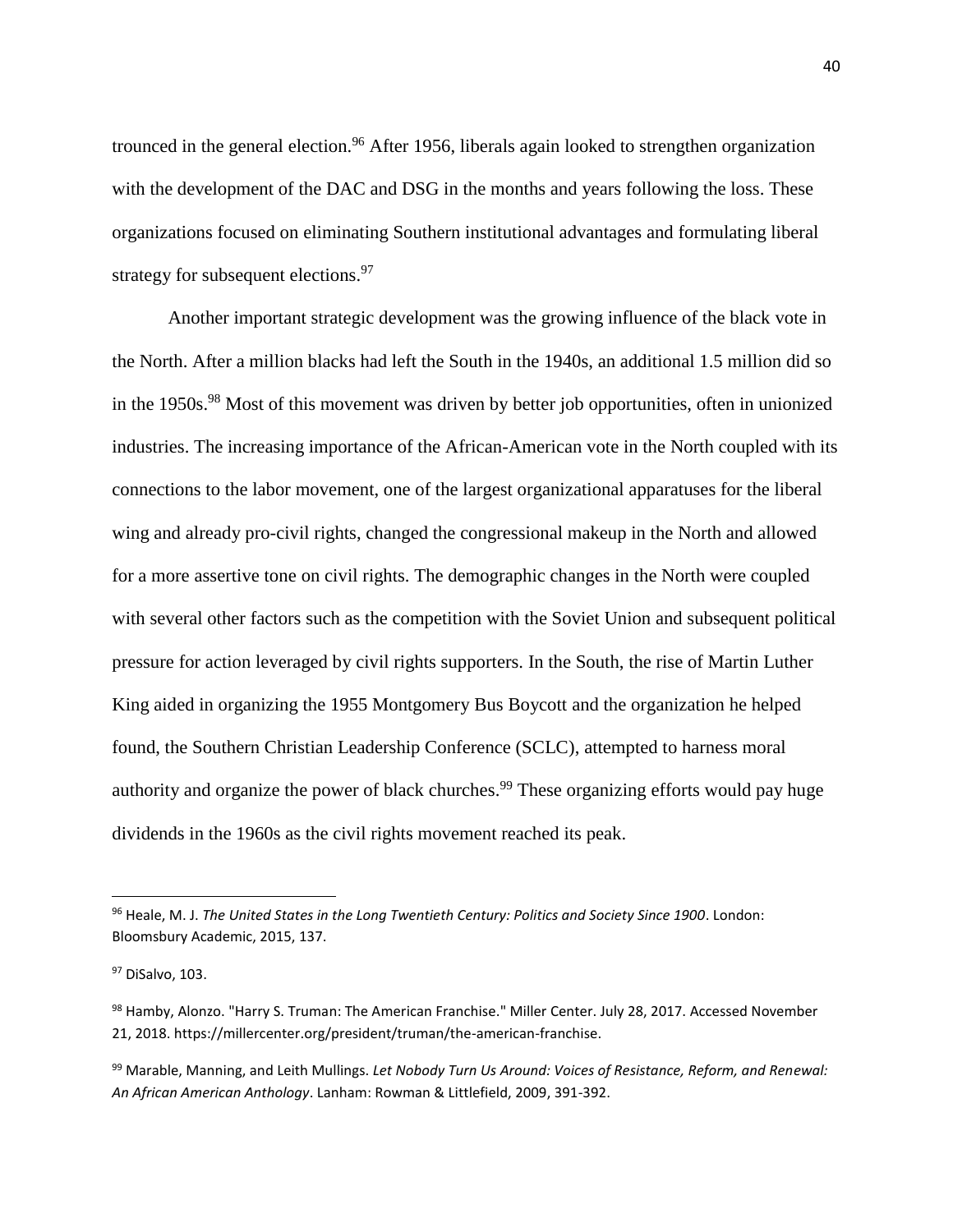## *Arenas of Competition*

One of the biggest changes in the arenas of competition for the factions came with the congressional Reorganization Act of 1946. The act was intended to consolidate the cumbersome committee system and strengthen congressional oversight of executive agencies.<sup>100</sup> While the intentions of the bill were not explicitly political, it strengthened the advantage of Southern Democrats in congressional committees by condensing their power. The bill reduced the number of committees in the House from 48 to 19 and Senate from 33 to 15.<sup>101</sup> A powerful example of this was the House Rules Committee which came under the chairmanship of Howard Smith (D-VA) in 1954. Smith was ardently opposed to civil rights and with the condensing of the committee system, he was able to influence the fate of many civil rights bills proposed at the time. The Virginia Congressman used his position to control the floor agenda and consideration of bills.<sup>102</sup> The uphill battle on civil rights legislation at the time was exemplified in the Civil Rights Act of 1957 which had to be watered down in the Senate Judiciary Committee, in order to survive the record-breaking 24-hour filibuster by Strom Thurmond.<sup>103</sup>

The most decisive legislative victory for either side came with the passage of the Taft-Hartley Act in 1948. With the growth of labor during WWII and its increased importance as an organizational apparatus for the liberal wing, the battle over labor legislation was pivotal to the

<sup>102</sup> Disalvo, 102.

<sup>100 &</sup>quot;The Legislative Reorganization Act of 1946." US House of Representatives: History, Art & Archives. Accessed October 22, 2018. https://history.house.gov/HistoricalHighlight/Detail?id=35725.

<sup>&</sup>lt;sup>101</sup> Carlin, John P., Bradley P. Moss, Rory Cooper, and Joanne Silberner. "Truman Signs Legislative Reorganization Act, Aug. 2, 1946." POLITICO. August 02, 2010. Accessed November 22, 2018. https://www.politico.com/story/2010/08/truman-signs-legislative-reorganization-act-aug-2-1946-040522.

<sup>103</sup> Caro, Robert A. *The Years of Lyndon Johnson: The Passage of Power*. New York: 1982, Chapter 39.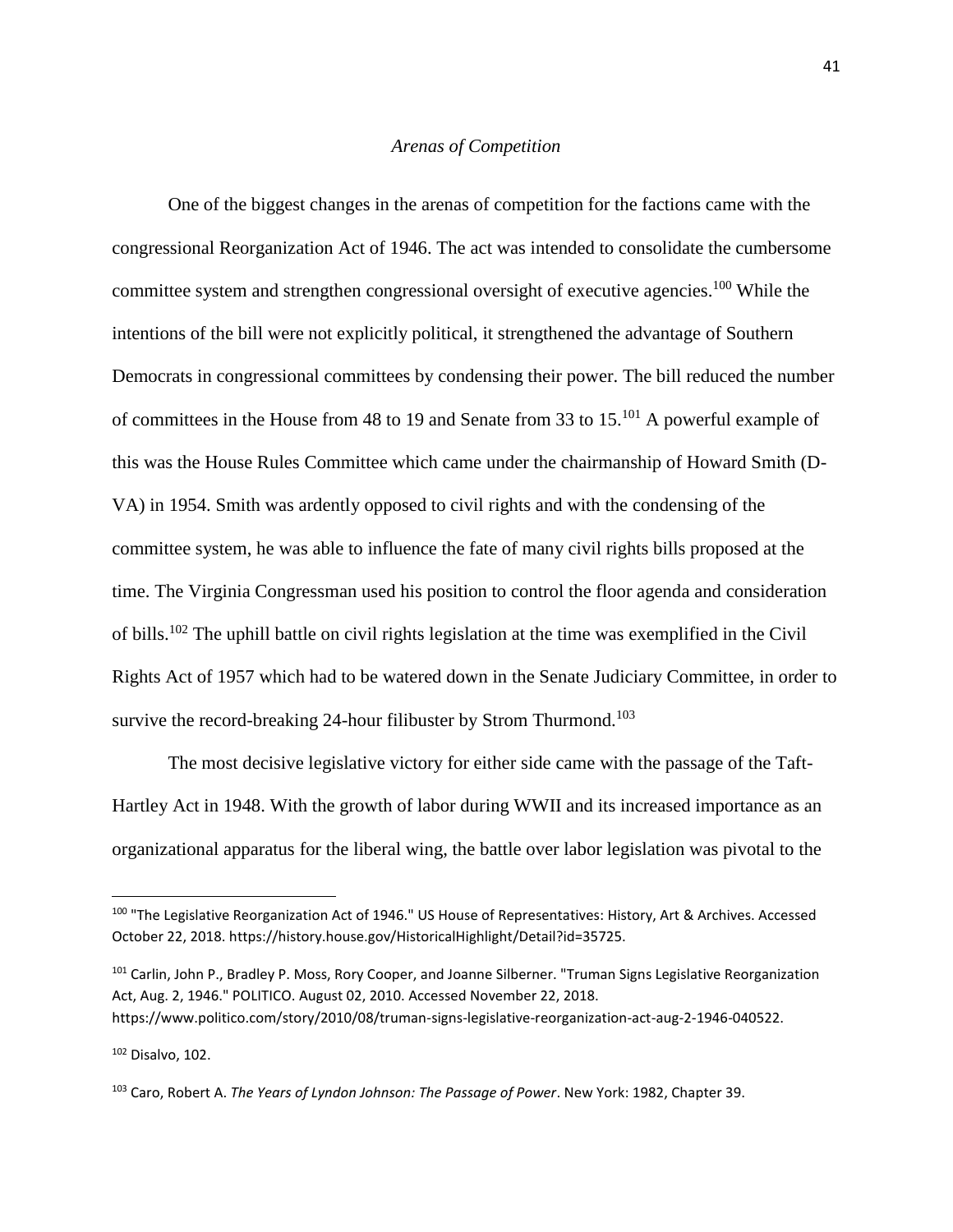direction of the factions and the resources they would possess. The bill had several provisions that effectively contained the labor movement including the banning of several striking methods, closed shops which required employers to hire union members, union security clauses, and the lifting of employer neutrality clauses.<sup>104</sup> Southern Democrats had now struck a severe blow to organized labor, as union participation rates would level out before dropping steadily in the decades to follow.<sup>105</sup>

Despite congressional setbacks, liberals found victories too. At the 1948 Democratic Convention, President Truman sought to again readopt the moderate 1944 civil rights plank.<sup>106</sup> Three different Southern planks were voted down while the liberal, ADA-backed plank passed 651-582, triggering a walkout by some Southern delegations.<sup>107</sup> The adopted plank stated that the Democratic Party "commits itself to continuing its efforts to eradicate all racial, religious and economic discrimination" and called on Congress to support Harry Truman on guaranteeing: the right of full and equal political participation; the right to equal opportunity of employment; the right of security of person; and the right of equal treatment in the service and defense of our nation.<sup>108</sup> While the convention ended in a Southern walkout that threatened a liberal presidency, the plank was a key victory for liberals on civil rights.

<sup>107</sup> Witcover, 431.

<sup>104</sup> Gruenberg, Mark. "Taft-Hartley Signed 60 Years Ago." *Political Affairs Magazine*, June 11, 2007.

<sup>105</sup> Hirsch, Barry, David MacPherson, and Wayne Vroman. "Estimates of Union Density by State." *Monthly Labor Review* 124, no. 7 (July 2001).

<sup>106</sup> Hamby, Alonzo. "1948 Democratic Convention." Smithsonian.com. August 01, 2008. Accessed January 12, 2018. https://www.smithsonianmag.com/history/1948-democratic-convention-878284

<sup>108 &</sup>quot;1948 Democratic Party Platform." The American Presidency Project. Accessed November 22, 2018. https://www.presidency.ucsb.edu/documents/1948-democratic-party-platform.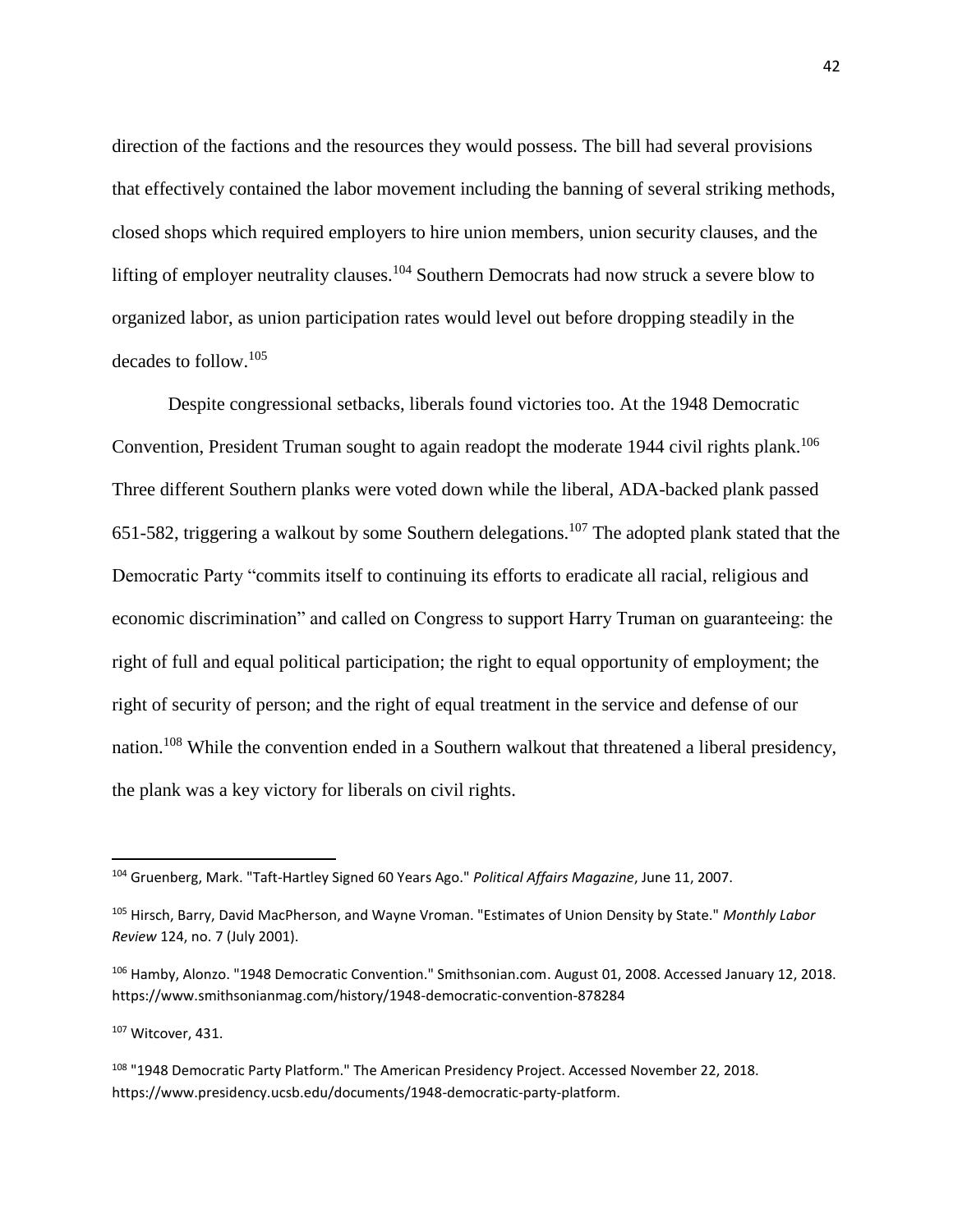The 1948 presidential campaign threatened to be one of Democratic nightmare. An unpopular president was leading a party that had been united more in the leadership of FDR than on any concrete policy.<sup>109</sup> The Progressive Party, comprised of left-wing defectors from the Democratic Party, was headed by Henry Wallace, the former vice-president and leader of the Democratic liberal wing.<sup>110</sup> The Dixiecrats, comprised of some of the most racially conservative Democratic defectors, took the 1948 civil rights plank as a breaking point.<sup>111</sup> The effect of these third party campaigns on Democratic factionalism was mostly on the liberal faction, which was forced to attack Progressives as communist in order to avoid suspicion in the Red Scare and improve Democratic chances that fall.<sup>112</sup> This permanently alienated some elements of the faction, leaving it more pragmatic in economic issues and with a growing interventionist influence in foreign policy. $113$ 

The presidential election of 1952 displayed another snapshot of how the factional battle was unfolding. The Solid South had shown the first electoral signs of faltering from Southern Democrats, not because the ideology of the South was changing, but because the perception of the Democratic Party was increasingly liberal. Democrats lost the state of Tennessee and

 $\overline{\phantom{a}}$ 

<sup>112</sup> Savage, 118.

 $113$  DiSalvo, 53.

<sup>109</sup> Gallup, Inc. "Presidential Approval Ratings -- Gallup Historical Statistics and Trends." Gallup.com. Accessed January 12, 2018. http://news.gallup.com/poll/116677/presidential-approval-ratings-gallup-historical-statisticstrends.aspx.

<sup>110</sup> Witcover, 432.

<sup>111</sup> "Minor/Third Party Platforms: Platform of the States Rights Democratic Party - August 14, 1948." The American Presidency Project. Accessed January 12, 2018. http://www.presidency.ucsb.edu/ws/index.php?pid=25851.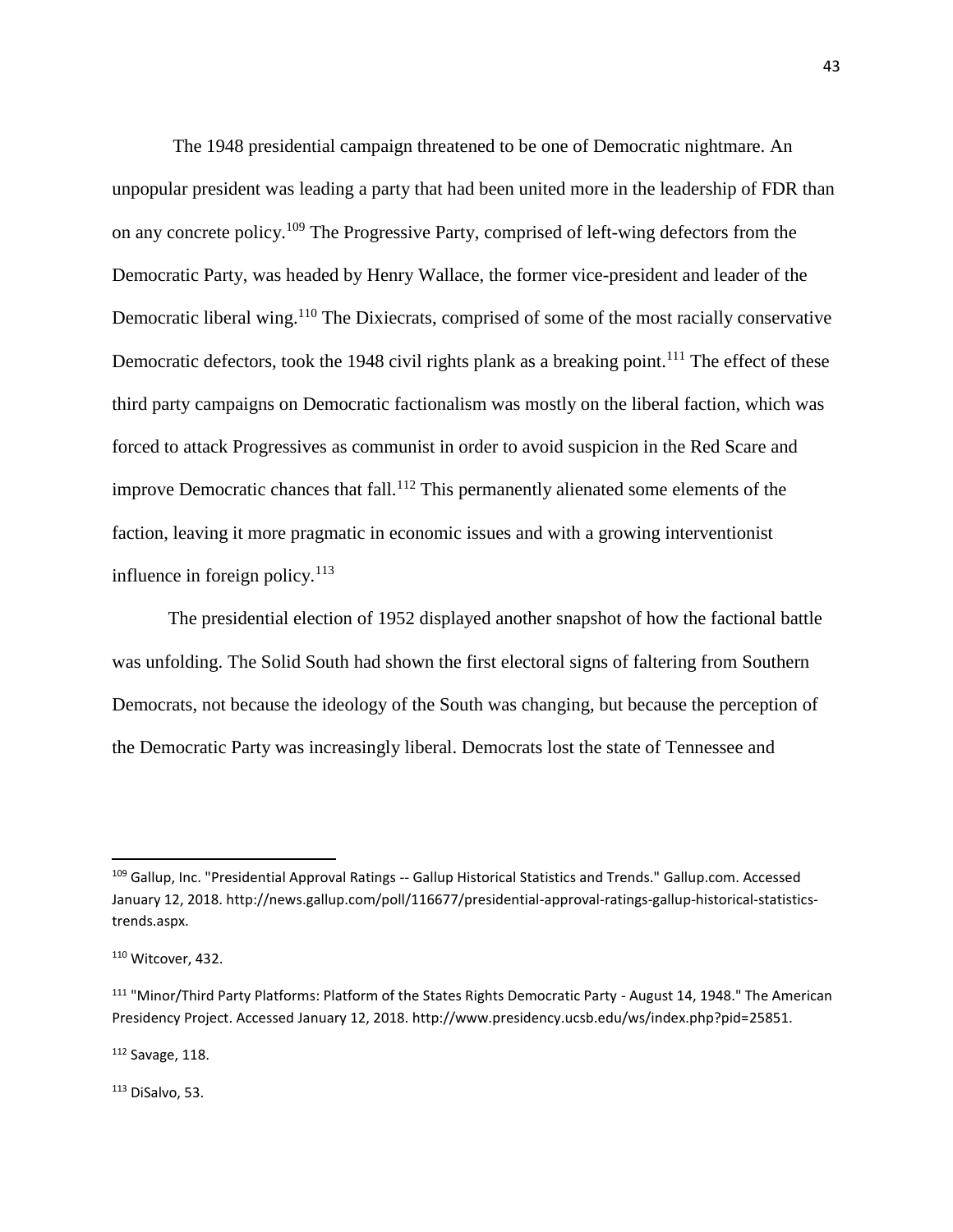narrowly avoided losses in South Carolina and Louisiana.<sup>114</sup> Southern Democrats had won major legislative victories, but with the face of the party belonging to liberals they were losing the battle in public opinion and elections.

Southern Democrats were able to stave off most of these presidential upsets in the 1950s. The battle for congressional control was a different story, though. In 1952, Southern Democrats held 66% of the party's seats in the Senate and 54% in the House. By 1958, Southern Democrats held just 35% of party House seats and 38% of the party's Senate seats.<sup>115</sup> This shift precipitated a change in the rule of cloture in the Senate from two-thirds of all Senators to two-thirds of Senators voting, which weakened the use of the filibuster, a favorite strategy of Southern Democrats in delaying civil rights legislation.<sup>116</sup> Southern Democrats would be able to gain back some of those losses in the years to follow, but the congressional advantage that Southern Democrats had enjoyed was increasingly being lost.

# *Political Opportunities*

A few key political opportunities helped to shape the factional battle that unfolded in this period. Among these were several foreign policy events such as the Korean War and Soviet development of an atomic bomb. Another outside event came from the Supreme Court in the form of *Brown v Board of Education,* which helped to fuel increased civil rights activism such as the Montgomery Bus Boycotts and the Little Rock Nine case.

l

<sup>&</sup>lt;sup>114</sup> Witcover, 457.

<sup>115</sup> Brewer and Stonecash, 88.

<sup>116</sup> "Congress Profiles | US House of Representatives: History, Art & Archives." Congressional Profiles | US House of Representatives: History, Art & Archives. Accessed January 13, 2018. http://history.house.gov/Congressional-Overview/Profiles/87th/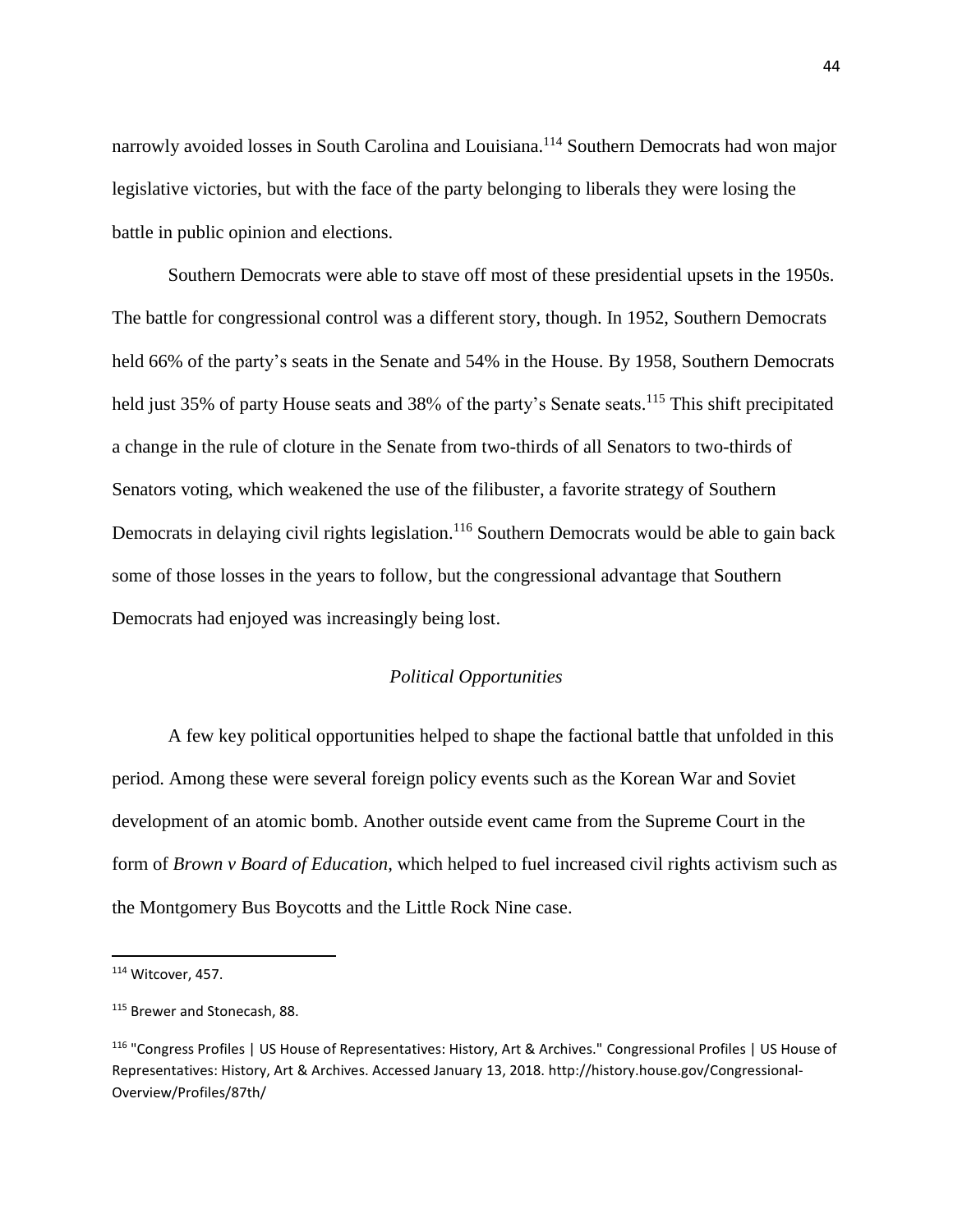With American fear of Soviet aggression on the rise, this was an area of less disagreement with both factions adopting more of an interventionist foreign policy.<sup>117</sup> As the US turned more interventionist, critics in the Soviet Union blasted Americans for hypocrisy on civil rights, allowing liberals to capitalize as they united with Republicans to pass civil rights legislation over the opposition of Southern Democrats.<sup>118</sup>

When the Supreme Court handed down the *Brown v Board of Education* ruling in 1954, it led to immediate outrage in the South. Southern Democrats issued the Southern Manifesto two years later urging defiance.<sup>119</sup> Throughout the second half of the Eisenhower term, the president consistently fell at odds with Southern Democrats when it came to civil rights issues. This led to high profile incidents like the Little Rock Nine, as schools across the South resisted desegregation.<sup>120</sup> In terms of factional outcomes, the greatest victory to come out of this was a portion of the Republican Party now had a greater reason to back the liberal Democrats in the efforts for civil rights to come. Perhaps even more important was that these victories came without a Democratic president. If a liberal Democrat had performed the actions Eisenhower did, it might have forced realignment earlier, pushed Republicans to be more antagonistic on the issue, or even delayed progress totally.

l

<sup>120</sup> Witcover, 472.

<sup>&</sup>lt;sup>117</sup> Russett, Bruce, and Donald R. Deluca. ""Don't Tread on Me": Public Opinion and Foreign Policy in the Eighties." *Political Science Quarterly* 96, no. 3 (1981): 381-99. doi:10.2307/2150551.

<sup>118</sup> Dudziak, Mary L. *Cold War Civil Rights: Race and the Image of American Democracy*. Princeton University Press, 2011.

<sup>119</sup> Witcover, 462.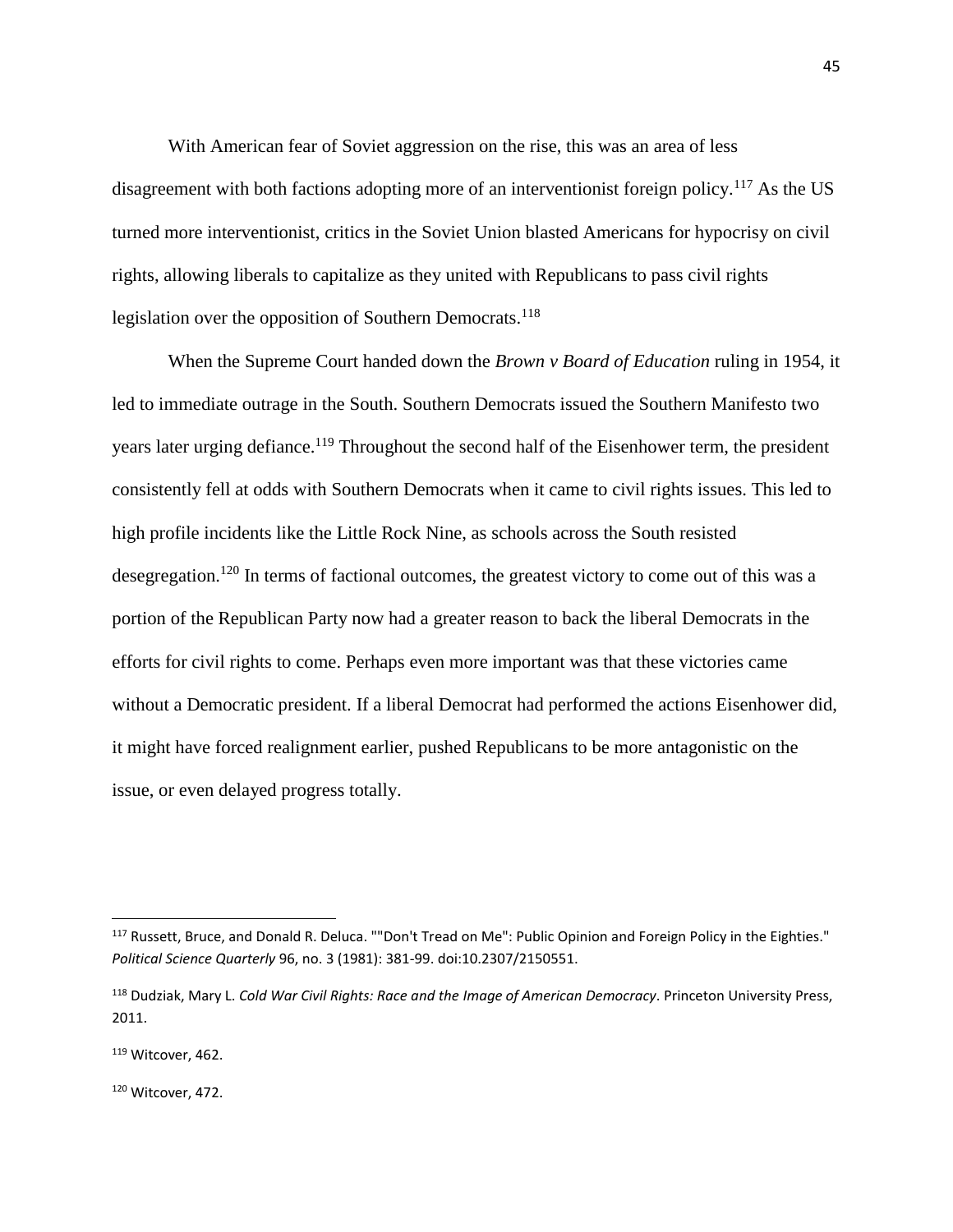### *Summary/Analysis*

Harry Truman's presidency and the oppositional years under President Eisenhower provided victories and setbacks for both factions. Referring to points made earlier in this thesis, this era didn't define the factional conflict as much as reinforce the direction of the party that was set in the 1930s. Liberals continued to support economic progressivism and civil rights legislation while Southern Democrats continued to oppose them. Southerners held advantages in Congress and its subsequent committees, whereas liberal power came from the presidency, organized labor, and various civil rights organizations. The battle for power in the Democratic Party didn't see drastic shifts in trajectory; rather it saw a continued progression of liberal influence at the grassroots level translate into slow but steady victories against Southern Democrats. Southern Democrats weren't devoid of successful pushback, but when it came it was most often in the form of legislation, not in changing hearts and minds of Democratic voters.

In terms of organizations, this era saw the liberal faction bolstered by the Monday Night Group, ADA, DAC, and DSG. This proliferation of organization for liberals allowed for victories in Southern strongholds like Congress and helped to cement liberalism at the policy level. The Monday Night Group gave liberals an unlikely presidential victory, the ADA provided a win at the 1948 convention for a strong civil rights plank, and the DSG helped to secure revisions to cloture rules. Unions were dealt a major blow, but the fusion of the AFL and CIO still provided a significant apparatus for liberal organization.

The strategies of both factions fell victim to the consequences of overreach. Operation Dixie's failure in unionizing the South helped to gather support for Taft-Hartley, a bill that maimed the labor movement greatly. The choice of Southern Democrats to reject moderate solutions at the 1948 convention pushed liberals to successfully defeat them on the civil rights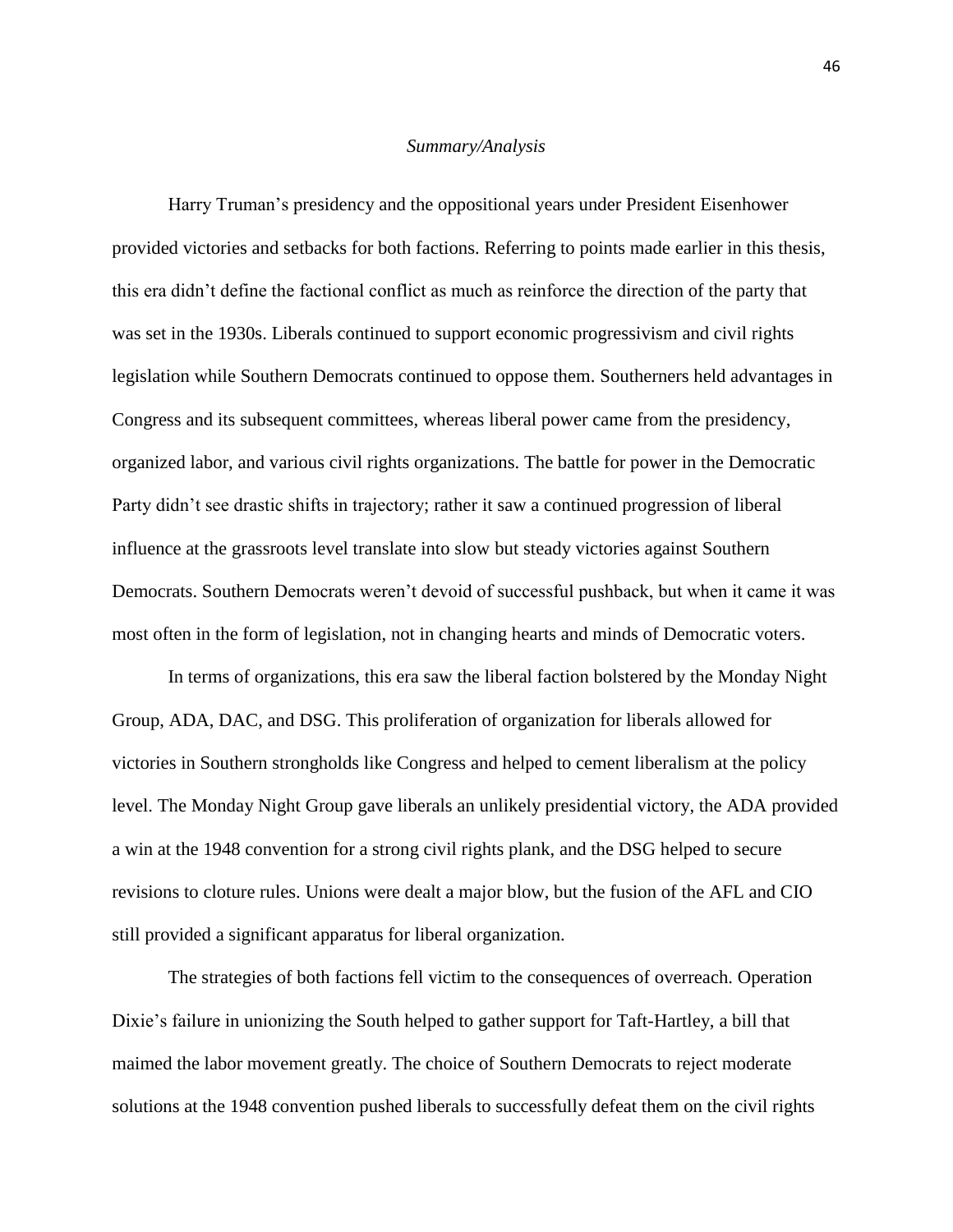plank. Liberals were ineffective at winning the presidency but used their time out of power to increase the organization of their faction. Southerners, though successful in early legislative fights, began to lose key congressional power and electoral strength. The growing black vote in the North was bolstered with union support, forcing liberal Democrats to acknowledge and push harder for civil rights progress. This was aided by condemnation of Jim Crowe by the Soviet Union and by the rise of Martin Luther King and the SCLC which was helping to build a powerful organizing apparatus for the civil rights cause that would yield massive results in the decade to come.

Political opportunities like the war in Korea and Soviet attainment of an atomic bomb ratcheted up the Red Scare, forcing liberal Democrats towards interventionist foreign policy. *Brown v Board of Education* and the widely covered civil rights battles that ensued continued to shift political conditions that made Republicans more open to civil rights, and liberal Democrats gladly gave support, while seeking to also limit the filibuster tactic of the Southern faction.

Competition like the 1948 election showed the stark division between the factions as the Progressive Party and States Rights (Dixiecrats) Party ran from Democratic defections. The arenas of competition saw gradual victories for the liberal faction, especially in Congress. By 1960, the congressional advantages that Southern Democrats had long held had been greatly reduced as the cloture rule was revised and liberals became the dominant faction in both houses of Congress. Southern Democrats did gain a temporary win in the form of the congressional Reorganization Act of 1946, but this too was moderated by 1960. Liberals also scored a victory in convention platforms in 1948 and faced no threat in the nominating process for president.

In total, the period of 1945-1960 serves to reiterate a key point of this thesis. The Democratic Party didn't become a liberal party with the Civil Rights Act of 1964 nor the Voting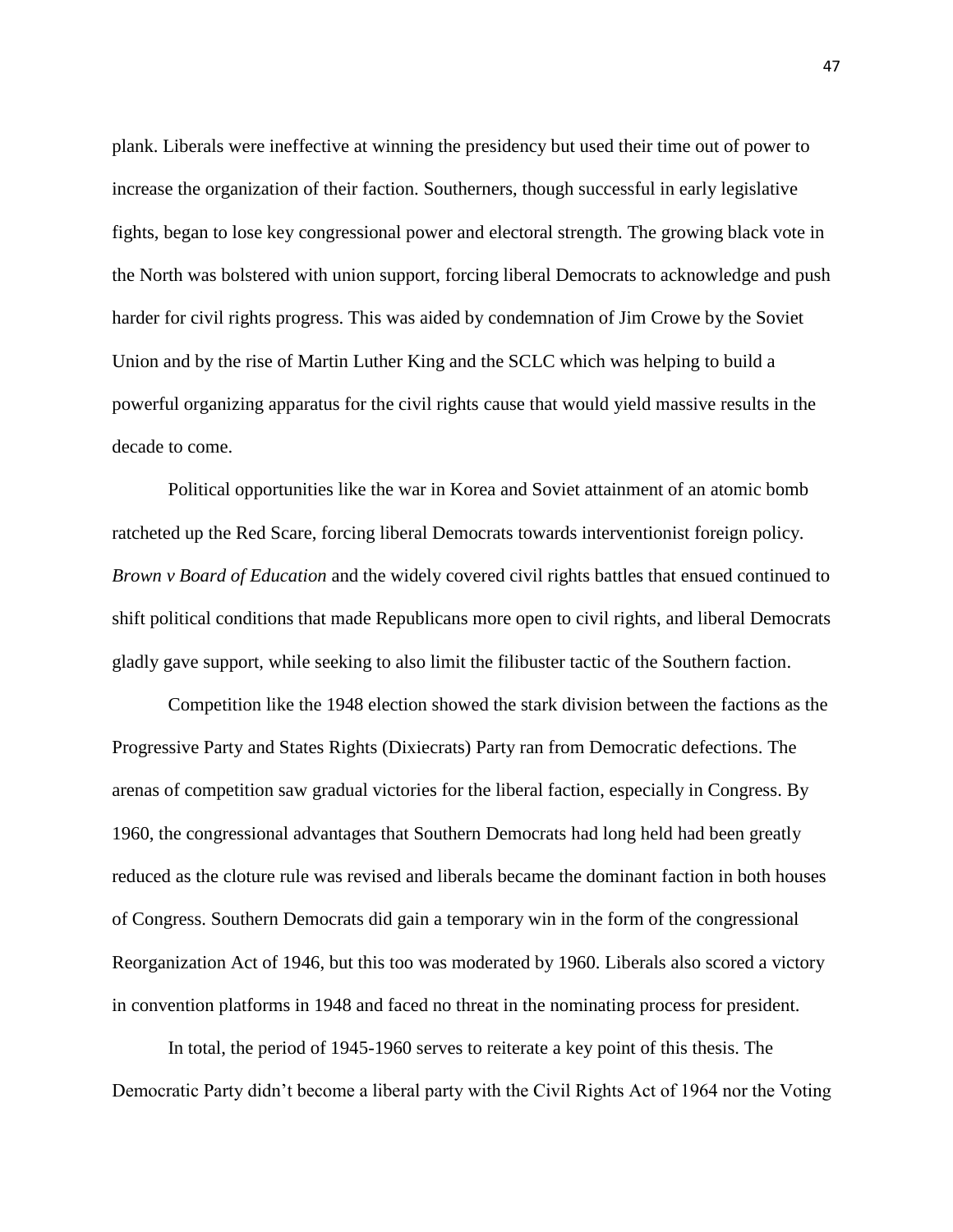Rights Act of 1965, rather the party saw the seeds of change planted in the 1930s as economic progressivism and civil rights advocacy were united by the labor movement. The liberal faction continued to rise from an insurgent actor to one that had roughly equal institutional power by 1960. Key events like the passage of Taft-Hartley, Supreme Court rulings, and congressional rule changes didn't change the direction of factional conflict, but merely affected the speed at which it occurred. Southern Democrats were effective in what they chose to target but failed in the one area necessary for prolonged strength in democracies, public opinion.

# **VI. Kennedy and Johnson 1960-1964**

 $\overline{\phantom{a}}$ 

# *Organizations*

Factional organizations reached their peak in the 1950s when the Democratic Party was out of power. With Kennedy's election in 1960, the importance of many of these organizations decreased, because the Kennedy family's wealth played an important role in organization during the election campaign.<sup>121</sup> The Democratic Study Group continued to make important contributions to the liberal faction as did other key civil rights organizations: Southern Christian Leadership Conference (SCLC), Student Nonviolent Coordinating Committee (SNCC), Congress of Racial Equality (CORE), and the NAACP. The AFL-CIO's role, while being among those whose influence was decreasing (albeit incrementally), is still discussed in a limited fashion.

The Democratic Study Group played an important role by organizing liberal Democrats in the House of Representatives. The more specific contribution made in the 1960s and critical to

<sup>121</sup> Gonyea, Don. "How JFK Fathered the Modern Presidential Campaign." NPR. November 16, 2013. Accessed October 29, 2018. https://www.npr.org/2013/11/16/245550528/jfk-wrote-the-book-on-modern-presidentialcampaigns.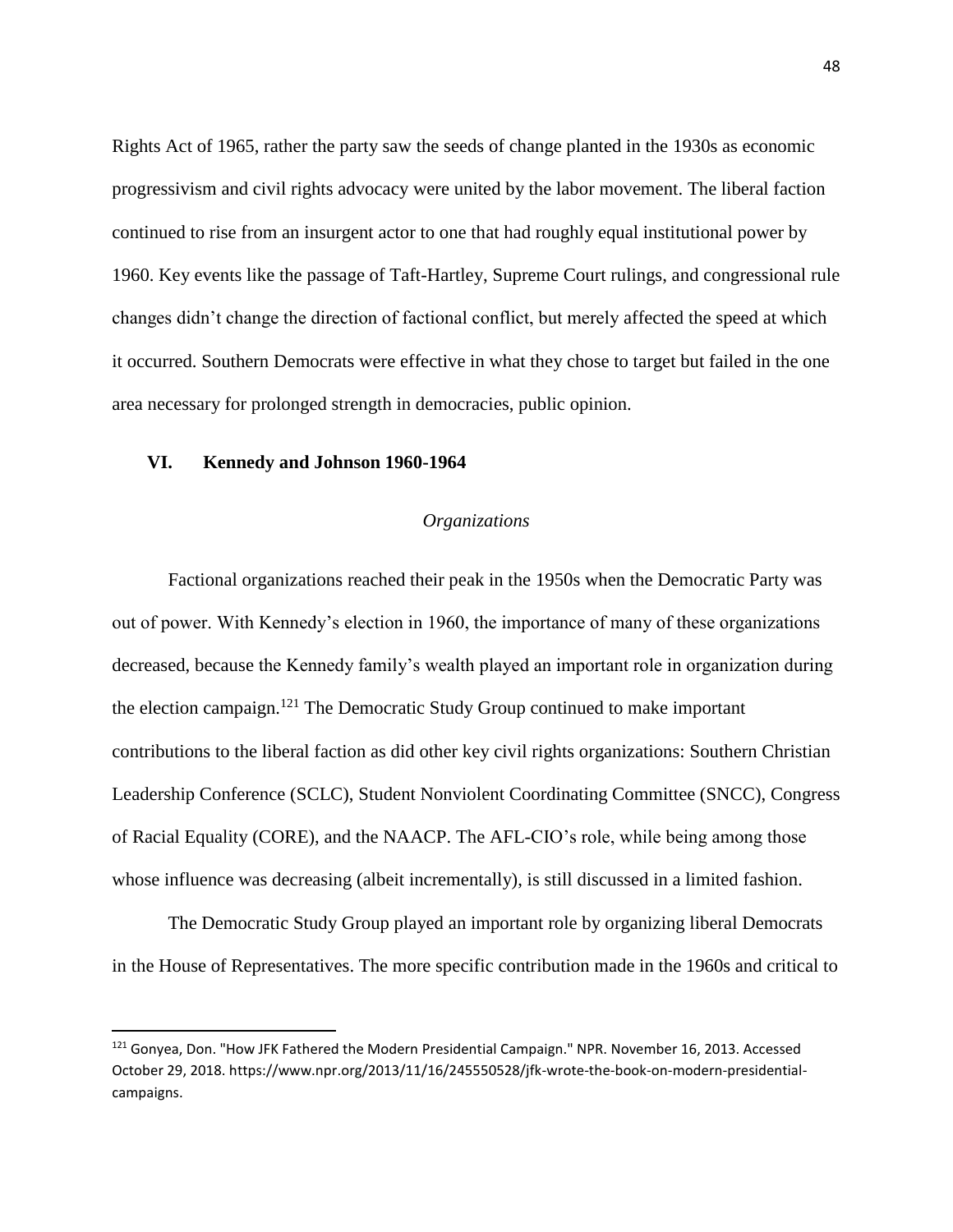the Kennedy-Johnson legislative agenda was committee reform. In 1961, the DSG and Speaker Sam Rayburn (D-TX) helped to push through major legislation expanding the number of members on the House Rules Committee from 12 to 15.<sup>122</sup> The legislation only succeeded on a 217-212 vote and likely would have failed without the increased organizational capacity of the liberal faction.<sup>123</sup> By expanding the number of members, the committee's power to limit civil rights bills was mitigated.

The AFL-CIO faced internal conflicts ever since its creation in 1955, but these became more evident in the 1960s. These conflicts stemmed from similar issues or at least mindsets that had divided the AFL and CIO in the 1930s. George Meany, the leader of the AFL-CIO, came from the AFL and was more conservative while Walter Reuther, former president of the CIO and on the executive board of the AFL-CIO, was more liberal.<sup>124</sup> The two had rocky relations and constantly clashed on civil rights, the Vietnam War, and general management of the organization.<sup>125</sup> Martin Luther King Jr was among those who hoped for a labor-civil rights coalition exemplified in his 1961 speech, "If the Negro Wins, Labor Wins." <sup>126</sup> The AFL-CIO would reject a motion endorsing the 1963 March on Washington, with only Reuther and A.

 $122$  Disalvo, 102.

<sup>123</sup> Sundquist, James L. *Politics and Policy: The Eisenhower, Kennedy, and Johnson Years*. Washington, D.C.: Brookings Inst., 1975, 476.

<sup>124</sup> Carew, Anthony. *Walter Reuther*. Manchester: Manchester University Press, 1993, 77.

<sup>125</sup> Lichtenstein, Nelson. *Walter Reuther: The Most Dangerous Man in Detroit*. Urbana: Univ. of Illinois Press, 1997, 88, 323.

<sup>126</sup> Honey, Michael Keith. *Going Down Jericho Road the Memphis Strike, Martin Luther King's Last Campaign*. New York: W.W. Norton, 2008, 47.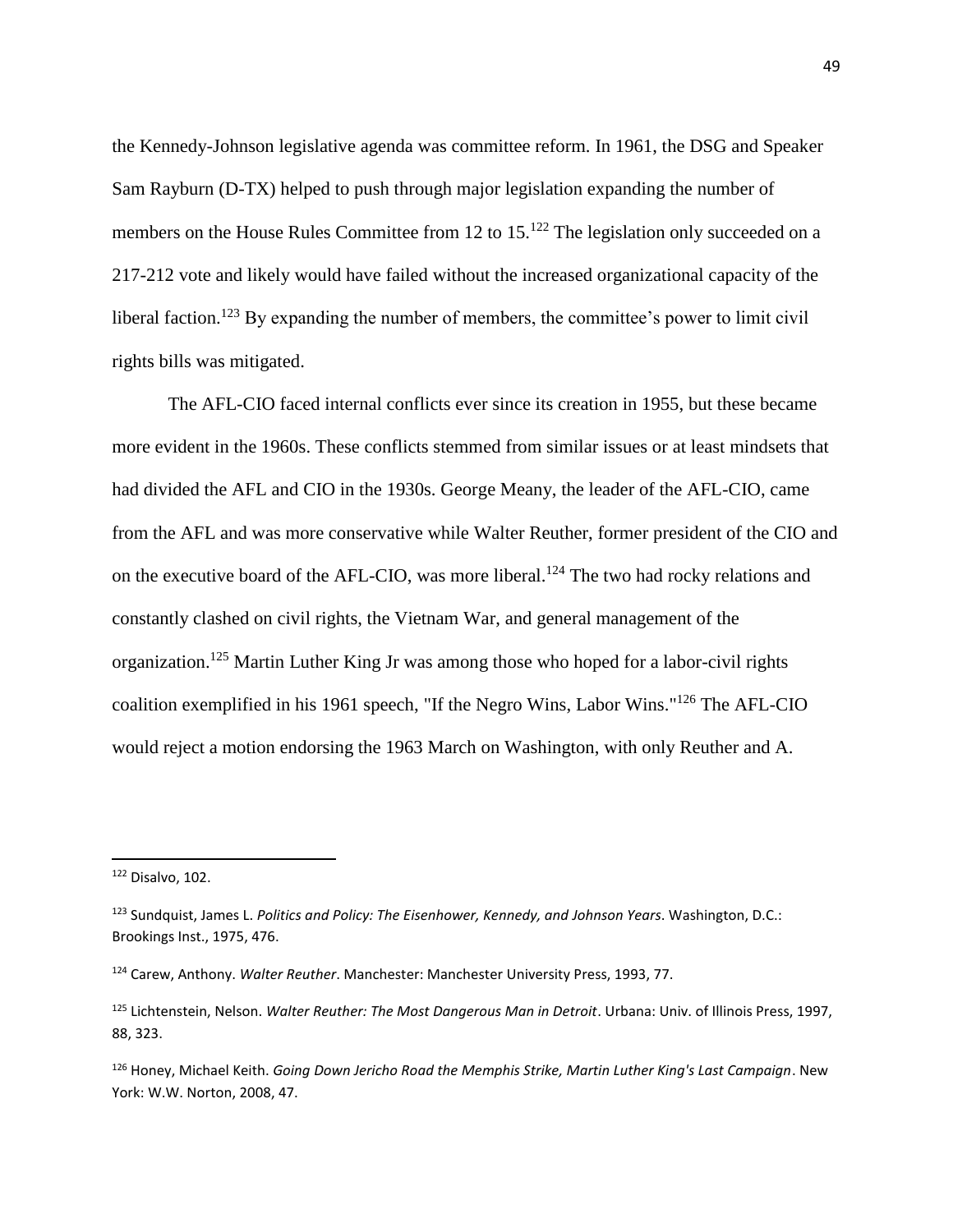Phillip Randolph, who would head the march, voting in favor.<sup>127</sup> George Meany was moved by Randolph's speech following the march and later supported the creation of the A. Phillip Randolph Institute, an organization for African-American trade unionists.<sup>128</sup> The AFL-CIO would also endorse the Civil Rights Act of 1964.<sup>129</sup>

Discussed briefly in the previous chapter was the Southern Christian Leadership Conference, founded in 1957 by several civil rights leaders, one of those being Martin Luther King Jr. The SCLC's purpose was to have a regional organization that could better coordinate civil rights protest activities across the South. <sup>130</sup> While founded in the 1950s, its most prominent efforts started in 1961 with the co-sponsored Albany Movement, a relatively unsuccessful set of demonstrations that resulted in arrests but failed to garner major attention. In 1963, the SCLC scored a major success during its Birmingham Campaign when non-violent protestors were set on by Bull Connor, police dogs, and fire hoses, provoking outrage for action across the nation. The SCLC would also co-sponsor the March on Washington that year and the Selma Movement in the years to come.<sup>131</sup> These actions were in addition to the important organizing efforts in churches and the broader African-American community in the South.

 $\overline{a}$ 

<sup>127</sup> Lichtenstein, 88, 323.

<sup>&</sup>lt;sup>128</sup> Flint, Jerry. "George Meany Is Dead; Pioneer in Labor Was 85." The New York Times. January 11, 1980. Accessed October 29, 2018. https://www.nytimes.com/1980/01/11/archives/george-meany-is-dead-pioneer-in-labor-was-85-outlived-friends-and.html.

<sup>129</sup> Dubovsky, Melvyn. *The State of Labor in Modern America*. University of North Carolina, 1994, 223.

<sup>130</sup> "Southern Christian Leadership Conference (SCLC)." National Parks Service. September 10, 2013. Accessed November 22, 2018. https://www.nps.gov/subjects/civilrights/sclc.htm.

<sup>131</sup> Cho, Nancy. "Southern Christian Leadership Conference." BlackPast. Accessed November 22, 2018. https://blackpast.org/aah/southern-christian-leadership-conference-1957.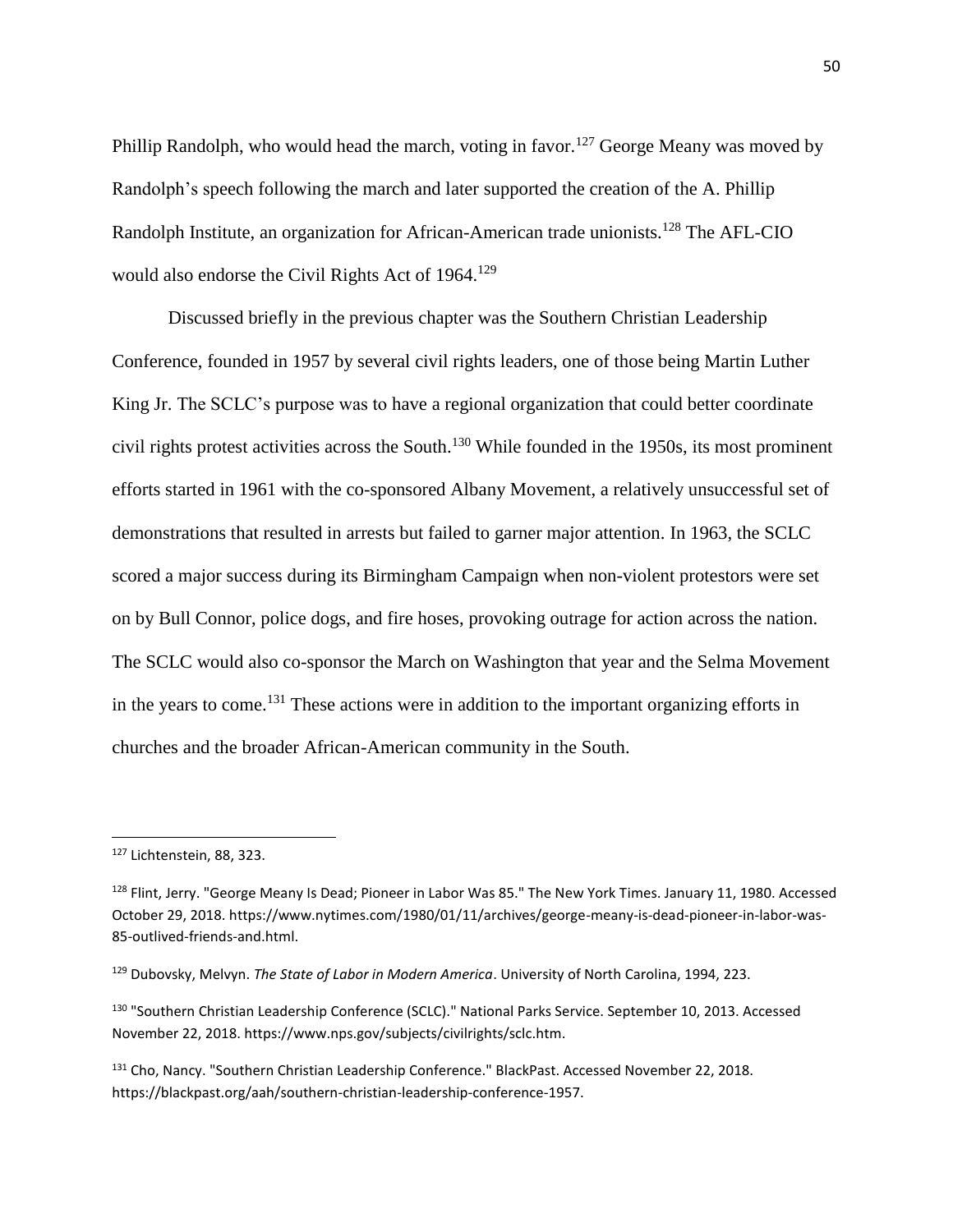The, SNCC, CORE, and the NAACP also played a major role in aiding the liberal factions' goals and politicians. Both the CORE and SNCC participated in the Freedom Rides of 1961. <sup>132</sup> All the organizations played instrumental roles in registering black voters in the South, an action that was often dangerous for both the registrar and the voter.<sup>133</sup> In the South, CORE's nonviolent action campaigns opposed Jim Crow segregation and job discrimination.<sup>134</sup> Outside the South, CORE focused on discrimination in employment and housing, and in de-facto school segregation.<sup>135</sup> The NAACP, which had focused more on legislation and litigation as opposed to mass mobilization and direct action, was surpassed in importance during this time, but regained prominence by successfully pushing the March on Washington and the major civil rights legislation in 1964-1965.<sup>136</sup> In addition to the organizations listed above, the American Civil Liberties Union (ACLU) and the National Urban League (NUL) made similar contributions.<sup>137</sup>

## *Strategy*

By 1960, the strategic power and resources that each faction held had changed

considerably. Congress had not been particularly favorable for liberals since the 1930s, but Vice-

<sup>132</sup> Meier, August, and Elliott Morton. Rudwick. *CORE: A Study in the Civil Rights Movement 1942-1968*. Urbana: University of Illinois Press, 1975, 135-145.

<sup>133 &</sup>quot;Student Nonviolent Coordinating Committee (SNCC) Actions 1960-1970." SNCC History and Geography. 2015. Accessed October 29, 2018. http://depts.washington.edu/moves/SNCC\_map-events.shtml.

<sup>134</sup> Meyer and Rudwick, 374-408.

<sup>135</sup> Ibid, 374-408.

<sup>136</sup> Johnson, George D. *Profiles in Hue*. Xlibris, 2011, 352.

<sup>137</sup> Zunes, Stephen, and Jesse Laird. "The US Civil Rights Movement (1942-1968)." ICNC. January 2010. Accessed October 24, 2018. https://www.nonviolent-conflict.org/the-us-civil-rights-movement-1942-1968/.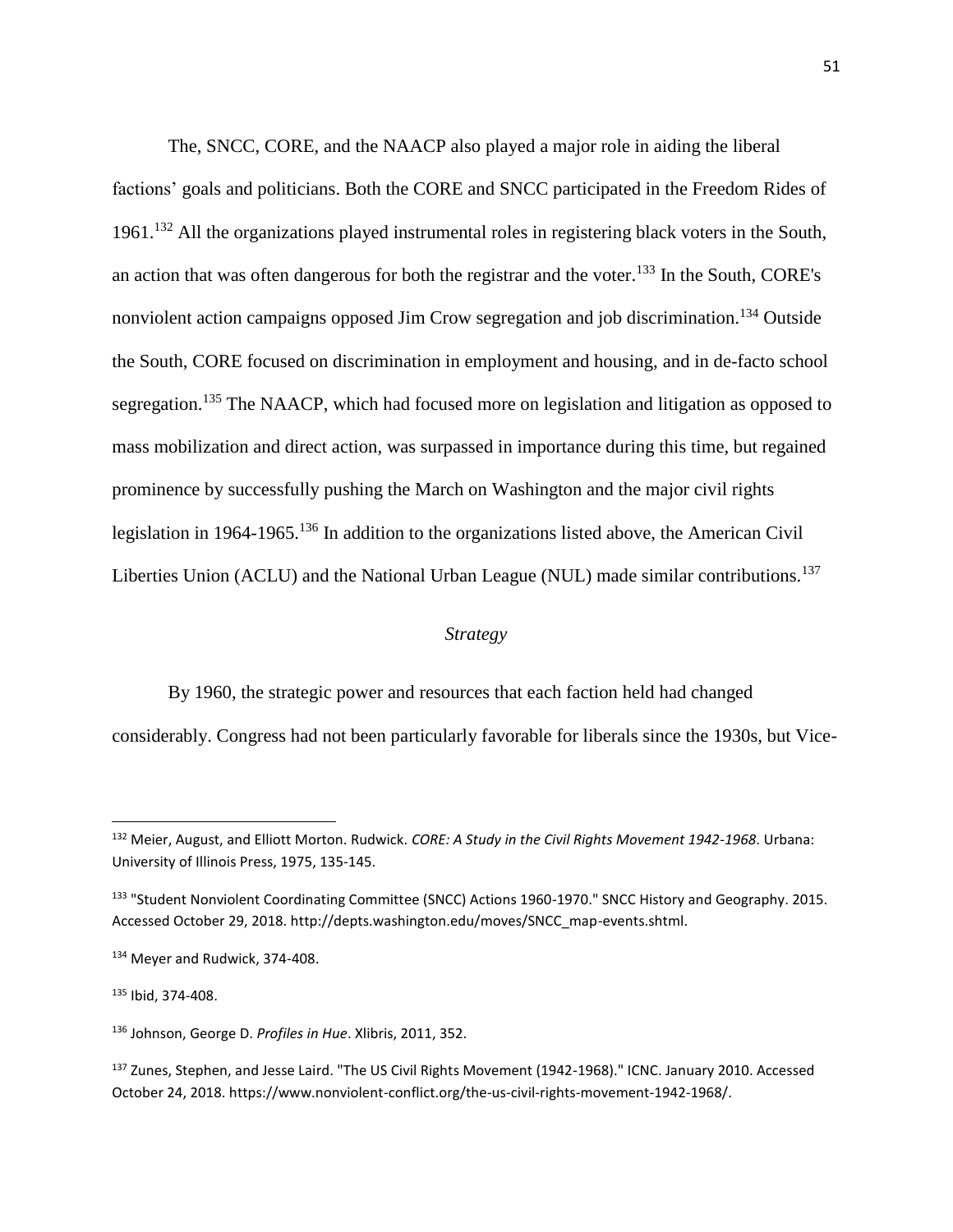President Johnson's connections along with the increased liberal organization that had swept into power with the 1958 midterms made Congress a near tossup between the factions. With Southern Democrats also losing control of the committee system slowly, the strategy of liberals played more to the strengths of the administration. For liberals, the blows to the presence of labor (which was still enormous though slowly decreasing) meant a greater reliance on civil rights organizations as outside organizers, which came with greater legislative responsibilities to be at odds with Southern Democrats.

Lyndon Johnson was a master of the Senate and his connections were pivotal in getting major initiatives passed through Congress. He proved highly effective for the Kennedy Administration. Kennedy knew that while the South's power had been reduced, their support was necessary for economic initiatives. The recognition of this importance was exemplified in one of the first major legislative initiatives to pass in the Kennedy Era, the Area Redevelopment Act of 1961. It was a largely, though not explicitly, regionalist development bill that greatly benefitted the Southern states and helped to increase support for other economic initiatives passed during the next few years.<sup>138</sup>

While the Kennedy-Johnson legacy is associated with success on civil rights, it is important to note the strategy that the administration and congressional liberals took on the issue. Kennedy issued statements through his brother Robert decrying the Freedom Riders method instead of the court system.<sup>139</sup> Of course, Kennedy famously deployed federal marshals to

l

<sup>138</sup> Witcover, 502.

<sup>139</sup> Reeves, Richard. *President Kennedy: Profile of Power*. New York: Simon & Schuster, 1993, 123-126.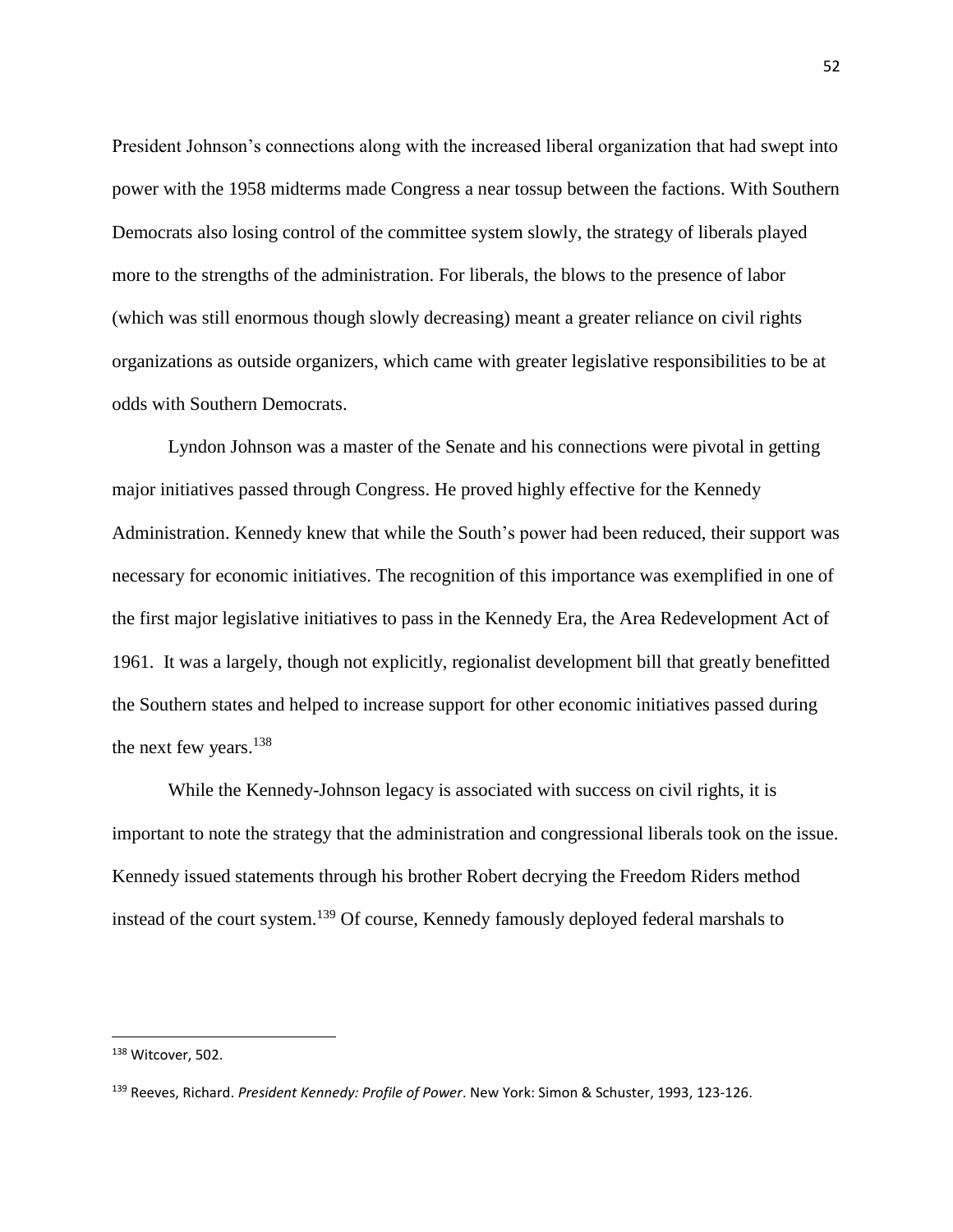protect the riders as well.<sup>140</sup> In 1963, the administration chose not to endorse or participate in the March on Washington, although it would host a few of its leaders afterwards.<sup>141</sup> Martin Luther King was often at odds with the administration on the pace of change, a microcosm of liberal debate over tactics and timing.<sup>142</sup> The truth of liberal strategy under Kennedy was a mix of pragmatism and incrementalism which can be questioned in morality, though less so in effectiveness.

Southern Democratic strategy didn't necessarily change as much as it weakened. The power of Southern Democrats had been vested in Congress and the committee system from the moment factional conflict with liberals began. Despite the barrage of undermining that liberals had levied, Southern Democrats still held considerable power in these institutions, just not at the levels it had in decades previous. Committees including the House Rules Committee, still held up civil rights bills and congressional Southerners still threatened the legislative agenda if civil rights bills were even proposed.<sup>143</sup> It is likely this unilateral vision both attributed to the success of delaying civil rights so long and yet the undynamic nature of such a stance that doomed the faction over time.

## *Arenas of Competition*

By the early 1960s, most of the Southern Democratic power that remained was in the committee system of Congress. The Democratic Study Group quickly made the House Rules

l

<sup>140</sup> Brauer, Carl M. "John F Kennedy." In *The Presidents: A Reference History*, 490. 7th ed. 2002.

<sup>141</sup> Reeves, 580-584.

<sup>142</sup> Reeves, 467.

<sup>143</sup> DiSalvo, 102.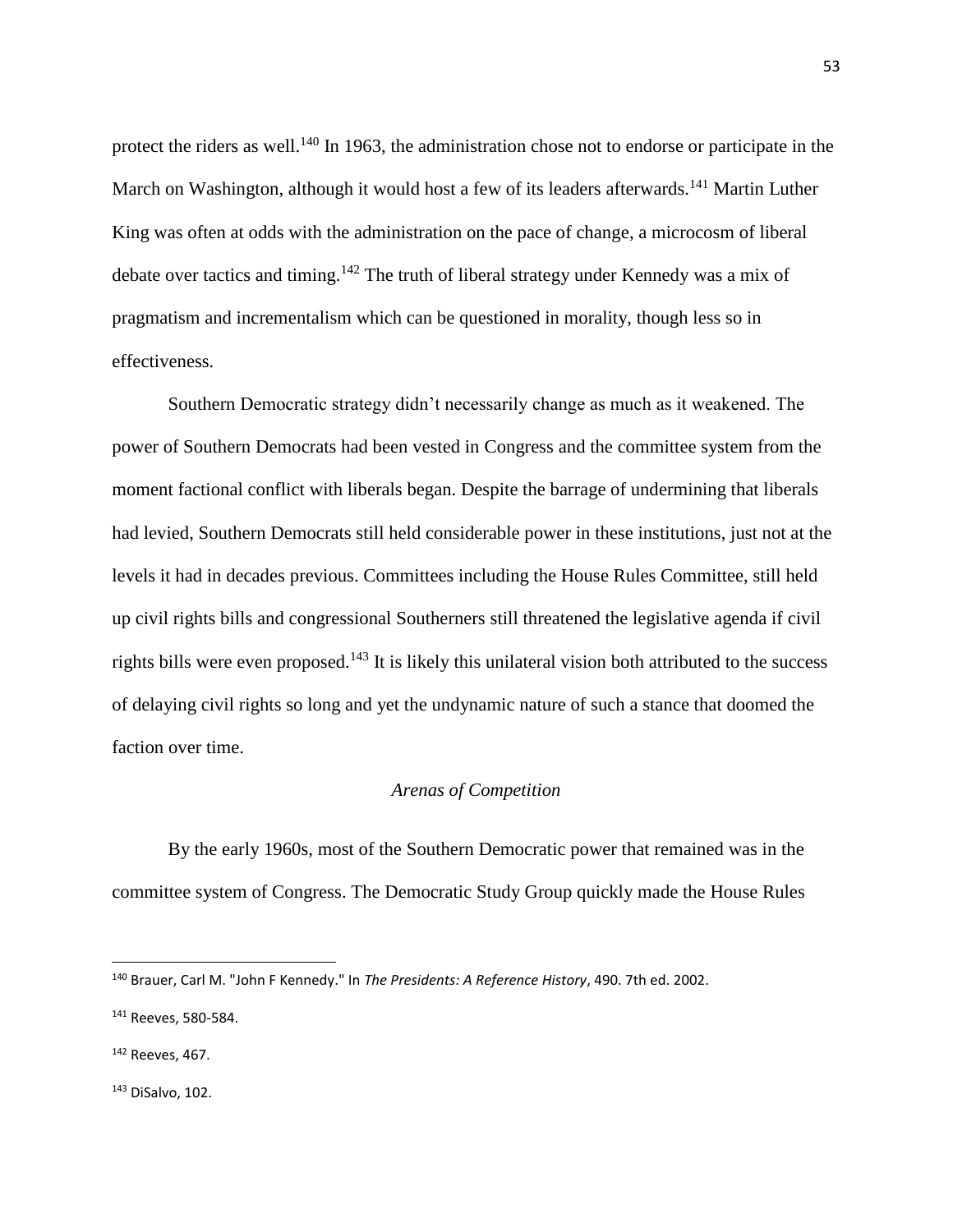Committee a target by helping to introduce a bill expanding the number of members from 12 to 15.<sup>144</sup> The bill passed narrowly 217-212 and the committee would again be expanded two years later, but the Southern Democrats still retained enough power to defeat or delay many education and civil rights bills during Kennedy's administration.<sup>145</sup> The House Rules Committee would be weakened greatly in the latter months of 1964 into 1965.<sup>146</sup> The Southern Democratic influence in the committee system would outlive the faction itself in many ways, only losing power in the mid-1970s.<sup>147</sup>

The Kennedy presidency is often viewed as a successful one, but that notion can be questioned when examining the congressional achievements compared to the New Frontier agenda. In fact, Kennedy accomplished just 3 of the 11 goals set out in the program during his first two years in office.<sup>148</sup> Kennedy was able to manage a minimum wage increase and the Area Redevelopment Act which catered dominantly to the South, but many other domestic initiatives were defeated by the conservative coalition.<sup>149</sup> Congressional victories for liberals took a combination of Kennedy's assassination, Johnson's connections in and knowledge of Congress, Johnson's landslide victory in 1964, and the electoral landslide for Democrats in Congress that year to finally bring liberal goals to fruition. Key among the election results were Democratic gains in the North as LBJ would win every state outside of the South and Goldwater's home state

 $\overline{\phantom{a}}$ 

<sup>147</sup> Ibid, 104.

<sup>144</sup> Ibid, 102.

<sup>145</sup> Ibid, 103-104.

<sup>146</sup> Ibid, 103-104.

<sup>148</sup> Disalvo, 130.

<sup>149</sup> Witcover, 502.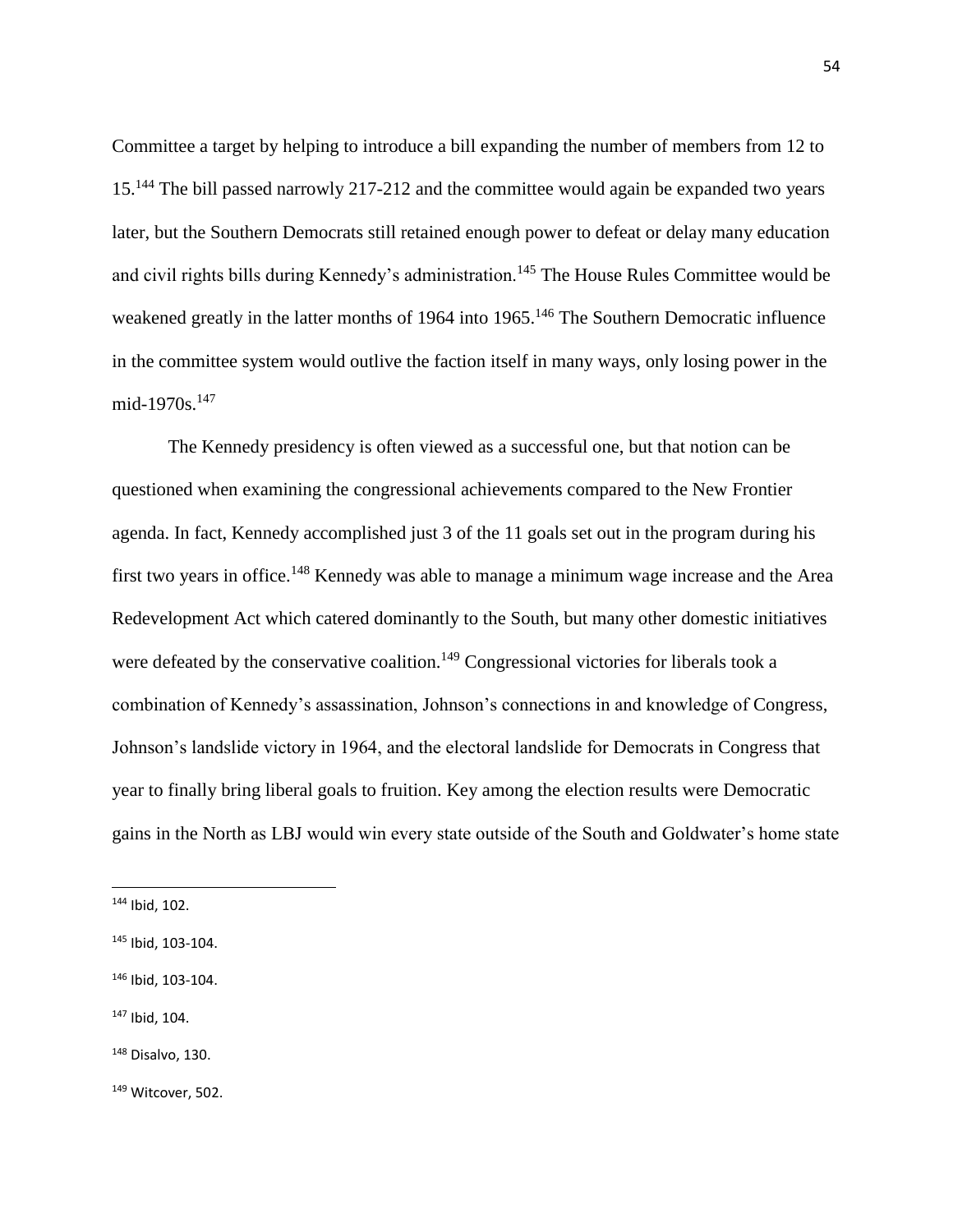of Arizona.<sup>150</sup> Among the congressional victories for liberal Democrats after the Kennedy assassination were the Clean Air Act (1963), Civil Rights Act (1964), Economic Opportunity Act (1964), Food Stamp Act (1964), Social Security Act (1965), and the Voting Rights Act  $(1965).^{151}$ 

The most pivotal legislation in the realm of civil rights was the Civil Rights Act of 1964. Originally introduced by President Kennedy in 1963, the original form of the bill provided provisions to ban discrimination in public accommodations and to enable the US Attorney General to join in lawsuits against state governments which operated segregated school systems, among others.<sup>152</sup> Despite concerns from both the majority and minority leaders of the Senate, the bill was introduced as Kennedy intended, first in the House. In the House Judiciary Committee, led by Emanuel Celler (D-NY), the bill was strengthened adding provisions to ban racial discrimination in employment, providing greater protection to black voters, and eliminating segregation in all publicly-owned facilities. The bill was then referred to the House Rules Committee where Chairman Howard Smith, an ardent opponent of civil rights, planned to hold up the bill.  $153$ 

The assassination of President Kennedy changed the fate of the bill however and the threat of a discharge petition pushed Smith to allow the bill out of committee, where it was

l

<sup>&</sup>lt;sup>150</sup> Witcover, 530.

<sup>&</sup>lt;sup>151</sup> "Key Legislation to Create the Great Society." Accessed October 29, 2018. http://faculty.weber.edu/kmackay/great society.htm.

<sup>152</sup> Loevy, Robert, *The Civil Rights Act of 1964: The Passage of the Law that Ended Racial Segregation*, State University of New York Press, 1971, 171.

<sup>153</sup> Reeves, *President Kennedy*, 628-631.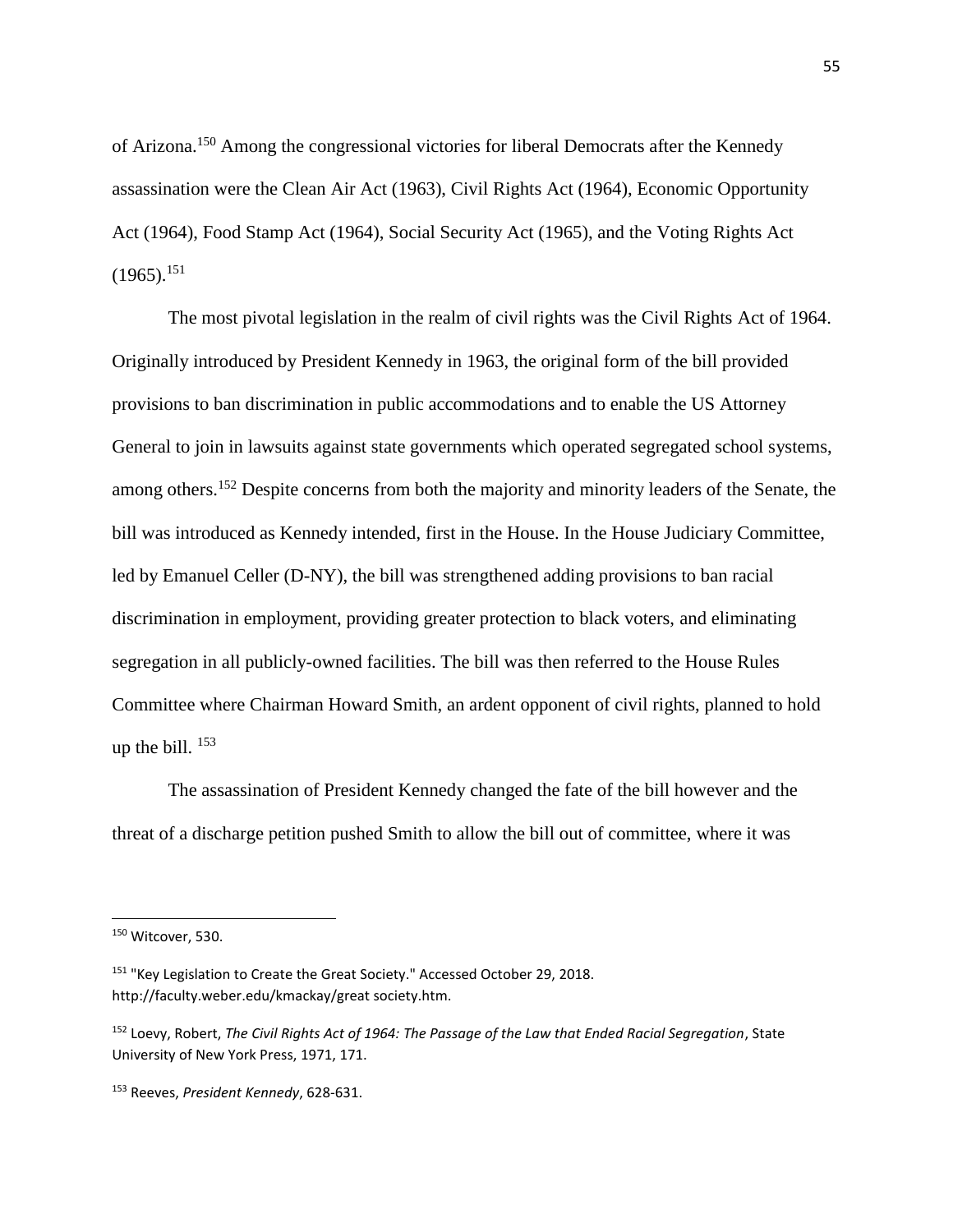quickly passed by the full House. In the Senate, clever maneuvering by Majority Leader Mike Mansfield allowed the bill to skip a hostile committee process and be introduced directly to the Senate floor.<sup>154</sup> Southern Democrats responded by launching a 54-day filibuster that was only ended when a bipartisan substitute bill was offered. The substitute bill was weaker in the powers it granted to the Attorney General to prosecute violations but kept most of the bill intact. After cloture was invoked and the bill was passed with revisions, it was referred back to the House where it was passed and then signed by President Johnson on July 2, 1964.<sup>155</sup> If there was any doubt on where the Democratic factions or the Republican Party stood on civil rights, the bill vote provided a summative breakdown. Republicans voted 81% for the bill, non-South Democrats voted 92% for the bill, but just 9% of Southern Democrats voted for the bill.<sup>156</sup> President Johnson famously would say in private upon signing the bill, "We have lost the South for a generation."<sup>157</sup>

The 1964 Democratic Convention once again provided for a battle between liberals and Southerners. This time the fight was over the seating of the Mississippi delegation which was split between the all-white Mississippi Democratic Party (Regulars) and the Mississippi Freedom Democratic Party (MFDP). The MFDP was formed out of disdain for the regular party which barred African-Americans from participation.<sup>158</sup> In 1964, the MFDP gained enough state and

<sup>154</sup> "Narrative: The Civil Rights Act of 1964." The Dirksen Center. Accessed November 22, 2018. http://www.dirksencenter.org/print\_basics\_histmats\_civilrights64\_contents.htm#senate.

<sup>155</sup> Dallek, Robert. *Lyndon Johnson: Portrait of a President*. Penguin, 2004, 169.

<sup>156</sup> Brewer and Stonecash, 101.

<sup>&</sup>lt;sup>157</sup> Brewer and Stonecash, 100.

<sup>158</sup> Zietz, Joshua. "Democratic Debacle." *American Heritage*, July 2004.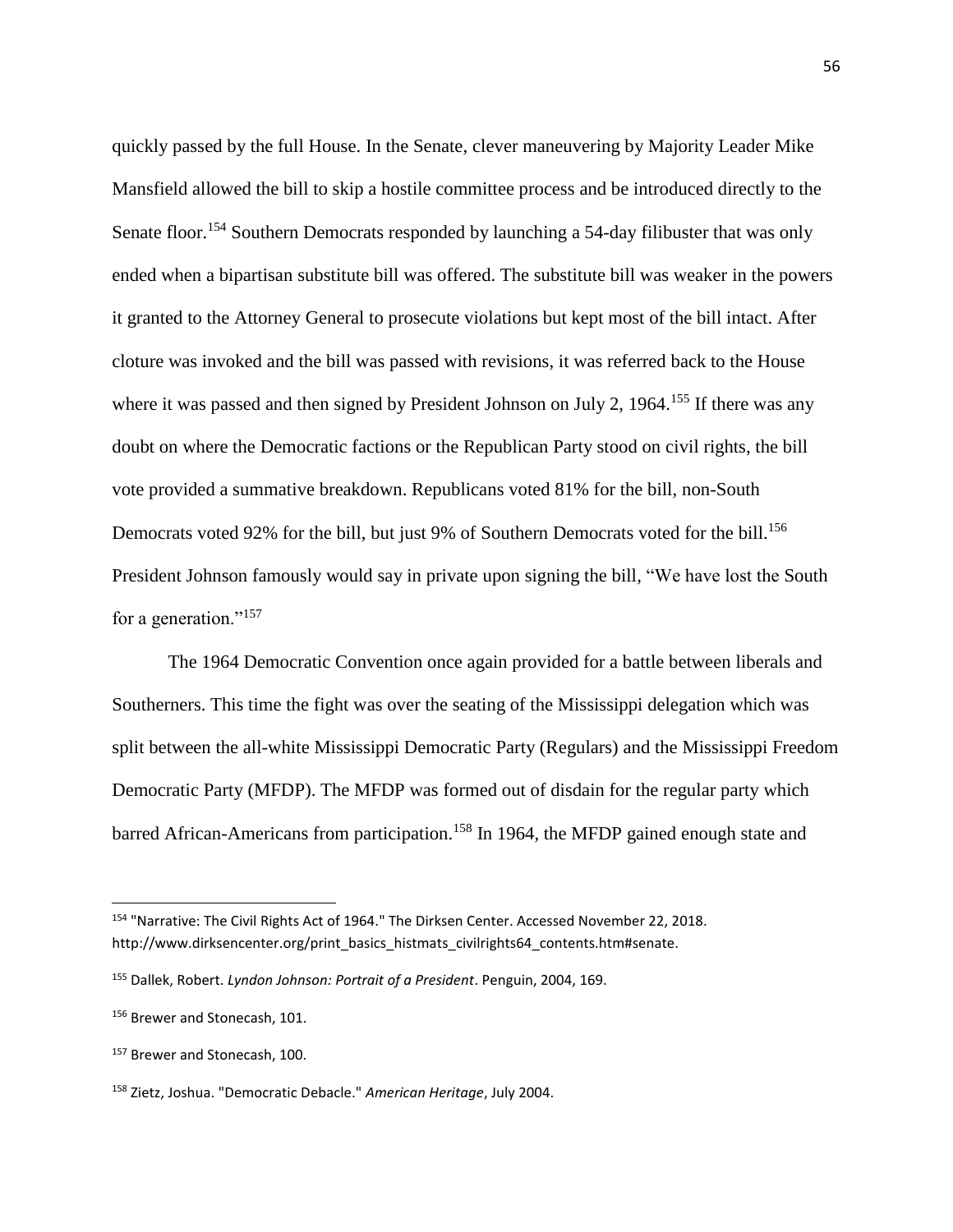national attention to swell to 80,000 members, which they used as leverage to challenge the regulars at the 1964 Democratic Convention.<sup>159</sup> Martin Luther King Jr would go so far as to say "(I will) do everything in my power to urge (The MFDP) being seated as the only democratically constituted delegation from Mississippi."<sup>160</sup> The challenge would lead to nationally televised hearings which helped the MFDP gain sympathy following powerful testimonies by leaders like Fannie Lou Hamer.<sup>161</sup> However, LBJ feared the Southern backlash from the Civil Rights Act of 1964 and wasn't going to risk any further movement in the election so he offered a "compromise" that was in effect an endorsement of the regulars with token at-large representation for the MFDP.<sup>162</sup> The battle for representation in the Mississippi delegation would continue to be a factional battle in the Democratic Party for a decade following the incident.<sup>163</sup>

The 1964 elections were a watershed event in establishing a lasting liberal dominance in Congress. Liberals had held a lasting control for the better part of a decade, but it was a tenuous majority at times unable to accomplish much. Democratic members of the House elected prior to 1964 had a 63% liberal voting record, those elected that year had nearly an 80% liberal record.<sup>164</sup>

<sup>159</sup> Byrd, Sheila Hardwell. "Freedom Party Gave Blacks a Political Voice." Los Angeles Times. July 25, 2004. Accessed October 29, 2018. http://articles.latimes.com/2004/jul/25/news/adna-freedom25.

<sup>&</sup>lt;sup>160</sup> "Mississippi Freedom Democratic Party (MFDP)." The Martin Luther King, Jr., Research and Education Institute. Accessed October 29, 2018. https://kinginstitute.stanford.edu/encyclopedia/mississippi-freedom-democraticparty-mfdp.

<sup>161</sup> Branch, Taylor. *Pillar of Fire*. New York: Simon & Schuster, 1998.

<sup>162</sup> Lewis, John. *Walking with the Wind*. New York: Simon & Schuster, 1998.

<sup>&</sup>lt;sup>163</sup> "Mississippi Freedom Democratic Party (MFDP)." The Martin Luther King, Jr., Research and Education Institute. Accessed October 29, 2018. https://kinginstitute.stanford.edu/encyclopedia/mississippi-freedom-democraticparty-mfdp.

<sup>164</sup> Brewer and Stonecash, 96-97.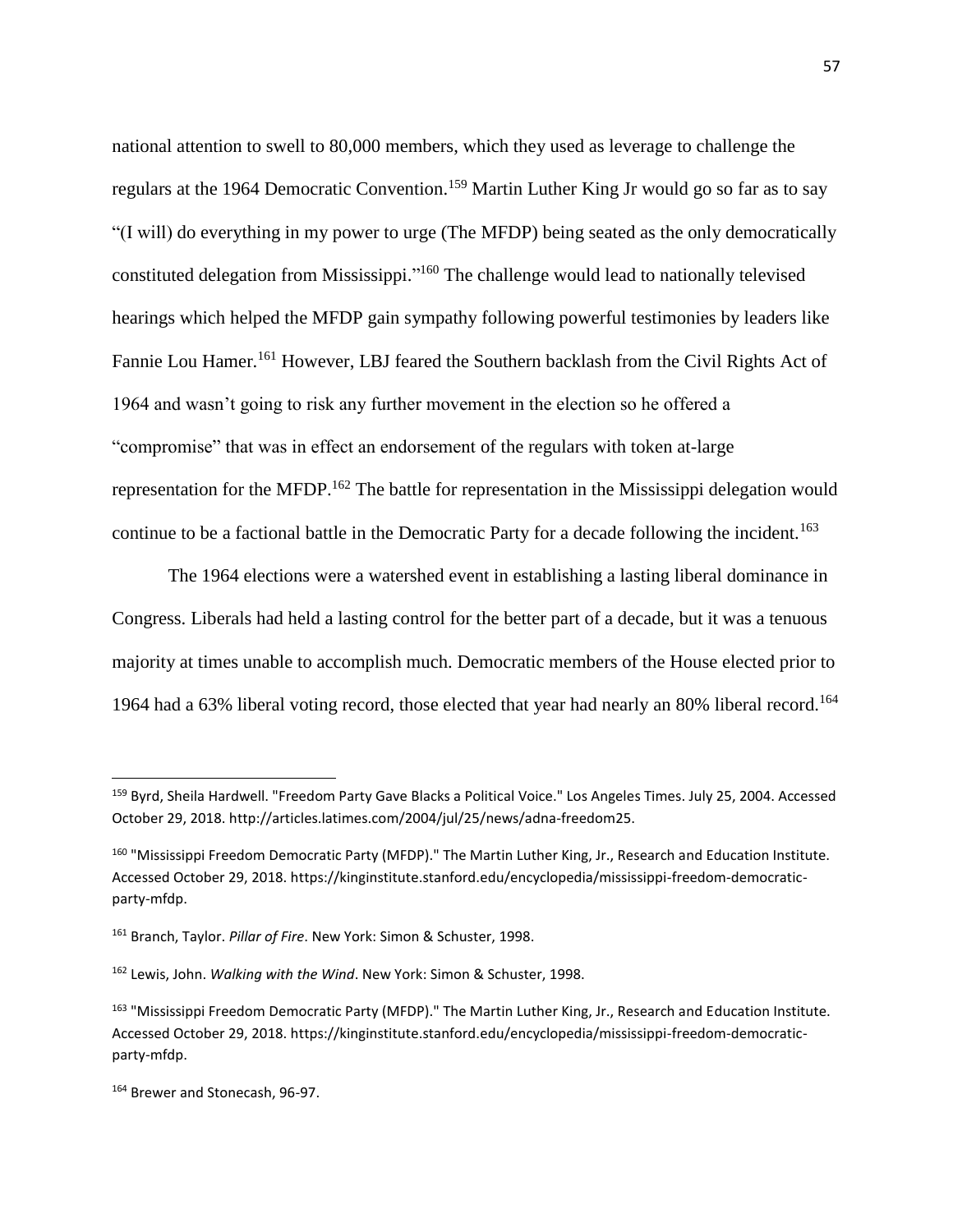Liberals now had a clear working majority in Congress with 66% of Democratic House members from the non-South and the Senate non-South numbers were growing as well.<sup>165</sup>

A final arena of competition to note was public opinion. The tepidness of the Kennedy administration toward direct action on Civil Rights may be partially absolved by the fact the March on Washington drew a 60% unfavorable rating.<sup>166</sup> 78% of whites that year admitted they would leave their neighborhood if many black families moved in.<sup>167</sup> A month after signage of the Civil Right Act, just half of all Americans supported it with nearly a third in opposition and a fifth unsure about it.<sup>168</sup> In the midst of the Cold War, a 1964 poll illuminated that fears of communist influence in civil rights organizations was a plurality opinion in the  $US<sup>169</sup>$  These polls shed light on the uphill battle that liberals faced in achieving victories on civil rights.

# *Political Opportunities*

The 1960s were undoubtedly one of the most tumultuous decades of the  $20<sup>th</sup>$  century. It is no surprise, then, that political opportunities played a key role in factionalism during this time. The Kennedy/Johnson Administration's lukewarm strategy toward civil rights meant that they waited until sympathy was built up in the public sphere before acting in many cases. That is how many political opportunities ended up playing a major role in factional conflict. Foreign policy

<sup>167</sup> Ibid.

 $\overline{a}$ 

<sup>168</sup> Ibid.

<sup>169</sup> Ibid.

<sup>165</sup> Brewer and Stonecash, 96.

<sup>&</sup>lt;sup>166</sup> "Public Opinion on Civil Rights: Reflections on the Civil Rights Act of 1964." Roper Center. October 20, 2015. Accessed October 29, 2018. https://ropercenter.cornell.edu/public-opinion-on-civil-rights-reflections-on-the-civilrights-act-of-1964/.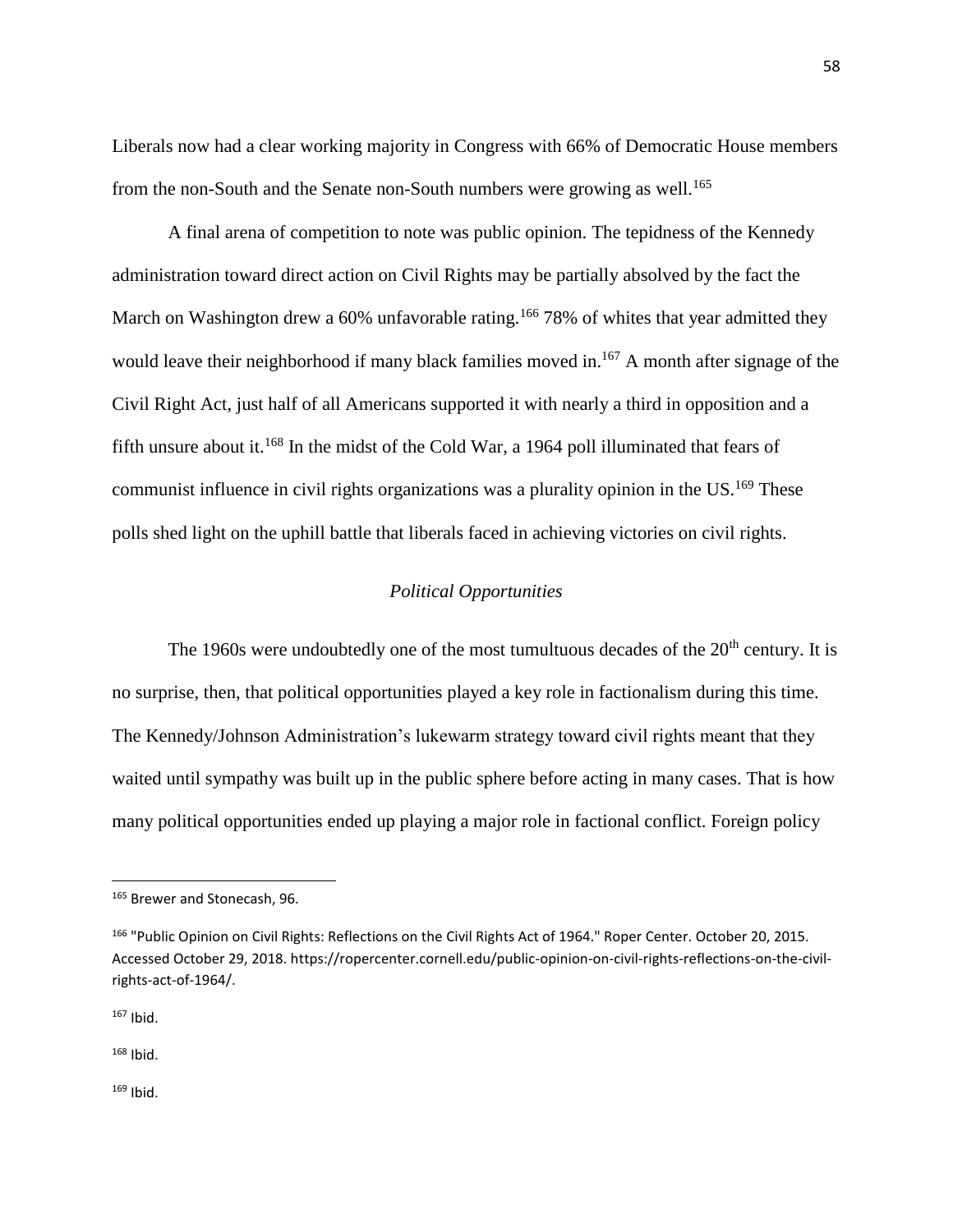failures in the first year of the Kennedy era, several Supreme Court cases, and the Republican nomination of Barry Goldwater for President in 1964 also contributed greatly.

Given how close the 1960 presidential election would be (49.72%-49.55% popular vote), the first event of note was the jailing of Martin Luther King Jr following an attempt to integrate a department store lunch counter in Georgia in February that year.<sup>170</sup> Then-candidate Kennedy placed a call of support to Coretta Scott King while Robert Kennedy called Governor Ernest Vandiver and obtained King's release from prison.<sup>171</sup> As news spread of this (and Nixon's silence), black support for Kennedy crushed any doubts that lingered beforehand.<sup>172</sup> King would later say that he was closer to Nixon than Kennedy before that point and was disappointed by Nixon's inaction.<sup>173</sup> The African-American vote in 1960 carried decisively for Kennedy and the total black vote accounted for more than the margin of victory in the states of Illinois, Michigan, and South Carolina.<sup>174</sup> Considering Kennedy's 303 votes in the Electoral College, the loss of the aforementioned three states  $(55)$  could have doomed a liberal presidency.<sup>175</sup>

The first year of the Kennedy presidency was defined partly by two major foreign policy setbacks. The Bay of Pigs invasion of Cuba was a disaster for the military and embarrassing for

 $\overline{a}$ 

<sup>170</sup> Trende, Sean. "Did JFK Lose the Popular Vote? | RealClearPolitics." RealClearPolitics - Opinion, News, Analysis, Video and Polls. October 19, 2012. Accessed January 13, 2018.

https://www.realclearpolitics.com/articles/2012/10/19/did\_jfk\_lose\_the\_popular\_vote\_115833-2.html.

<sup>171</sup> Witcover, 492.

<sup>172</sup> Witcover, 492.

<sup>173</sup> Levingston, Steven. "John F. Kennedy, Martin Luther King Call Changed History." Time. June 20, 2017. Accessed October 29, 2018. http://time.com/4817240/martin-luther-king-john-kennedy-phone-call/.

<sup>174</sup> Levingston, Steven. "John F. Kennedy, Martin Luther King Call Changed History."

<sup>175</sup> "1960 Presidential Election." Presidential Election of 1960. Accessed October 29, 2018. https://www.270towin.com/1960\_Election/.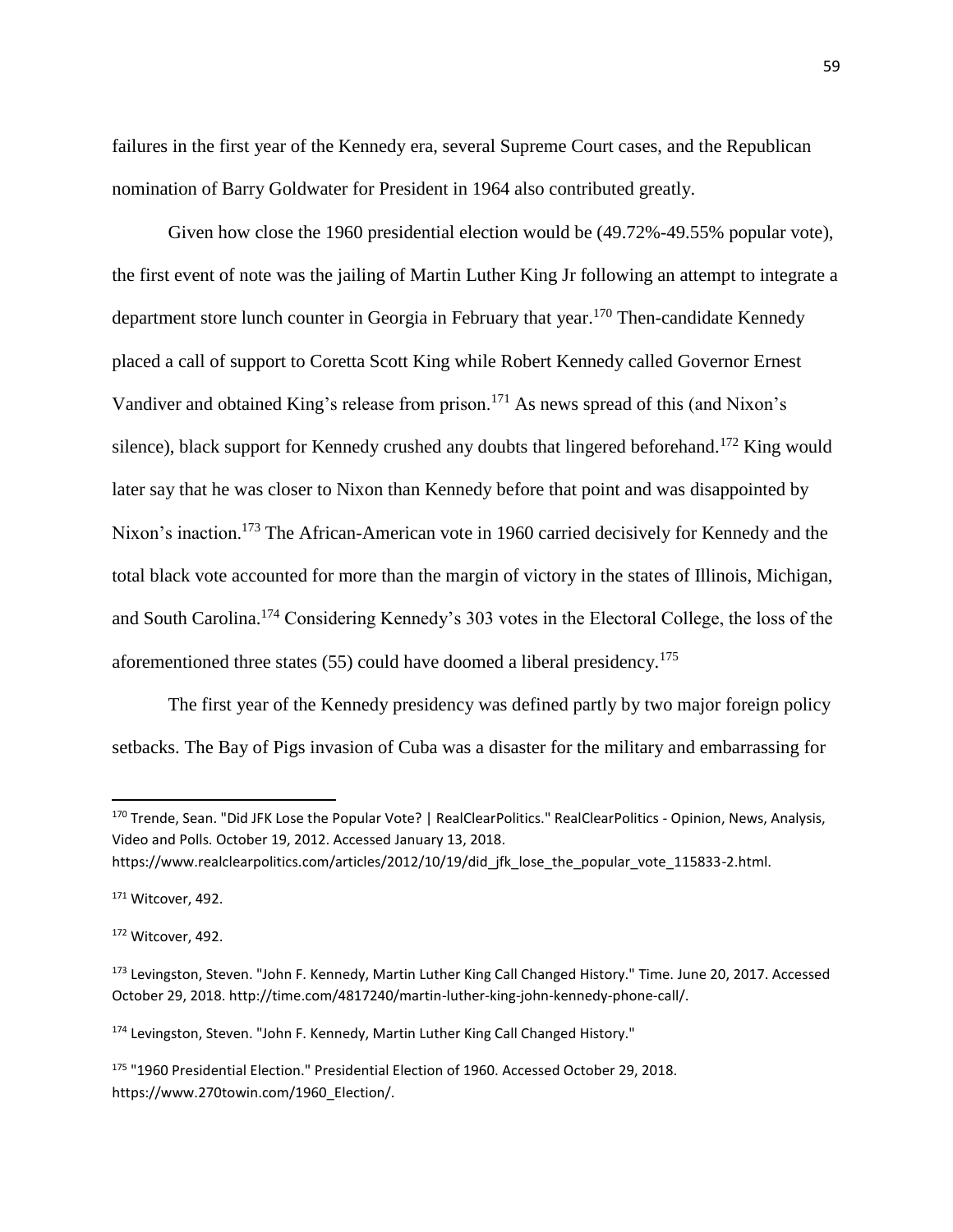Americans at large, while the Soviets reaching space first only added insult to injury. These events did not benefit Southern conservatives, as Kennedy's response to these failures kept his approval rating above 72% for the first year of his presidency.<sup>176</sup> This was a key sign that Kennedy might have enough public support to push more controversial initiatives such as civil rights with success.

April of 1962 provided a key opportunity for Kennedy to shore up credentials among liberal Democrats following a labor dispute with US Steel. The company had decided to raise prices four times the amount of a recently negotiated wage hike, infuriating unions and the Kennedy Administration.<sup>177</sup> Other competitors in the industry quickly raised their prices as well leading Kennedy to order secretary of defense Robert McNamara to shift defense contracts and Robert Kennedy (then attorney general) to look into anti-trust violations.<sup>178</sup> These actions forced US Steel to ultimately fold and rescind the increases, granting President Kennedy a big victory among labor advocates and the country as a whole.<sup>179</sup>

The Supreme Court would send liberal Democrats a major victory in 1962 with the *Baker v Carr* ruling. The ruling effectively held that states, under the legal doctrine of "one person, one vote," must apportion legislative districts to weight each individual equally.<sup>180</sup> Given that many states in the South had overrepresented rural areas for many years, the ruling essentially gave

<sup>176</sup> Gallup Inc, "Presidential Approval Ratings -- Gallup Historical Statistics and Trends."

<sup>177</sup> Bernstein, Irving*. Promises Kept: John F. Kennedys New Frontier*. Oxford University Press, 1993, 140-141.

<sup>178</sup> Ibid, 142

<sup>179</sup> Ibid, 143-144.

<sup>&</sup>lt;sup>180</sup> Brewer and Stonecash, 96.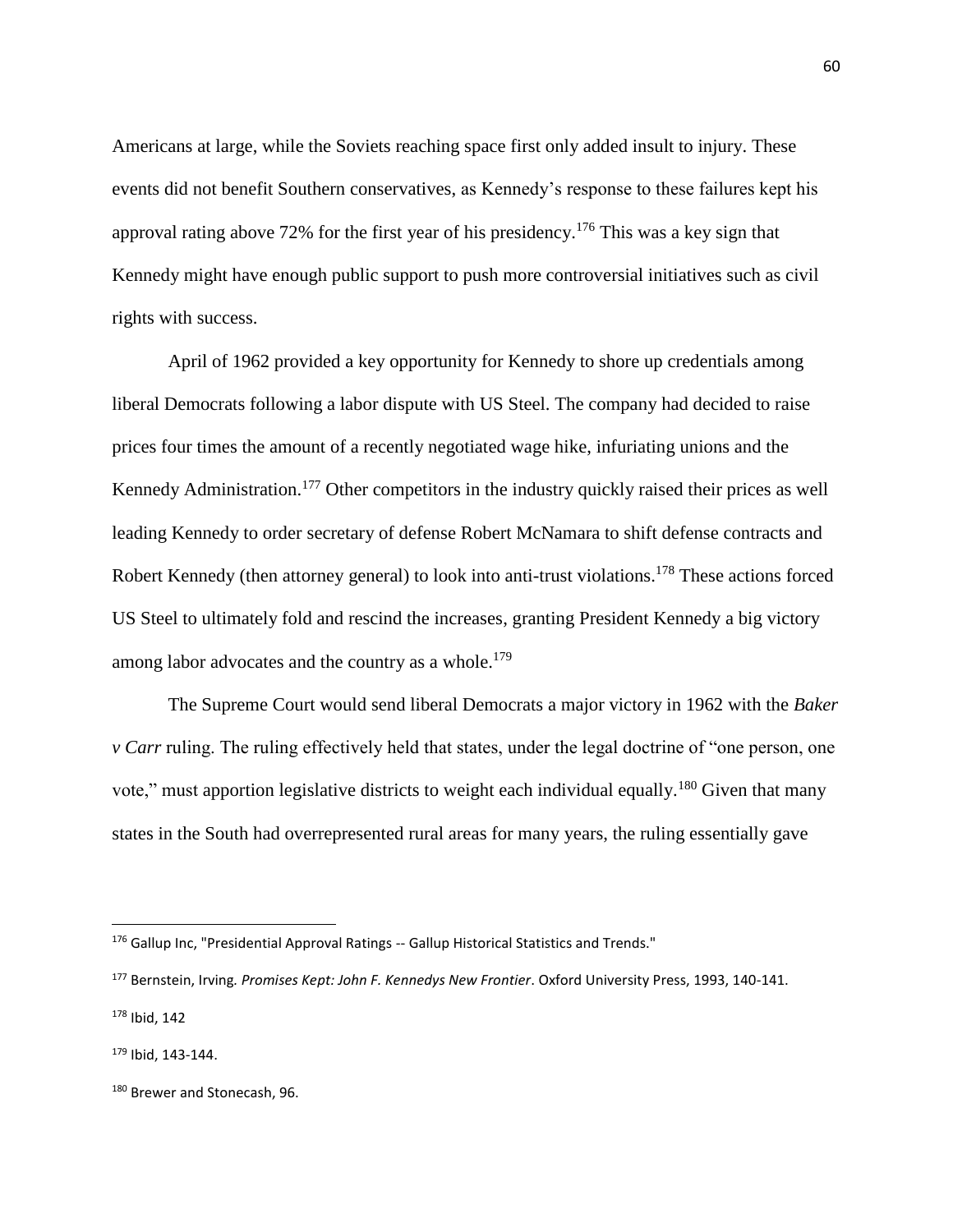more power to urban populations, who were more likely to be liberal Democrats.<sup>181</sup> Many states would be forced to redraw their districts several times in the 1960s, presenting gains for liberals at the state level.<sup>182</sup>

The civil rights movement reached another fever pitch in 1963 with the Birmingham Campaign. When Martin Luther King Jr was jailed on April  $12<sup>th</sup>$ , it forced the Kennedy administration to intervene to secure his release.<sup>183</sup> The administration refrained from getting further involved in the demonstrations and subsequent crackdowns until after Bull Connor released his police dogs and fire hoses on largely student protestors when the administration helped negotiate an agreement that included the desegregation of many public establishments.<sup>184</sup> President Kennedy was privately worried about how far the civil rights movement was pushing, and meetings between Robert Kennedy and top civil rights leaders were ill-received on both sides.<sup>185</sup> In the public eye, President Kennedy continued to be active on civil rights, earning praise for the deployment of military forces at the University of Alabama to assist black students

<sup>181</sup> Ibid, 96.

<sup>182</sup> Eisler, Kim I. *A Justice for All: William J. Brennan, Jr., and the Decisions That Transformed America*. New York: Simon & Schuster, 1993, 11.

<sup>183</sup> Fairclough, Adam. *To Redeem the Soul of America the Southern Christian Leadership Conference and Martin Luther King, Jr*. Athens, GA: Univ. of Georgia Press, 2001, 123.

<sup>184</sup> Eskew, Glenn. *But for Birmingham: The Local and National Struggles in the Civil Rights Movement*. University of North Carolina, 1997, 301.

<sup>185</sup> Reeves, 467.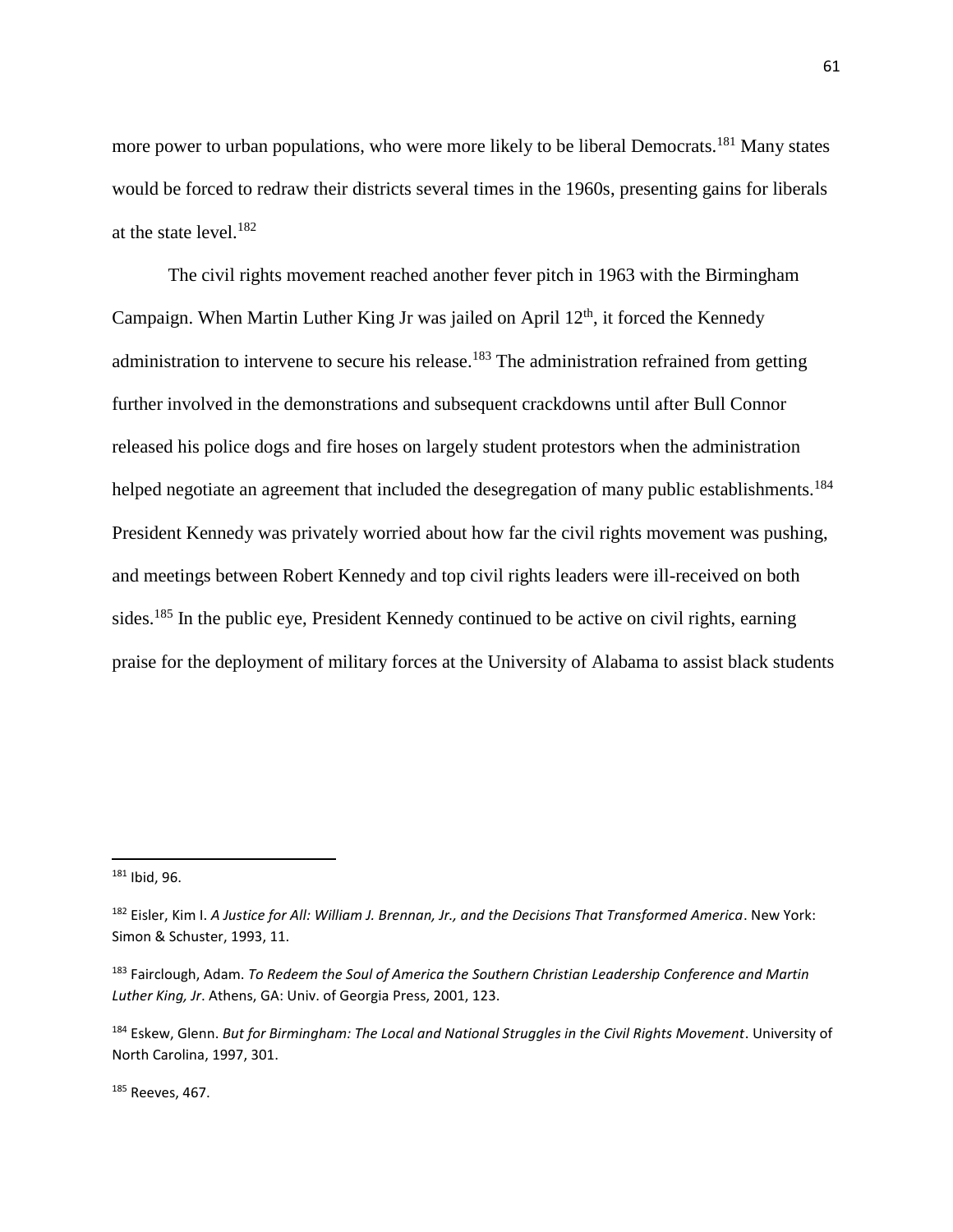enrolling.<sup>186</sup> He would submit his civil rights bill to Congress just a week later on June 19, 1963.<sup>187</sup>

Factionalism was largely the reason behind Kennedy's infamous Texas trip in November 1963. Conservative Governor John Connally and liberal Senator Ralph Yarborough were locked in a highly publicized dispute. Kennedy had barely taken Texas in 1960 and felt he needed to repair relations to have the party united for 1964.<sup>188</sup> Kennedy's plan was to have both politicians appear with him at stops, but Connally plotted to downstage Yarborough and Yarborough twice refused to sit next to LBJ, who was close friends with Connally.<sup>189</sup> The hopes for that day were of course shattered by the sound of gunfire as President Kennedy was shot and killed.<sup>190</sup> Kennedy's death created a boosted invulnerability for the remaining parts of his agenda, including the Civil Rights Act, which fell to one of the greatest political minds in Lyndon Baines Johnson to complete.

The election of 1964 was important for several reasons. Some of these reasons centered Mississippi Freedom Delegation fight at the 1964 Democratic Convention, covered in the *Arenas of Competition* section. Another was the nomination of Barry Goldwater on the Republican side. Goldwater was not by any means a typical Republican of the time. While the majority of Republicans held some sympathies or outright support for the Civil Rights Bill of 1964,

<sup>186</sup> Witcover, 509.

<sup>187</sup> Reeves, 629-630.

<sup>188</sup> Caro, *The Years of Lyndon Johnson:* 307.

<sup>189</sup> Witcover, 513.

<sup>190</sup> Ibid, 514-515.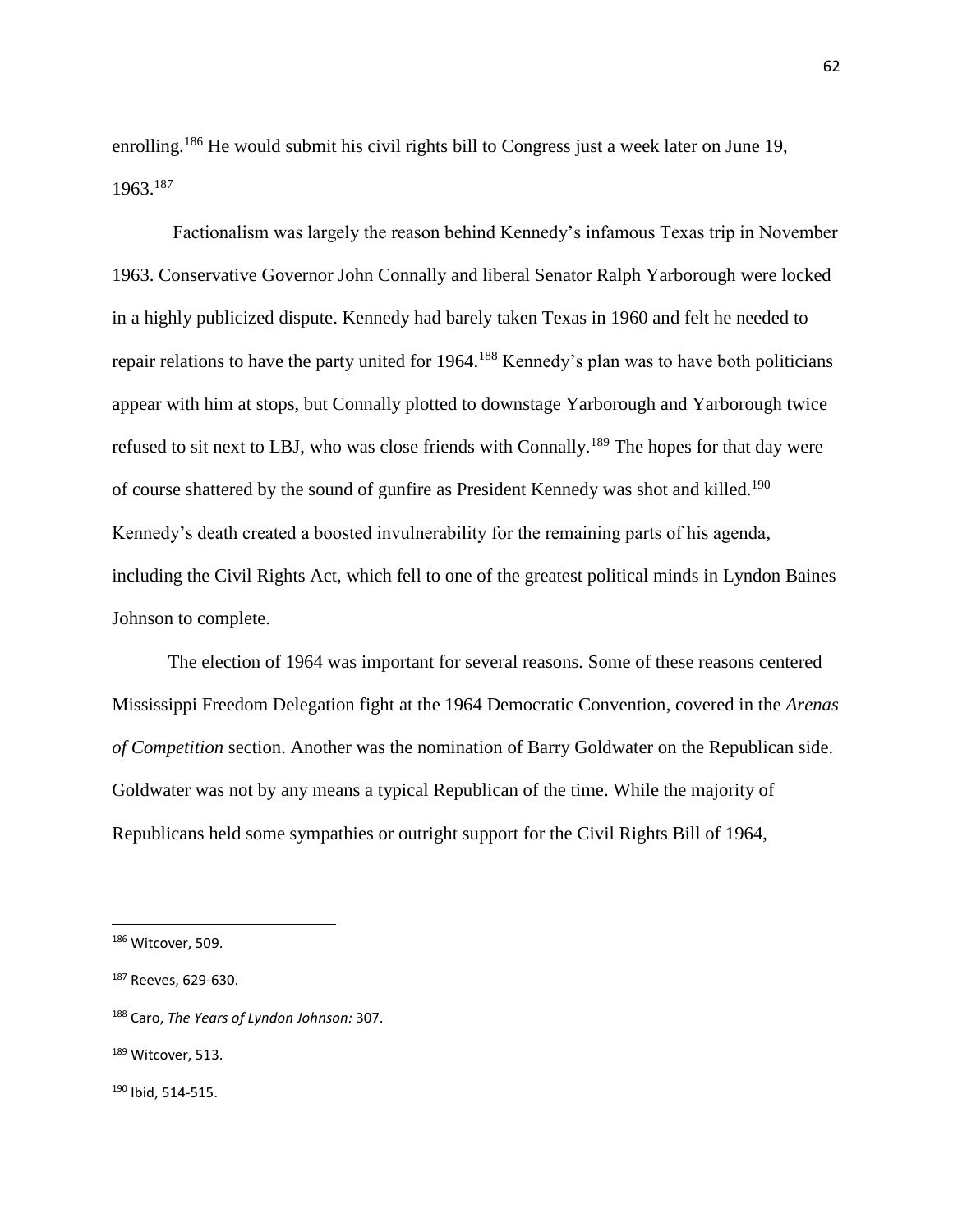Goldwater had voted against it.<sup>191</sup> Goldwater was firmly on the right-wing of the Republican Party at the time, but mainly on the issues of economics and foreign policy.<sup>192</sup> He was pro-civil rights and had a record full of congressional votes to prove it, but saw the 1964 bill as an overreach by the federal government.<sup>193</sup>

The consequences of the Goldwater nomination had dramatic implications for factionalism on both sides of the aisle. Goldwater's focus in much of his campaign was on states' rights, a rallying cry of Southern conservative Democrats for decades.<sup>194</sup> His hawkish attitudes on foreign policy and extreme conservative economic views pushed many Republicans in the Northeast to the Democratic Party.<sup>195</sup> Goldwater would be defeated in a landslide that year, but his few victories came in the South and signaled that the Democratic Solid South was no more.<sup>196</sup> If Nelson Rockefeller, a liberal Republican from New York, had captured the nomination instead, it is feasible that much of the South would have stayed with the Democratic Party and Republican liberals in the North would have retained much of their power. This likely would have delayed the factional shift but would not have been enough to stop it.

<sup>&</sup>lt;sup>191</sup> Barnes, Bart. "Barry Goldwater, GOP Hero, Dies." The Washington Post. May 30, 1998. Accessed October 29, 2018. https://www.washingtonpost.com/wp-srv/politics/daily/may98/goldwater30.htm?noredirect=on.

<sup>192</sup> Nowicki, Dan. "Conservatives Owe Much to Goldwater's Presidential Bid." USA Today. April 14, 2014. Accessed October 29, 2018. https://www.usatoday.com/story/news/politics/2014/04/13/barry-goldwater-conservativesgop/7683859/.

<sup>193</sup> Donaldson, Gary. *Liberalism's Last Hurrah: The Presidential Campaign of 1964*. Routledge, 2003, 20.

<sup>194</sup> Donaldson, 20.

<sup>195</sup> Goldberg, Robert Alan. *Barry Goldwater*. New Haven: Yale Univ Press, 1995, 232-237.

<sup>196</sup> Witcover, 530.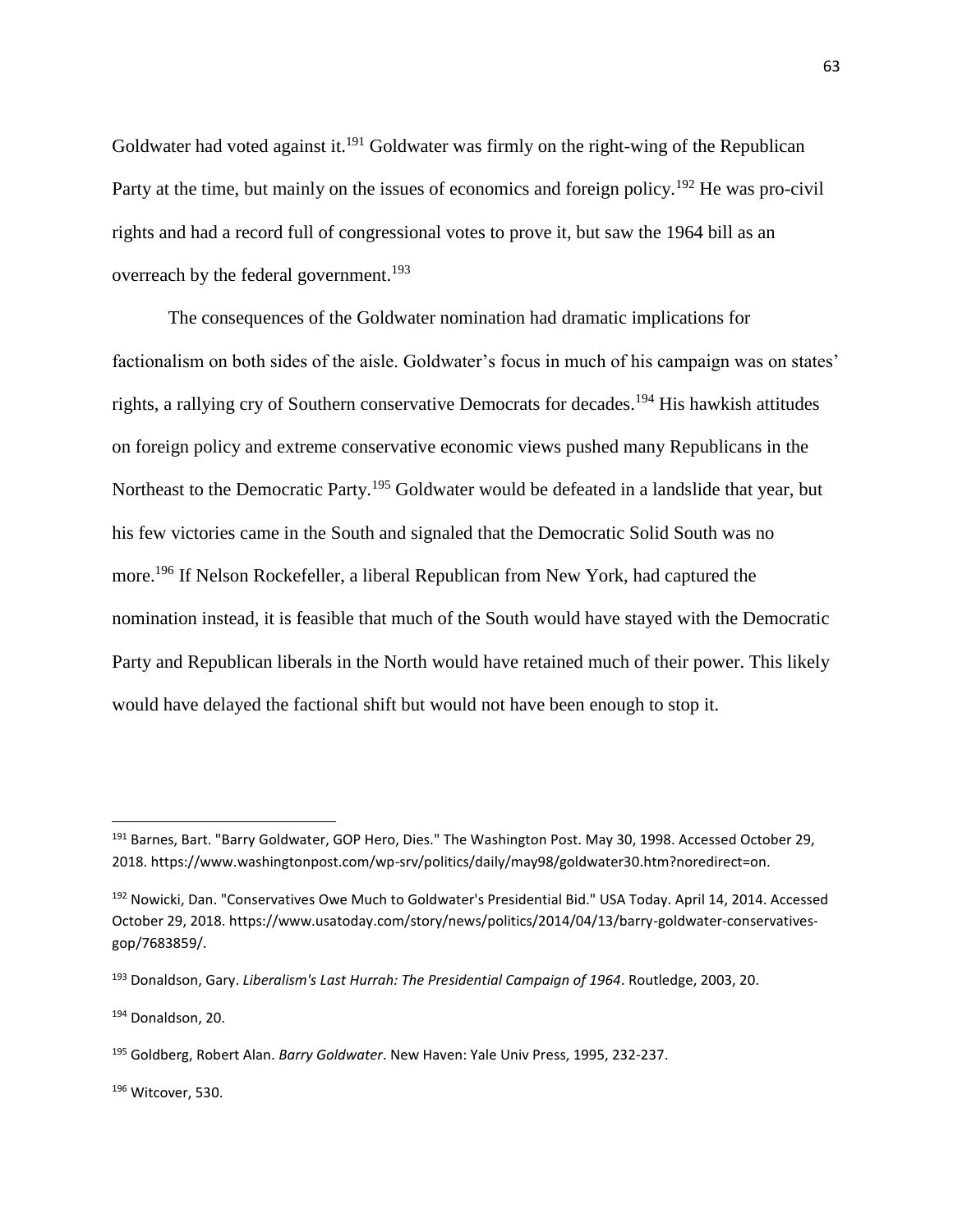#### *Summary/Analysis*

The period 1960-1964 (often stretched to 1965) is considered by many to be the defining period of factional conflict whereby the liberal faction won, and Democrats lost the South. This notion is seemingly supported by LBJ's comments following the signage of the Civil Rights Act of 1964. As has been supported through the course of this thesis, this period served only to exemplify the changes that had been ongoing in the party for three decades previous. The signing of the Civil Rights Act of 1964 was part of a larger set of liberal victories that shifted control of the party and continued to set the pace for the end of the Southern faction, finally delivering the white South from conservative Democrats to the Republican Party.

Coming into 1960, the last vestiges of the Southern faction's strength came from the committee system and to a lesser degree Congress via the continued existence of the conservative coalition. Liberals were effective in weakening committee power three different times, but Southern conservatives remained effective in using the committee system for a decade after the period covered in this thesis. In enacting reforms to weaken Southern power, liberals continued to use the outside organizational apparatus of Labor (AFL-CIO), civil rights groups (SCLC/SNCC/CORE/NAACP), and internal organizations like the DSG. Still, it is important to acknowledge the magnitude of beneficial events that the liberals needed to enact their reforms. This included public support following Kennedy's death, LBJ's connections and knowledge of Congress, the landslide election of 1964, and the congressional gains that also came from 1964.

The most important takeaway from this period is that a liberal factional triumph is a determination. The Southern faction of Democrats was not eliminated nationally until 1980 and state factions persisted into the new millennia. The course of factional conflict was set in motion and even directed with the grassroots changes made in the party constituency during the 1930s.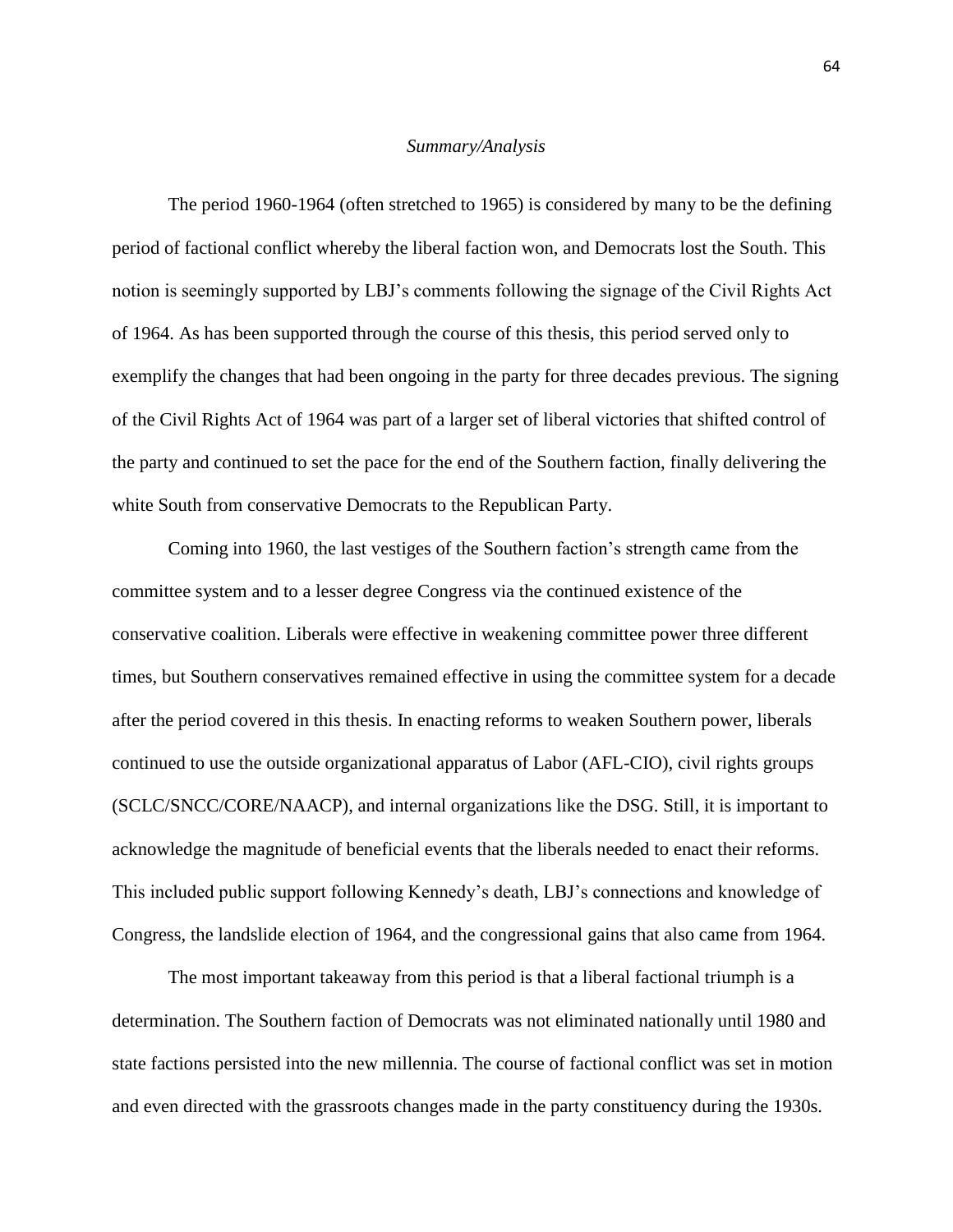The Civil Rights Act of 1964 is recognized in its importance by historians and political scientists because in presidential elections, the South saw its most recognizable shift in 1964. If that year is attributed importance, then the event that must be attributed as causal is the Civil Rights Act. This is largely true but misses the underlying party position changes in the Democratic Party that began with the strong emergence of the liberal faction in the mid-1930s.

The pace of factional conflict was affected by many complex factors, but most notably by three events of 1964: the signing of the Civil Rights Act of 1964, the resolution of the competing Mississippi delegations at the Democratic convention, and the nomination of Barry Goldwater as the Republican candidate that year. The Civil Rights Act was an accelerant for weakening the Southern faction in the Democratic Party given the fact the goal of the faction was broadly to prevent civil rights. LBJ and prominent liberals' decision to seat the Mississippi regulars was in part a reaction to mitigate this Southern exit of the party. Barry Goldwater's victory in the Republican primary empowered the liberal faction of Democrats by providing Republican converts, while also providing Southern Democrats a clear alternative to join a Republican Party that was demonstrating a dramatic shift to the right.

### **VII. Conclusion and Implications**

In examining the original question this thesis posed, *"How and why did the Northern liberal faction(s) of the Democratic Party eventually triumph over the Southern conservative one in the period of 1936-1964,"* a summative evaluation of the hypothesis presented can now be made. The hypothesis advanced several claims: the alliance of the labor movement and African-Americans endangered conservative influence within the Democratic party, the alliance was bolstered by the collapse of economic conservatism in the depression-era, electoral gains by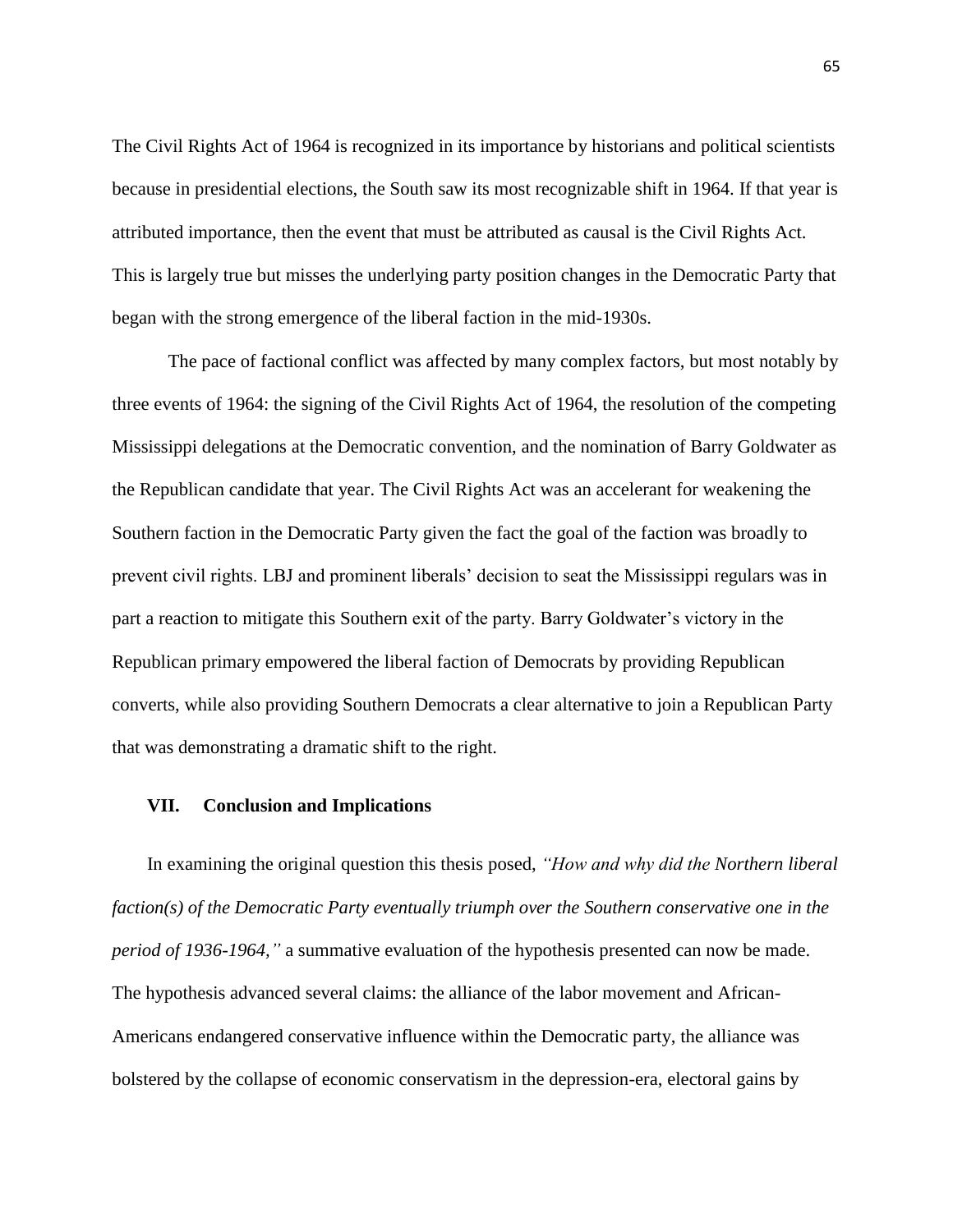liberals in the North and West led to policy victories and weakening of Southern advantages, and civil rights became increasingly driven by (liberal) Democrats until passage of the Civil Rights Act of 1964, which effectively signaled the most visible sign of liberal victory.

The first claim related to the alliance of the labor movement and African-Americans. This was supported by the establishment of the Congress of Industrial Organizations (CIO), which made the labor movement representative of the pluralist society that the AFL had advanced in message, but not in reality. The CIO quickly became the organizational arm of the liberal wing and was strengthened before and during World War II, when African-Americans moved North in large numbers to fill the needed labor gap. This would materialize into some of the early civil rights battles within the party, namely convention planks. Conservative influence and interests were directly endangered by Operation Dixie, an attempt to unionize the South that failed. The subsequent conservative backlash included passage of the Taft-Hartley Act, which contained the power and influence of unions across the country.

The second claim states the alliance was bolstered by the collapse of economic conservatism in the depression era. The Republican Party never stopped having a fiscally conservative wing, but its presidential candidates in the 1940s and 1950s were clearly moderate in comparison to those before the depression. The majorities that Democrats enjoyed in the mid-1930s were responsible for passage of the National Industrial Recovery Act, National Labor Relations Act, and Fair Labor Standards Act. These all boosted organized labor, which proved powerful in securing civil rights legislation later. The conservative coalition of Republicans and southern Democrats would prove efficient in delaying many goals of the black-labor alliance but failed to ultimately stop most of the proposed goals.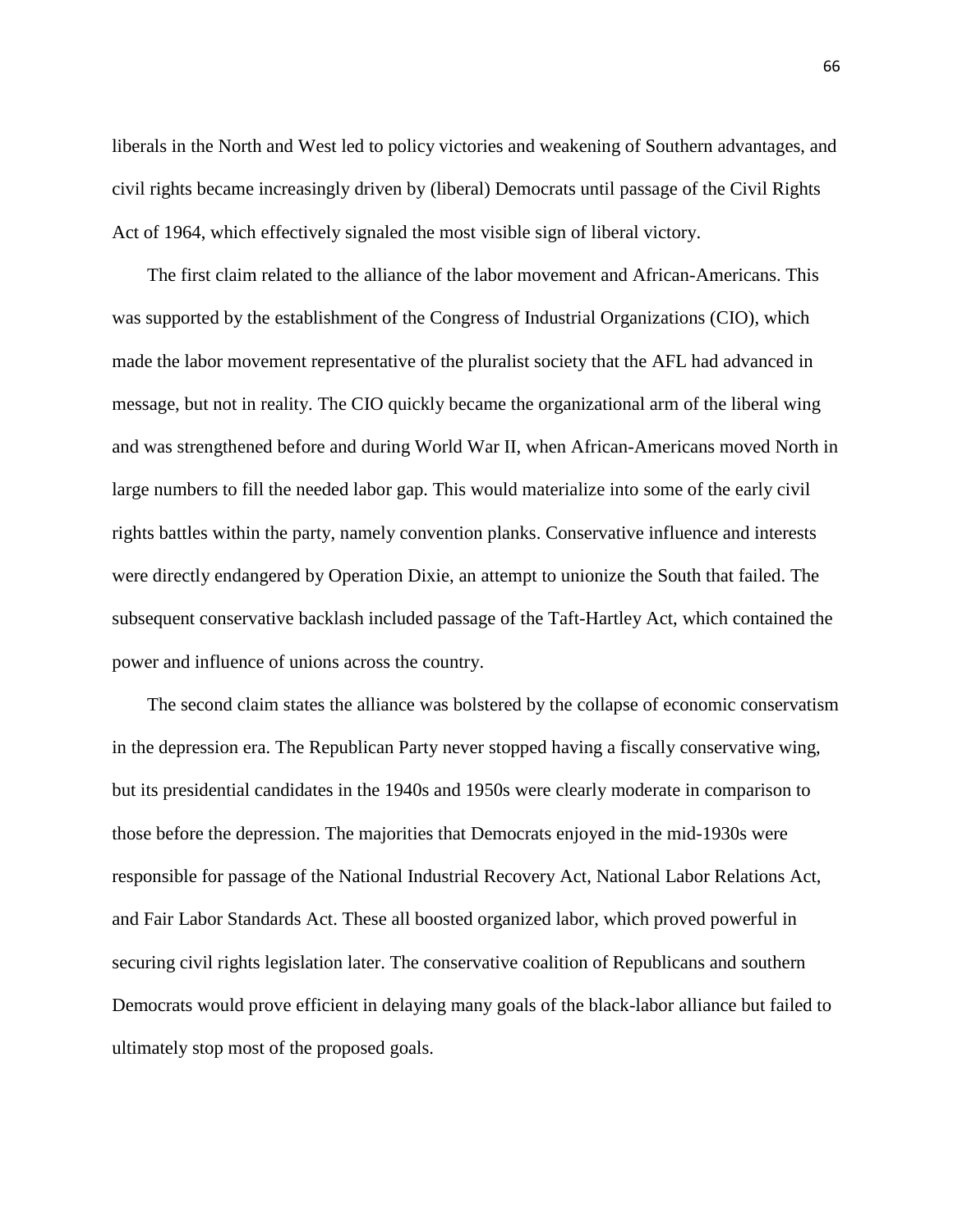The third claim spotlighted the electoral gains liberals made in the North and West which helped to undermine Southern advantages. This is evident throughout the course of this thesis as liberals slowly ate away at the Southern power institutions, such as the 1936 removal of the twothirds rule at conventions, the revision of cloture rules in the Senate, and the slow weakening of powers in the congressional committee system. Most of the policy victories for liberal Democrats also came in the periods when Democrats held sway in the North and West, namely the mid-1930s and mid-1960s. These included the FLSA, NLRA, and Civil Rights Act of 1964 among others.

The fourth claim is likely the most controversial and advances the idea that civil rights became increasingly driven by Democrats until the Civil Rights Act of 1964. This claim was meant to illustrate that while the signing of the Civil Rights Act did cause realignment of Southern States from conservative Democrat to Republican, the underlying party position that precipitated the change occurred far earlier beginning in the 1930s with the emergence of the liberal faction. The adoption of a pro-civil rights plank at the 1948 Democratic Convention supports this notion as does Truman's desegregation of the military. Truman's Fair Deal agenda may not have been enacted, but it was staunchly pro-civil rights. The Eisenhower Presidency may refute parts of this claim as the Republican president, backed by liberal Democrats, was successful in passing limited civil rights legislation. Still, the most significant victories for civil rights came from the Kennedy and Johnson administrations with higher liberal (but not Southern) Democratic support than Republican.

Aside from the claims made, the structure of the thesis into sub-sections on organizations, strategies, arenas of competition, and political opportunities helped to illuminate other key points. Organization and strategy sections helped to prove the Southern faction as having power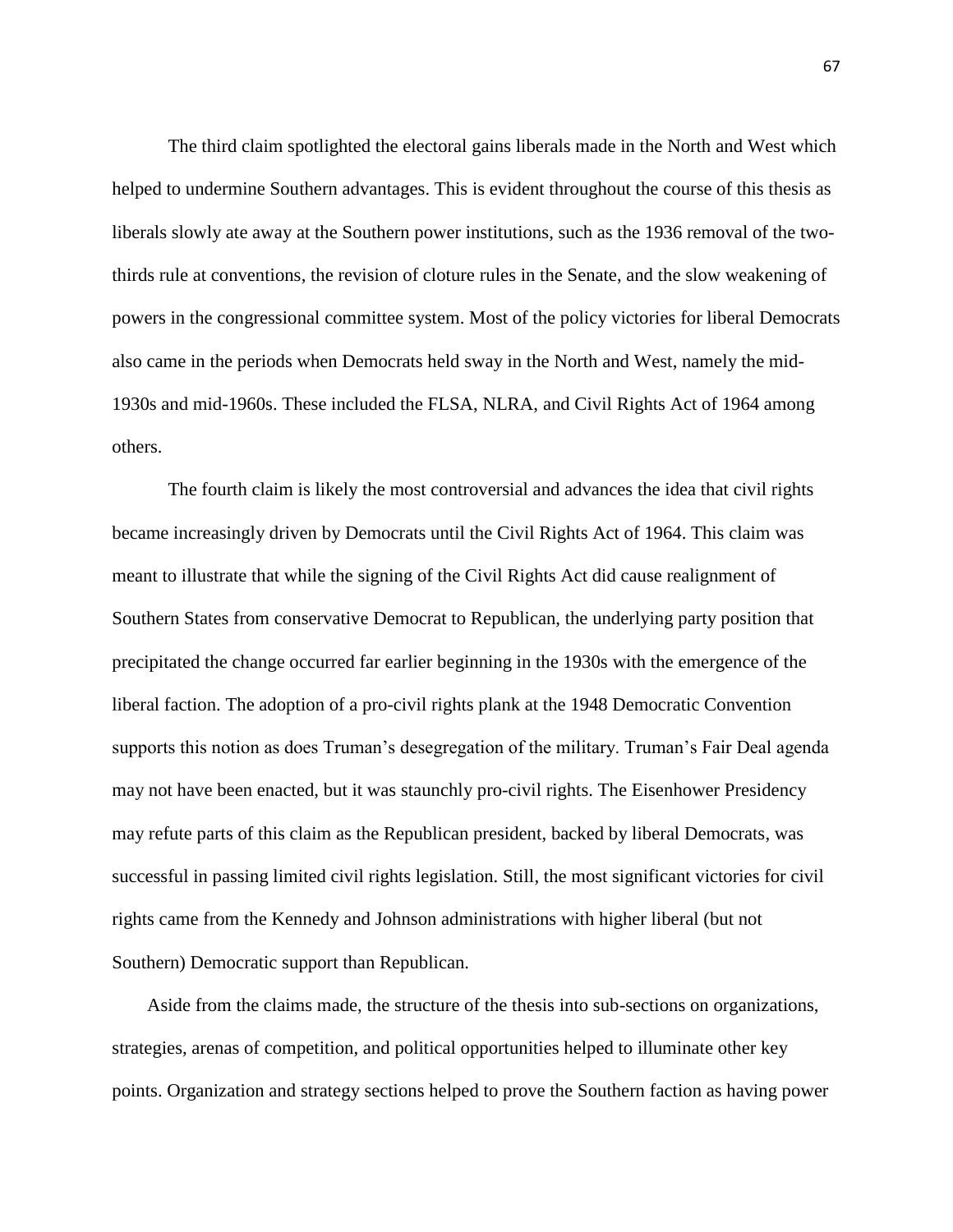based in institutions of governance like Congress, committees, and to a lesser degree, the party apparatus. Liberals, as the insurgent faction, found power first in the labor movement and later in a host of civil rights organizations. The Southern conservatives had the benefit of being united around the common goal of sustaining Jim Crow and thus opposition to civil rights. This singular vision formed the basis of the conservative coalition with Republicans, who sought additional votes to defeat economic progressivism. The liberal faction had much more nuanced goals that encompassed economics, civil rights, and education and exemplified a range of strategies as their power shifted throughout labor and civil rights organizations as well as the party apparatus itself. Liberals took advantage of their time out of power to boost organization of their faction in the 1950s; these boosts were critical to weakening Southern advantages and passing legislation in the 1960s.

The arenas of competition sections illuminated where pivotal battles between the factions occurred and some of the consequences that emerged because of them. In the battle for public opinion, liberal Democrats had already moved public opinion in support of civil rights by 1937. The 1944 battle for the vice-presidency was of major consequence for contouring the ideology of the liberal faction, as Henry Wallace and more traditional left-wing ideology was defeated by an alliance of Southerners and party bosses. Southern Democratic losses in Congress over the course of the 1950s led to openings for liberals to weaken Southern advantages that had prevented civil rights legislation in the past. The institutional advantages of the South proved to be greatly entrenched, but weak enough to exploit by 1964 when the Civil Rights Act was passed.

The political opportunities sections provided insight into the events from outside the main course of factional conflict that nonetheless held influence. FDR's court packing plan along with

68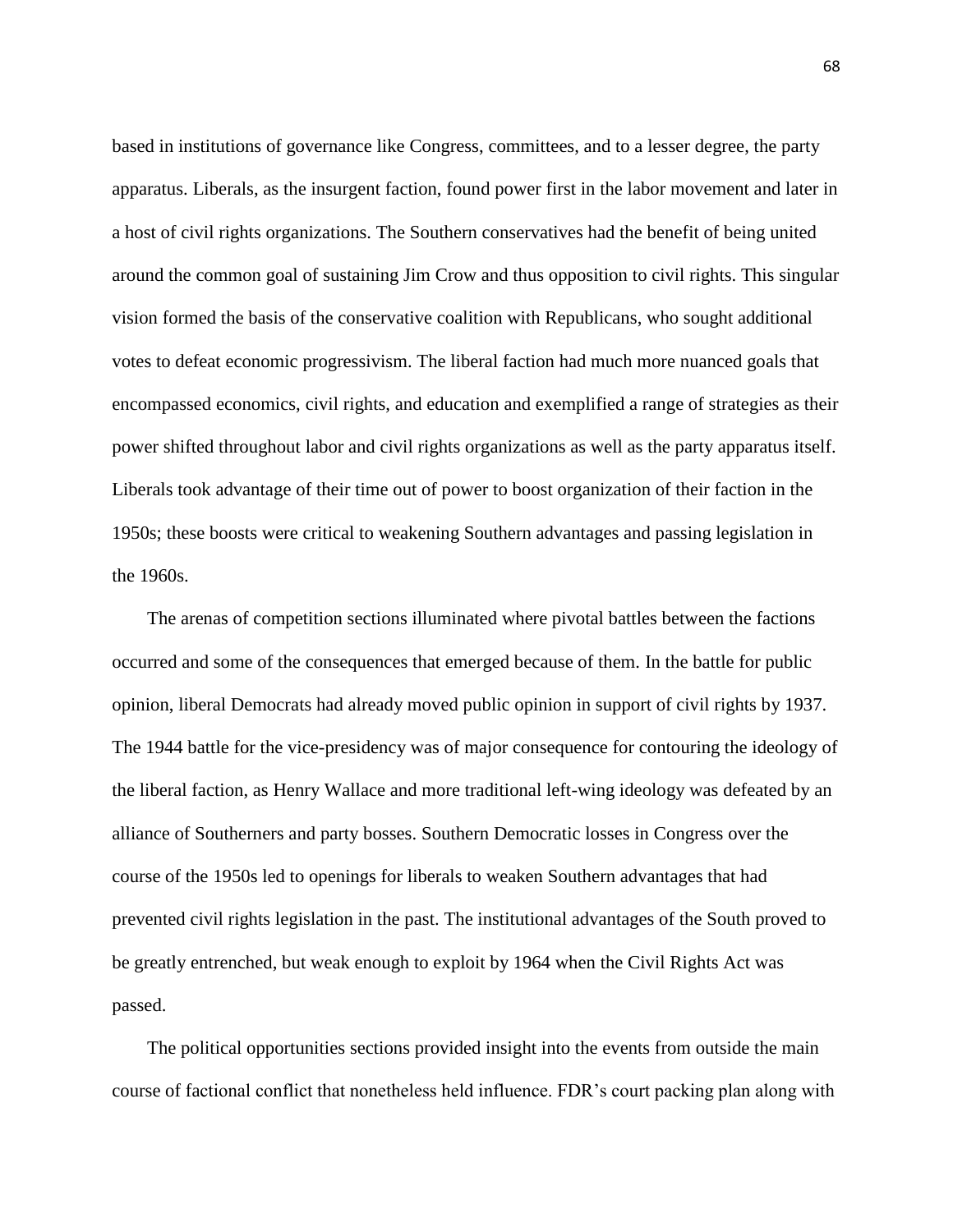the attempted purge of Southern Democrats was pivotal in shifting Southern Democratic attitudes enough to enter the conservative coalition in 1938. World War II was pivotal in building the labor movement's influence yet also drawing FDR's needed influence away from guiding the liberal faction's domestic strategy. The advent of the Cold War and second Red Scare forced liberal Democrats to cut ties with their once leader Henry Wallace and the Progressives. Supreme Court decisions like *Brown v Board of Education* stoked factional conflict, while others like *Baker v Carr* awarded victories for one faction over another. Barry Goldwater's nomination on the Republican ticket helped to define the pace of factional conflict and party realignment.

The implications of the findings in this thesis provide a solid case for a revision of the longstanding prominence of the Civil Rights Act of 1964, not in its direct effects, but in its importance to factional conflict for Democrats. The underlying grassroots changes that included shifts in public opinion and party organization that determined much of the course for factional conflict between liberals and Southern conservatives began in the 1930s. These changes were intertwined and inseparable from the contributions of the labor movement, which aligned with African-Americans to push the national party for civil rights action. The events that came after were more determinants of the pace of conflict than anything that may have shifted the actual end result of a liberal victory. This is evident in the ineffectiveness of Truman's presidency and the Eisenhower presidency, which proved to be times of great organizational gains for liberal Democrats, even with setbacks such as Taft-Hartley's passage and a de-facto decade out of power. While the Civil Rights Act of 1964 did play a part in factional conflict and did strike at the core of the Southern faction's purpose, it must be weighed against events like Goldwater's nomination that presented Southern Democrats a real alternative to abandon the party.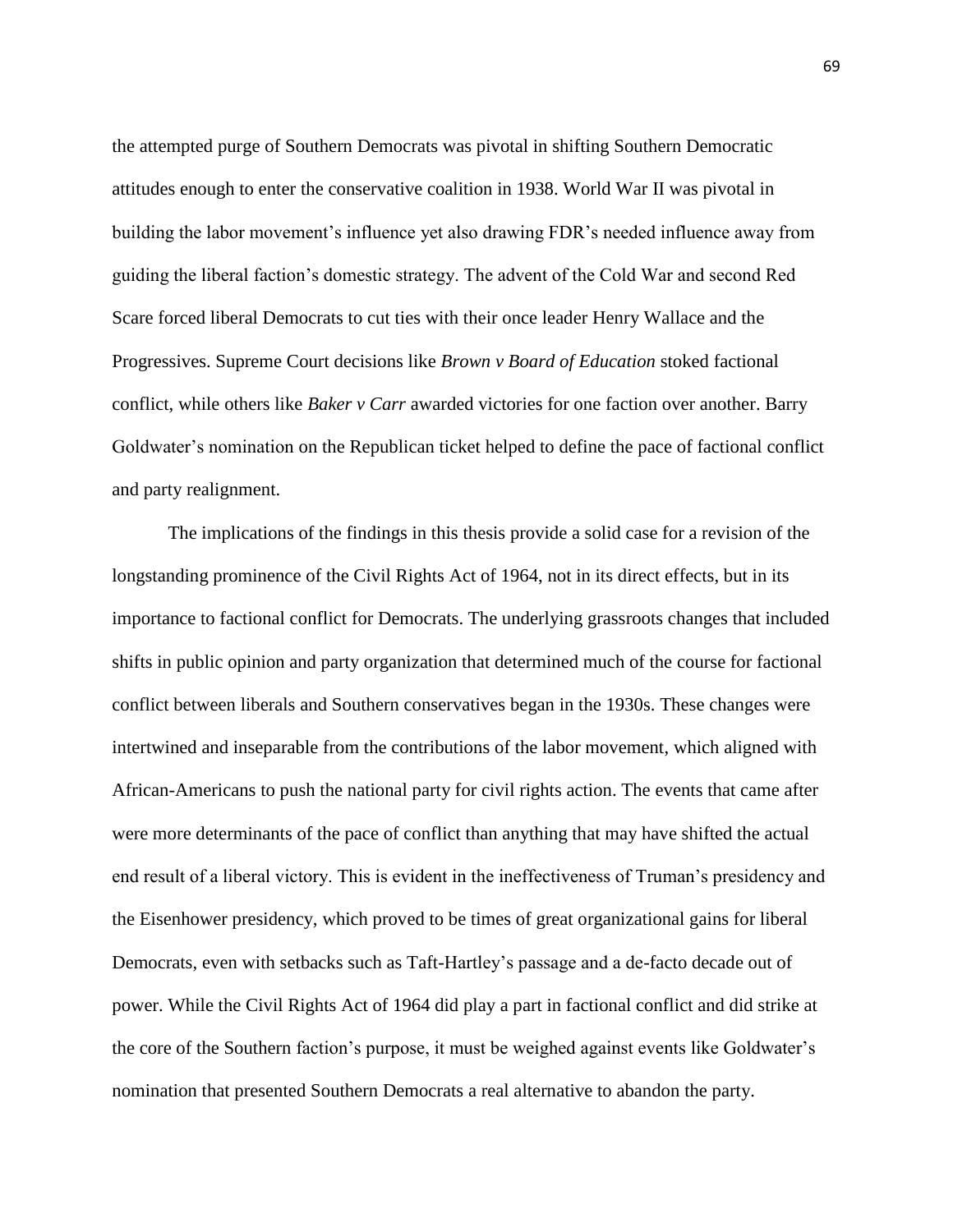If this revision of importance is applied, it also lends credence to the underdevelopment of factional conflict as a field of study in American Politics. Beyond this implication, there are questions this thesis does not fully answer that may provide avenues for further research. Among these are: Why did Southern Democrats not focus on converting the conservative coalition into a new party system? Would this have been feasible? What would a Henry Wallace presidency have been able to accomplish? How would it have changed the course of factional conflict? What implications could an earlier realignment of the parties (as pondered by FDR and Truman) have had for policy? Can a third faction (moderates/establishment/party bosses) be outlined in this time period? If Kennedy was not assassinated, when would the Civil Rights Act get passed, and by whom? Many of these questions are hard to answer given that they involve hypothetical scenarios, but further questions centering around different periods of factional conflict may be afforded the model of examination used in this thesis to conduct analyses as well.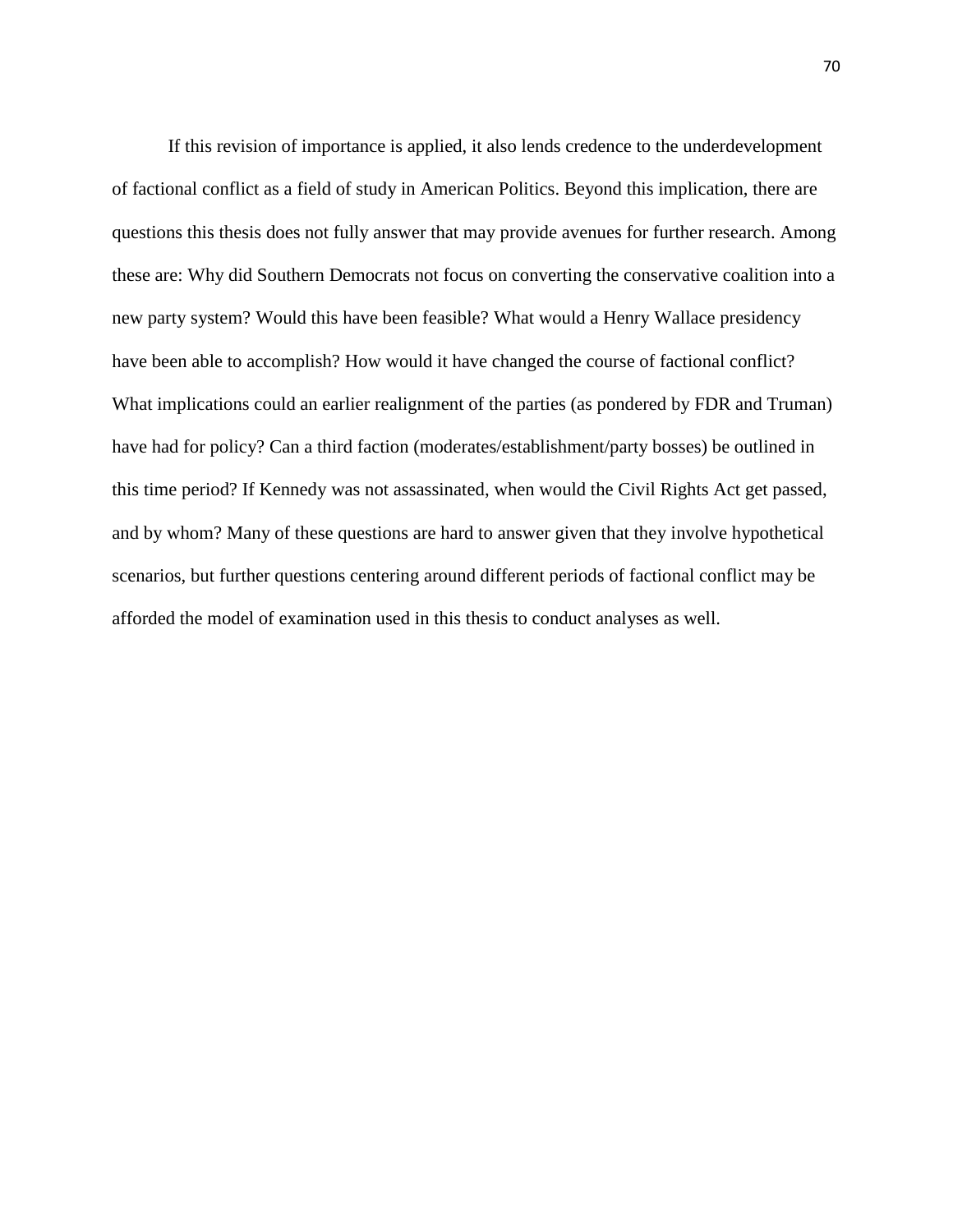## **Bibliography**

- "1948 Democratic Party Platform." The American Presidency Project. Accessed November 22, 2018. https://www.presidency.ucsb.edu/documents/1948-democratic-party-platform.
- "1960 Presidential Election." Presidential Election of 1960. Accessed October 29, 2018. https://www.270towin.com/1960\_Election/.
- Aldrich, John. *Why Parties? The Origin and Transformation of Political Parties in America*. Chicago Univ. Press, 1995
- Ambrose, Stephen E. *Eisenhower: The President (1952-1969)*. London: Allen & Unwin, 1984.
- Arsenault, Raymond. *The Sound of Freedom: Marian Anderson, the Lincoln Memorial, and the Concert That Awakened America*, 2010.
- Bain, Richard C., and Judith H. Parris. *Convention Decisions and Voting Records*. Brookings Institution, 1974.
- Barnes, Bart. "Barry Goldwater, GOP Hero, Dies." The Washington Post. May 30, 1998. Accessed October 29, 2018. https://www.washingtonpost.com/wpsrv/politics/daily/may98/goldwater30.htm?noredirect=on.
- Beinart, Peter. "A Fighting Faith." The New Republic. December 13, 2004. Accessed October 22, 2018. https://newrepublic.com/article/61389/fighting-faith.
- Belloni, Frank P., and Dennis Beller. "The Study of Party Factions as Competitive Political Organizations*." The Western Political Quarterly* 29, no. 4 (1976): 531-49. doi:10.2307/448136
- Bernstein, Irving*. Promises Kept: John F. Kennedys New Frontier*. Oxford University Press, 1993.
- Black, Allida. *Casting Her Own Shadow: Eleanor Roosevelt and the Shaping of Postwar Liberalism*, New York: Columbia University Press, 1996, 169.
- Borstelmann, Thomas. *The Cold War and the Color Line: American Race Relations in the Global Arena*. Cambridge, MA: Harvard University Press, 2003. Branch, Taylor. *Pillar of Fire*. New York: Simon & Schuster, 1998.

Brauer, Carl M. "John F Kennedy." In *The Presidents: A Reference History*, 490. 7th ed. 2002.

Brewer, Mark D., and Jeffrey M. Stonecash. *Dynamics of American Political Parties*. New York: Cambridge University Press, 2009.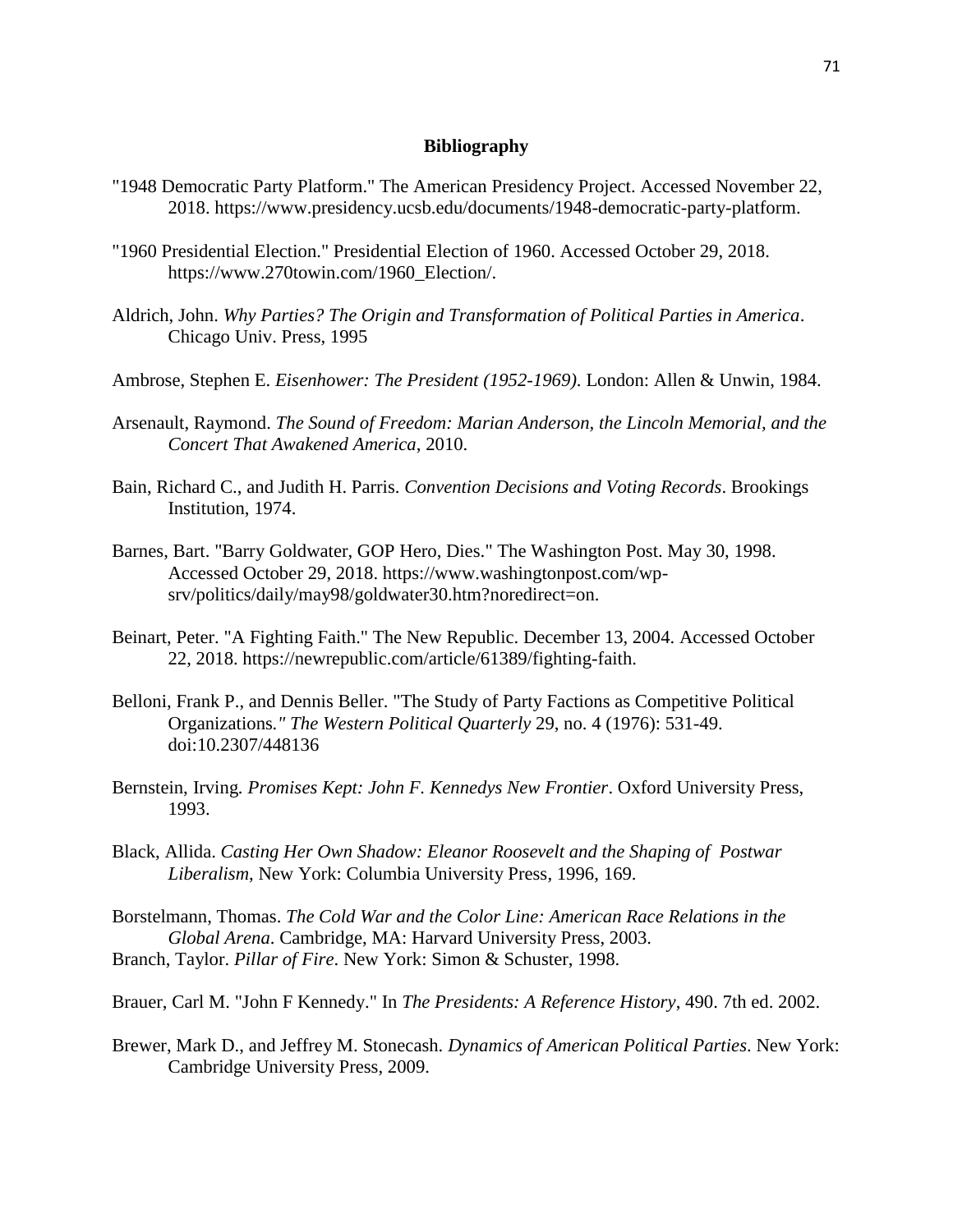- Byrd, Sheila Hardwell. "Freedom Party Gave Blacks a Political Voice." Los Angeles Times. July 25, 2004. Accessed October 29, 2018. http://articles.latimes.com/2004/jul/25/news/adnafreedom25.
- Carew, Anthony. *Walter Reuther*. Manchester: Manchester University Press, 1993.
- Carlin, John P., Bradley P. Moss, Rory Cooper, and Joanne Silberner. "Truman Signs Legislative Reorganization Act, Aug. 2, 1946." POLITICO. August 02, 2010. Accessed November 22, 2018. https://www.politico.com/story/2010/08/truman-signs-legislativereorganization-act-aug-2-1946-040522.
- Caro, Robert A. *The Years of Lyndon Johnson: The Passage of Power*. New York: Alfred A. Knopf, 1982.
- Catledge, Turner. "Truman Nominated for Vice Presidency." *The New York Times*, July 22, 1944.
- Chace, James. *Acheson: The Secretary of State Who Created the American World*. New York: Simon & Schuster, 2007.
- Cho, Nancy. "Southern Christian Leadership Conference." BlackPast. Accessed November 22, 2018. https://blackpast.org/aah/southern-christian-leadership-conference-1957.
- Collins, William. "Race, Roosevelt, and Wartime Production: Fair Employment in World War II Labor Markets", *American Economic Review* 91:1 (March 2001).
- "Congress Profiles | US House of Representatives: History, Art & Archives." Congressional Profiles | US House of Representatives: History, Art & Archives. Accessed January 13, 2018. http://history.house.gov/Congressional-Overview/Profiles/87th/
- Dallek, Robert. *Lyndon Johnson: Portrait of a President*. Penguin, 2004.
- Dark, Taylor E. "Organized labor and the presidential nominating process: Reconsidering the 1980s." *Presidential Studies Quarterly* 26, no. 2 (1996): 391-401.
- Davidson, Roger. The Advent of the Modern Congress: The Legislative Reorganization Act of 1946," Legislative Studies Quarterly, Vol. 15, No. 3 (Aug. 1990).
- Democratic Advisory Council. 1957. "Statement by the Democratic Advisory Council on the Action to Provide for the Reasonable Limitation of Debate in the United States Senate."
- DiSalvo, Daniel. *Engines of Change: Party Factions in American Politics, 1868-2010*. New York: Oxford Univ. Press, 2012.

Dubovsky, Melvyn. *The State of Labor in Modern America*. University of North Carolina, 1994.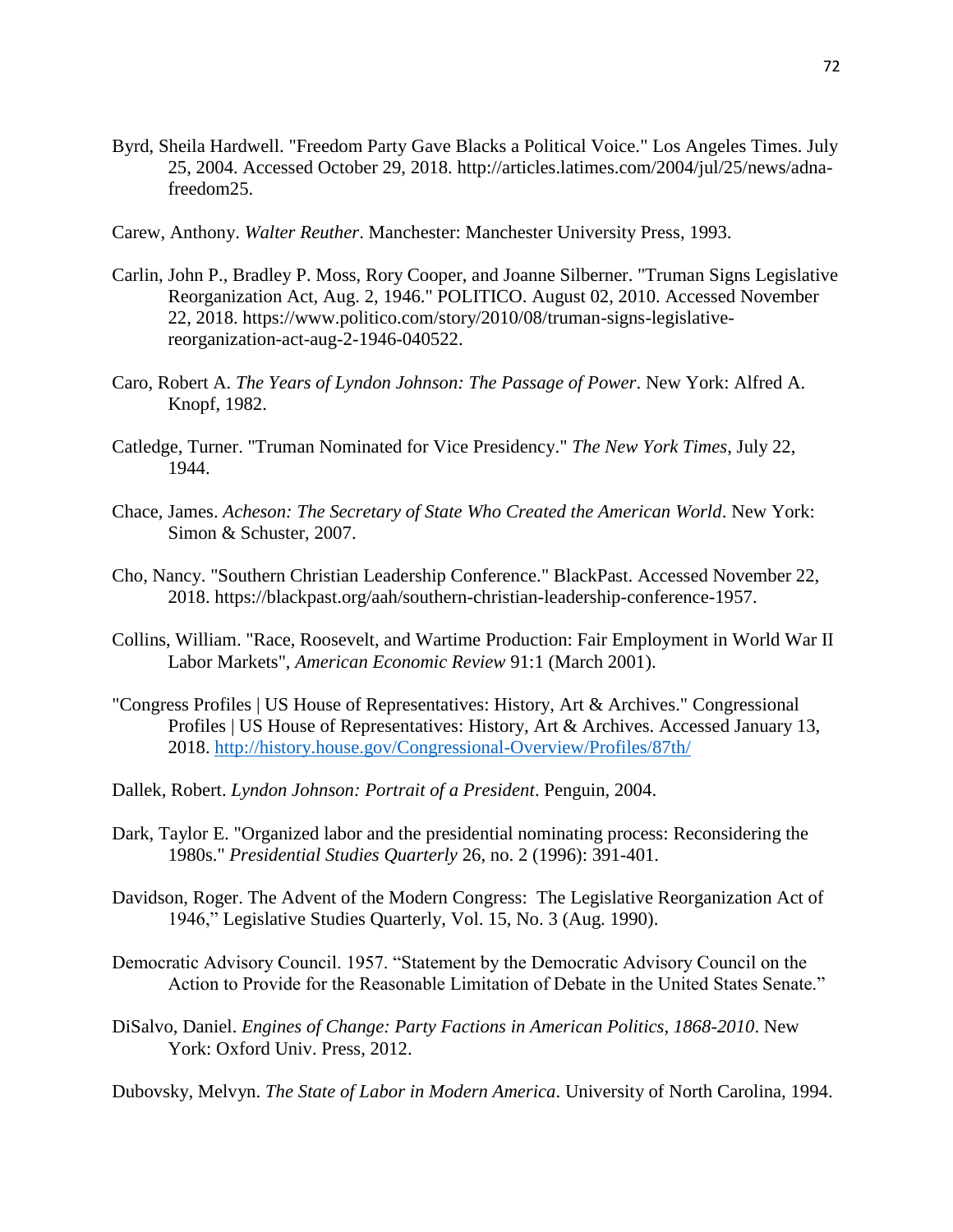- Dudziak, Mary L. *Cold War Civil Rights: Race and the Image of American Democracy*. Princeton University Press, 2011.
- Eisler, Kim I. *A Justice for All: William J. Brennan, Jr., and the Decisions That Transformed America*. New York: Simon & Schuster, 1993.
- Eskew, Glenn. *But for Birmingham: The Local and National Struggles in the Civil Rights Movement*. University of North Carolina, 1997.
- Fairclough, Adam. *To Redeem the Soul of America the Southern Christian Leadership Conference and Martin Luther King, Jr*. Athens, GA: Univ. of Georgia Press, 2001.
- "Filibuster and Cloture." U.S. Senate: Contacting the Senate Search. April 18, 2017. Accessed September 25, 2018. https://www.senate.gov/artandhistory/history/common/briefing/Filibuster\_Cloture.htm.
- Finley, Keith M. *Delaying the Dream: Southern Senators and the Fight Against Civil Rights, 1938-1965*. Baton Rouge: Louisiana State University Press, 2010.
- Flint, Jerry. "George Meany Is Dead; Pioneer in Labor Was 85." The New York Times. January 11, 1980. Accessed October 29, 2018. https://www.nytimes.com/1980/01/11/archives/george-meany-is-dead-pioneer-in-laborwas-85-outlived-friends-and.html.
- Gallagher, Steven. "Walking the Tightrope: Americans For Democratic Action in The South, 1947-1963" PHD Dissertation, University of Florida, 2008.
- Gallup, Inc. "Presidential Approval Ratings -- Gallup Historical Statistics and Trends." Gallup.com. Accessed January 12, 2018. http://news.gallup.com/poll/116677/presidential-approval-ratings-gallup-historicalstatistics-trends.aspx.
- George Gallup, "How Labor Votes," *Annals of the American Academy of Political and Social Science*, March 1951.
- Goldberg, Robert Alan. *Barry Goldwater*. New Haven: Yale Univ Press, 1995.
- Gonyea, Don. "How JFK Fathered The Modern Presidential Campaign." NPR. November 16, 2013. Accessed October 29, 2018. https://www.npr.org/2013/11/16/245550528/jfkwrote-the-book-on-modern-presidential-campaigns.
- Gregory, James N. *The Southern Diaspora: How the Great Migrations of Black and White Southerners Transformed America.* Chapel Hill: U of North Carolina, 2005.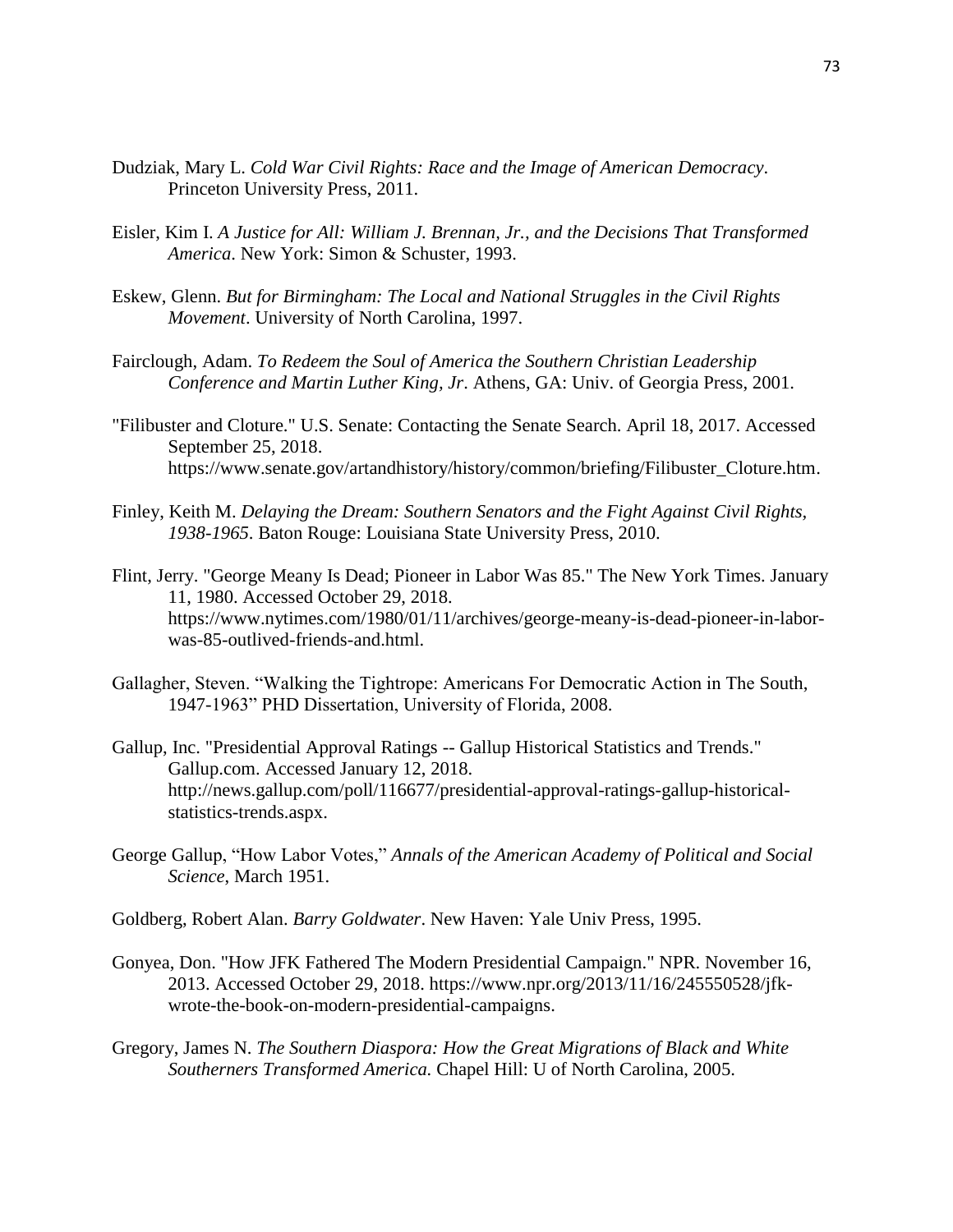- Gruenberg, Mark. "Taft-Hartley Signed 60 Years Ago." *Political Affairs Magazine*, June 11, 2007.
- Hamby, Alonzo. "1948 Democratic Convention." Smithsonian.com. August 01, 2008. Accessed January 12, 2018. https://www.smithsonianmag.com/history/1948-democraticconvention-878284
- Hamby, Alonzo. "Harry S. Truman: The American Franchise." Miller Center. July 28, 2017. Accessed November 21, 2018. https://millercenter.org/president/truman/the-americanfranchise.
- Heale, M. J. *The United States in the Long Twentieth Century: Politics and Society Since 1900*. London: Bloomsbury Academic, 2015.
- Honey, Michael Keith. *Going Down Jericho Road the Memphis Strike, Martin Luther King's Last Campaign*. New York: W.W. Norton, 2008.
- Hirsch, Barry, David MacPherson, and Wayne Vroman. "Estimates of Union Density by State." *Monthly Labor Review* 124, no. 7 (July 2001).
- Janken, Kenneth Robert. *Walter White: Mr. NAACP*, Chapel Hill: University of North Carolina, 2006.
- Johnson, George D. *Profiles in Hue*. Xlibris, 2011.
- Katznelson, Ira. *Fear Itself: The New Deal and the Origins of Our Time*. New York: Liveright Publishing, 2014.
- Kazin, Michael. *The Concise Princeton Encyclopedia of American Political History*. Princeton University Press, 2011.
- "Key Legislation to Create the Great Society." Accessed October 29, 2018. http://faculty.weber.edu/kmackay/great society.htm.
- Key, V. O. *Southern Politics in State and Nation*. New York: Vintage Books, 1962.
- Leuchtenberg, William E. "When Franklin Roosevelt Clashed with the Supreme Court and Lost." Smithsonian.com. May 01, 2005. Accessed January 11, 2018. https://www.smithsonianmag.com/history/when-franklin-roosevelt-clashed-with-thesupreme-court-and-lost-78497994/.
- Levingston, Steven. "John F. Kennedy, Martin Luther King Call Changed History." Time. June 20, 2017. Accessed October 29, 2018. http://time.com/4817240/martin-luther-king-johnkennedy-phone-call/.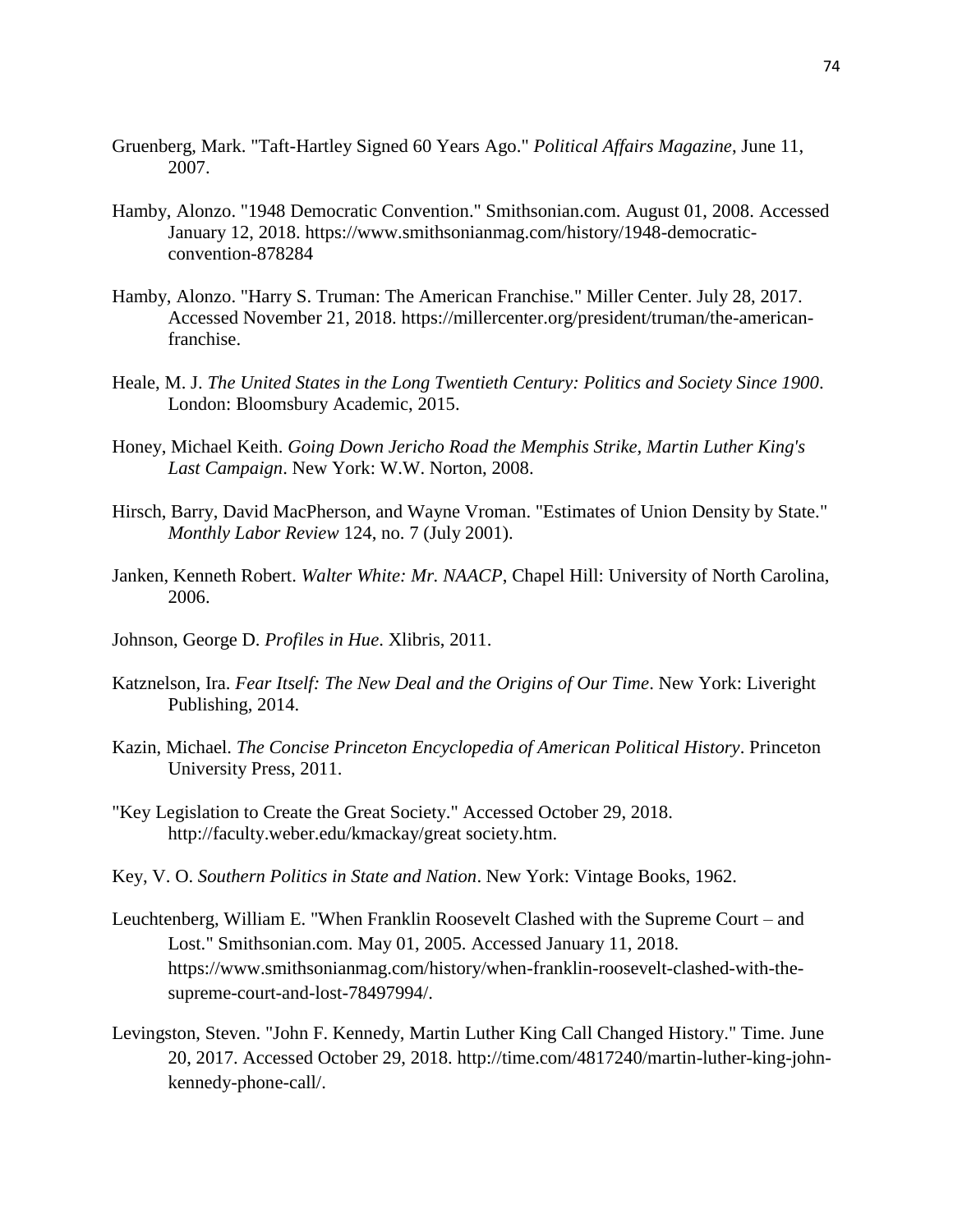Lewis, John. *Walking with the Wind*. New York: Simon & Schuster, 1998.

- Lichtenstein, Nelson. *Walter Reuther: The Most Dangerous Man in Detroit*. Urbana: Univ. of Illinois Press, 1997.
- Loevy, Robert, *The Civil Rights Act of 1964: The Passage of the Law that Ended Racial Segregation*, State University of New York Press, 1971
- Marable, Manning, and Leith Mullings. *Let Nobody Turn Us Around: Voices of Resistance, Reform, and Renewal: An African American Anthology*. Lanham: Rowman & Littlefield, 2009.
- Mayer, Michael. "The Eisenhower Administration and the Civil Rights Act of 1957." *Congress and the Presidency* 16, no. 2 (1989): 137-54.
- McKeever, Porter. *Adlai Stevenson: His Life and Legacy*. New York: Quill, 1991.
- Meier, August, and Elliott Morton. Rudwick. *CORE: A Study in the Civil Rights Movement 1942-1968*. Urbana: University of Illinois Press, 1975.
- "Minor/Third Party Platforms: Platform of the States Rights Democratic Party August 14, 1948." The American Presidency Project. Accessed January 12, 2018. http://www.presidency.ucsb.edu/ws/index.php?pid=25851.
- "Mississippi Freedom Democratic Party (MFDP)." The Martin Luther King, Jr., Research and Education Institute. Accessed October 29, 2018. https://kinginstitute.stanford.edu/encyclopedia/mississippi-freedom-democratic-partymfdp.
- Morgenstern, Scott. "Organized factions and disorganized parties: Electoral incentives in Uruguay." *Party Politics* 7, no. 2 (2001): 235-256.
- "NAACP History: Costigan Wagner Bill." NAACP. Accessed September 25, 2018. https://www.naacp.org/naacp-history-costigan-wagner-act/.
- "Narrative: The Civil Rights Act of 1964." The Dirksen Center. Accessed November 22, 2018. http://www.dirksencenter.org/print\_basics\_histmats\_civilrights64\_contents.htm#senate.
- "Nation's Premier Civil Rights Organization." NAACP. Accessed October 07, 2018. https://www.naacp.org/nations-premier-civil-rights-organization/.
- Nowicki, Dan. "Conservatives Owe Much to Goldwater's Presidential Bid." USA Today. April 14, 2014. Accessed October 29, 2018. https://www.usatoday.com/story/news/politics/2014/04/13/barry-goldwaterconservatives-gop/7683859/.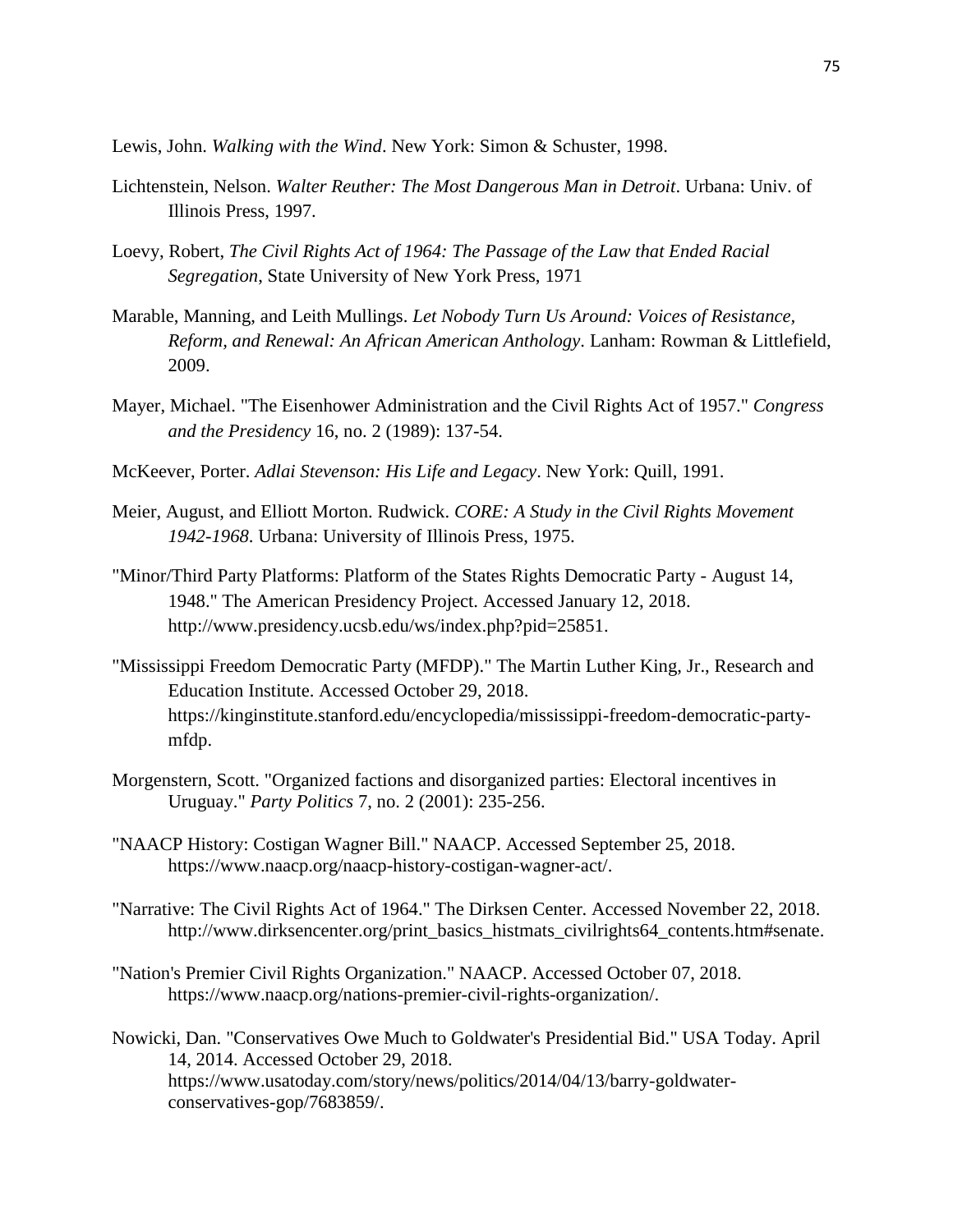"Public Opinion on Civil Rights: Reflections on the Civil Rights Act of 1964." Roper Center. October 20, 2015. Accessed October 29, 2018. https://ropercenter.cornell.edu/publicopinion-on-civil-rights-reflections-on-the-civil-rights-act-of-1964/.

Rae, Nicol C. *Southern Democrats*. New York: OUP USA, 1995.

Reeves, Richard. *President Kennedy: Profile of Power*. New York: Simon & Schuster, 1993.

- Russett, Bruce, and Donald R. Deluca. ""Don't Tread on Me": Public Opinion and Foreign Policy in the Eighties." *Political Science Quarterly* 96, no. 3 (1981): 381-99. doi:10.2307/2150551.
- Saad, Lydia. "Americans' Support for Labor Unions Continues to Recover." Gallup.com. August 17, 2015. Accessed October 22, 2018. https://news.gallup.com/poll/184622/americanssupport-labor-unions-continuesrecover.aspx?utm\_source=alert&utm\_medium=email&utm\_content=morelink&utm\_cam paign=syndication.
- Samuel, Howard (December 2000). "Troubled Passage: The Labor Movement and the Fair Labor Standards Act" *Monthly Labor Review*. United States Bureau of Labor Statistics. Retrieved 24 August 2018.
- Savage, Sean J. *Truman and the Democratic Party*. Lexington, KY: University Press of Kentucky, 1997
- Schickler, Eric. *Racial Realignment: The Transformation of American Liberalism, 1932-1965*. Princeton, NJ: Princeton University Press, 2016.
- Scroop, Daniel Mark, *Mr. Democrat: Jim Farley, the New Deal, and the Making of Modern American Politics* University of Michigan Press, 2006.
- Sindler, Allen. "Bifactional Rivalry as an Alternative to Two-Party Competition in Louisiana," American Political Science Review 49 (September 1955).
- Shimamoto, Mayako. *Henry A. Wallace's Criticism of America's Atomic Monopoly, 1945-1948.*  Cambridge Scholars Publishing, 2016.
- "Southern Christian Leadership Conference (SCLC)." National Parks Service. September 10, 2013. Accessed November 22, 2018. https://www.nps.gov/subjects/civilrights/sclc.htm.
- Stanley, Harold W., and Richard G. Niemi. "Partisanship, Party Coalitions, and Group Support, 1952-2004." *Presidential Studies Quarterly* 36, no. 2 (2006): 172-88. http://www.jstor.org/stable/27552213.